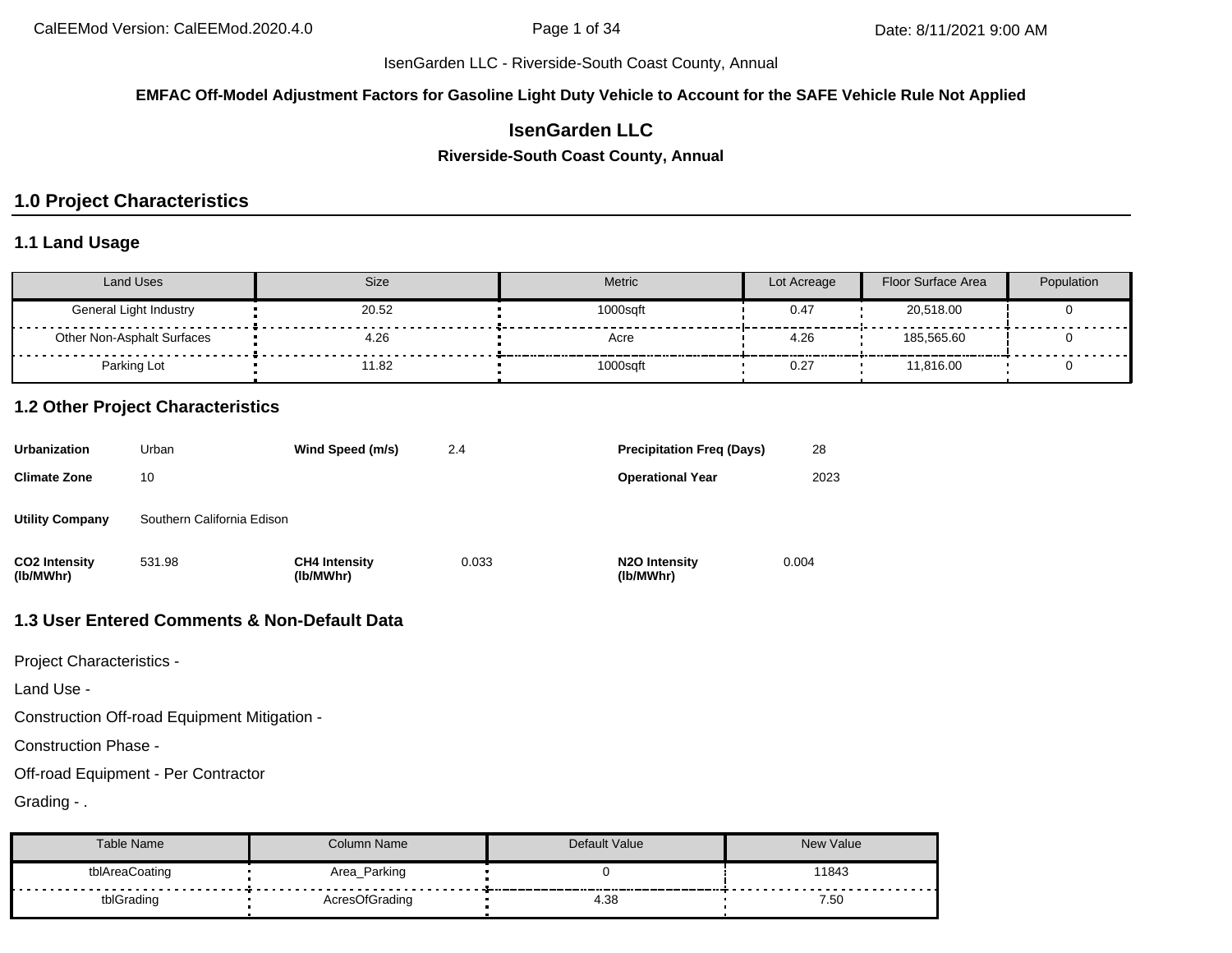## **EMFAC Off-Model Adjustment Factors for Gasoline Light Duty Vehicle to Account for the SAFE Vehicle Rule Not Applied**

| tblOffRoadEquipment | OffRoadEquipmentUnitAmount | 3.00 | 2.00 |
|---------------------|----------------------------|------|------|
| tblOffRoadEquipment | OffRoadEquipmentUnitAmount | 4.00 | 2.00 |
| tblOffRoadEquipment | UsageHours                 | 8.00 | 7.00 |
| tblOffRoadEquipment | UsageHours                 | 8.00 | 7.00 |

# **2.0 Emissions Summary**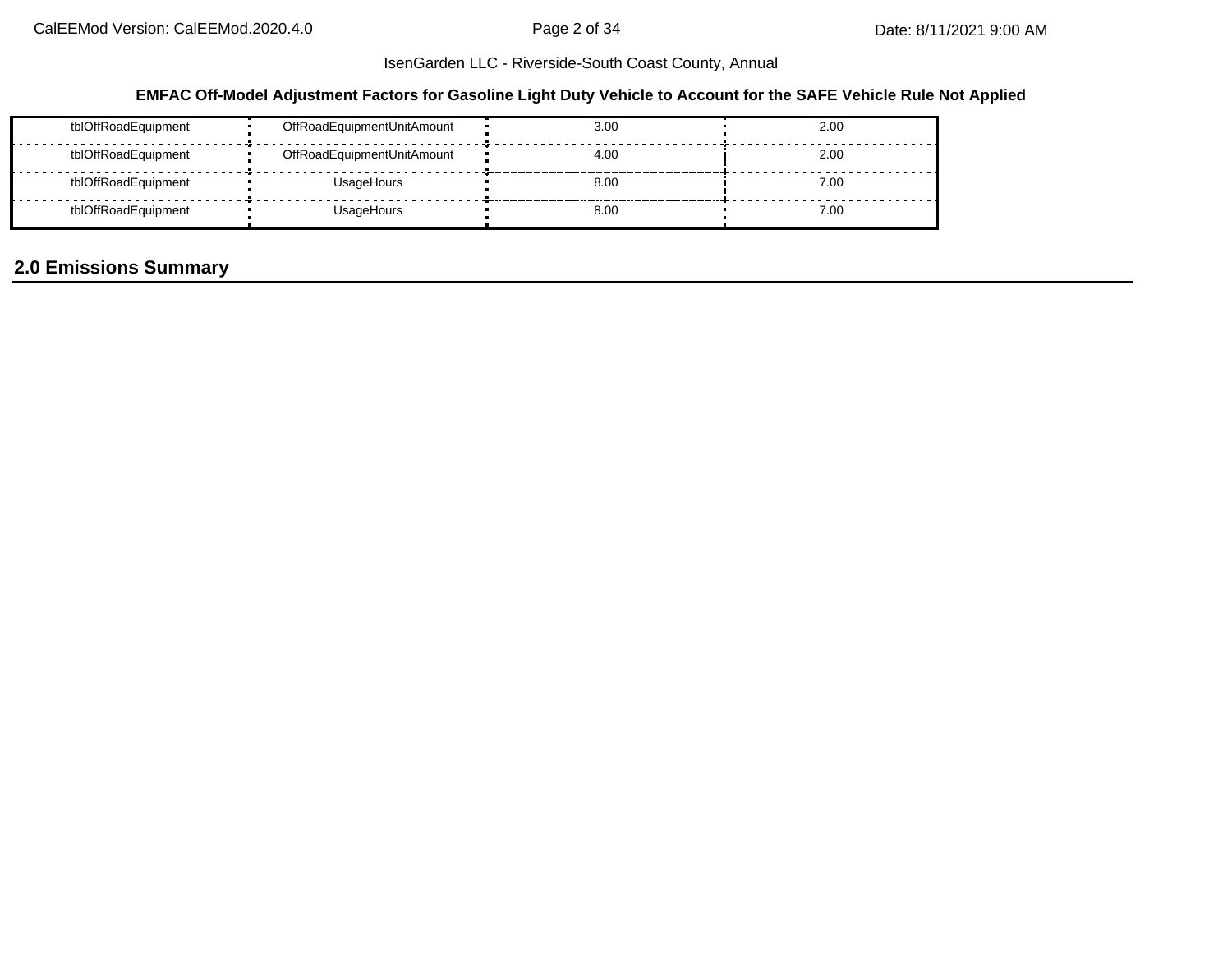## **EMFAC Off-Model Adjustment Factors for Gasoline Light Duty Vehicle to Account for the SAFE Vehicle Rule Not Applied**

# **2.1 Overall Construction**

#### **Unmitigated Construction**

|                | <b>ROG</b>   | <b>NO<sub>x</sub></b> | CO     | SO <sub>2</sub> | Fugitive<br><b>PM10</b> | Exhaust<br><b>PM10</b> | <b>PM10</b><br>Total | Fugitive<br>PM2.5 | Exhaust<br><b>PM2.5</b> | <b>PM2.5</b><br>Total |        | Bio- CO2   NBio- CO2   Total CO2 |                   | CH <sub>4</sub> | <b>N2O</b>      | CO <sub>2</sub> e |
|----------------|--------------|-----------------------|--------|-----------------|-------------------------|------------------------|----------------------|-------------------|-------------------------|-----------------------|--------|----------------------------------|-------------------|-----------------|-----------------|-------------------|
| Year           |              |                       |        |                 |                         | tons/yr                |                      |                   |                         |                       |        |                                  | MT/yr             |                 |                 |                   |
| 2022           | 0.2354<br>   | 2.0287                | 2.1834 | 4.5400e-<br>003 | 0.1777                  | 0.0970                 | 0.2747               | 0.0607            | 0.0910                  | 0.1517                | 0.0000 |                                  | 402.6792 402.6792 | 0.0692          | 0.0109          | ■ 407.6674        |
| 2023           | 0.1741<br>ш. | 0.4243                | 0.5487 | 1.1000e-<br>003 | 0.0298                  | 0.0196                 | 0.0494               | 8.0100e-<br>003   | 0.0184                  | 0.0264                | 0.0000 | 97.4447                          | 97.4447           | 0.0170          | 2.3900e-<br>003 | 98.5794           |
| <b>Maximum</b> | 0.2354       | 2.0287                | 2.1834 | 4.5400e-<br>003 | 0.1777                  | 0.0970                 | 0.2747               | 0.0607            | 0.0910                  | 0.1517                | 0.0000 | 402.6792                         | 402.6792          | 0.0692          | 0.0109          | 407.6674          |

#### **Mitigated Construction**

|                      | <b>ROG</b>          | <b>NO<sub>x</sub></b> | CO     | SO <sub>2</sub> | Fugitive<br><b>PM10</b> | Exhaust<br><b>PM10</b> | <b>PM10</b><br>Total | Fugitive<br><b>PM2.5</b> | Exhaust<br>PM2.5 | PM2.5<br>Total |        | Bio- CO2 NBio- CO2 Total CO2 |                   | CH <sub>4</sub> | <b>N2O</b>      | CO <sub>2e</sub> |
|----------------------|---------------------|-----------------------|--------|-----------------|-------------------------|------------------------|----------------------|--------------------------|------------------|----------------|--------|------------------------------|-------------------|-----------------|-----------------|------------------|
| Year                 |                     |                       |        |                 |                         | tons/yr                |                      |                          |                  |                |        |                              | MT/yr             |                 |                 |                  |
| 2022<br>$\mathbf{u}$ | 0.2354              | 2.0287                | 2.1834 | 4.5400e-<br>003 | 0.1454                  | 0.0970                 | 0.2424               | 0.0450                   | 0.0910           | 0.1360         | 0.0000 |                              | 402.6789 402.6789 | 0.0692          | 0.0109          | .407.6671        |
| 2023                 | 0.1741<br>$\bullet$ | 0.4243                | 0.5487 | 1000e-<br>003   | 0.0298                  | 0.0196                 | 0.0494               | 8.0100e-<br>003          | 0.0184           | 0.0264         | 0.0000 | 97.4446                      | 97.4446           | 0.0170          | 2.3900e-<br>003 | 98.5793          |
| <b>Maximum</b>       | 0.2354              | 2.0287                | 2.1834 | 4.5400e-<br>003 | 0.1454                  | 0.0970                 | 0.2424               | 0.0450                   | 0.0910           | 0.1360         | 0.0000 | 402.6789                     | 402.6789          | 0.0692          | 0.0109          | 407.6671         |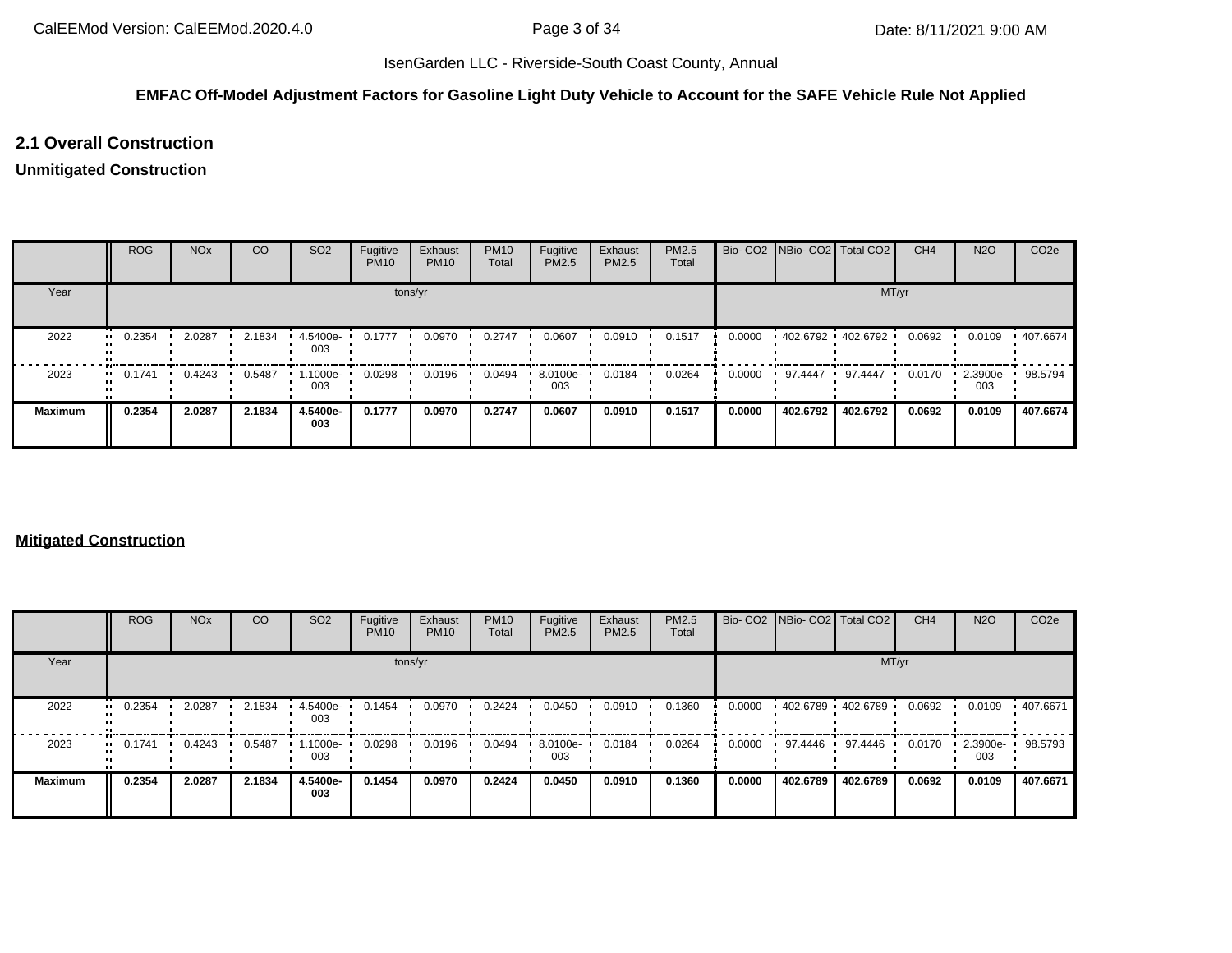#### **EMFAC Off-Model Adjustment Factors for Gasoline Light Duty Vehicle to Account for the SAFE Vehicle Rule Not Applied**

|                             | <b>ROG</b> | <b>NOx</b> | co   | <b>SO2</b> | <b>Fugitive</b><br><b>PM10</b> | <b>Exhaust</b><br><b>PM10</b> | <b>PM10</b><br><b>Total</b> | <b>Fugitive</b><br><b>PM2.5</b> | <b>Exhaust</b><br><b>PM2.5</b> | <b>PM2.5</b><br><b>Total</b> |      |      | Bio- CO2   NBio-CO2   Total CO2 | CH <sub>4</sub> | <b>N20</b> | CO <sub>2e</sub> |
|-----------------------------|------------|------------|------|------------|--------------------------------|-------------------------------|-----------------------------|---------------------------------|--------------------------------|------------------------------|------|------|---------------------------------|-----------------|------------|------------------|
| Percent<br><b>Reduction</b> | 0.00       | 0.00       | 0.00 | 0.00       | 15.55                          | 0.00                          | 9.96                        | 22.89                           | 0.00                           | 8.83                         | 0.00 | 0.00 | 0.00                            | 0.00            | 0.00       | 0.00             |

| Quarter | <b>Start Date</b> | <b>End Date</b> | Maximum Unmitigated ROG + NOX (tons/quarter) | Maximum Mitigated ROG + NOX (tons/quarter) |
|---------|-------------------|-----------------|----------------------------------------------|--------------------------------------------|
|         | 2-25-2022         | 5-24-2022       | 0.7255                                       | 0.7255                                     |
| 2       | 5-25-2022         | 8-24-2022       | 0.6407                                       | 0.6407                                     |
| 3       | 8-25-2022         | 11-24-2022      | 0.6420                                       | 0.6420                                     |
| 4       | 11-25-2022        | 2-24-2023       | 0.6076                                       | 0.6076                                     |
| 5       | 2-25-2023         | 5-24-2023       | 0.2512                                       | 0.2512                                     |
|         |                   | <b>Highest</b>  | 0.7255                                       | 0.7255                                     |

# **2.2 Overall Operational**

## **Unmitigated Operational**

|              | <b>ROG</b>      | <b>NO<sub>x</sub></b> | CO                   | SO <sub>2</sub>      | Fugitive<br><b>PM10</b> | Exhaust<br><b>PM10</b>          | <b>PM10</b><br>Total | Fugitive<br>PM2.5 | Exhaust<br>PM2.5                | PM2.5<br>Total  |        | Bio- CO2   NBio- CO2   Total CO2 |                    | CH <sub>4</sub>          | <b>N2O</b>               | CO <sub>2e</sub> |
|--------------|-----------------|-----------------------|----------------------|----------------------|-------------------------|---------------------------------|----------------------|-------------------|---------------------------------|-----------------|--------|----------------------------------|--------------------|--------------------------|--------------------------|------------------|
| Category     |                 |                       |                      |                      |                         | tons/yr                         |                      |                   |                                 |                 |        |                                  | MT/yr              |                          |                          |                  |
| Area<br>m    | 0.0992          | 0.0000                | $4.7000e - 1$<br>004 | 0.0000               |                         | 0.0000                          | 0.0000               |                   | 0.0000                          | 0.0000          | 0.0000 | $9.1000e -$<br>004               | $9.1000e -$<br>004 | 0.0000                   | 0.0000                   | 9.7000e-<br>004  |
| Energy       | 3.5800e-<br>003 | 0.0325                | 0.0273               | $2.0000e - 1$<br>004 |                         | $-2.4700e - 2.4700e - 1$<br>003 | 003                  |                   | $\cdot$ 2.4700e- $\cdot$<br>003 | 2.4700e-<br>003 | 0.0000 | 85.5109<br>. .                   | 85.5109            | 3.7900e- 1.0300e-<br>003 | 003                      | 85.9113          |
| Mobile<br>m  | 0.0541          | 0.0970                | 0.6149               | 1.5100e-<br>003      | 0.1561                  | $1.2100e -$<br>003              | 0.1573               | 0.0417            | .1400e-<br>003                  | 0.0428          | 0.0000 | $139.2762$ 139.2762              |                    | 6.7500e- •<br>003        | 6.7300e- 141.4497<br>003 |                  |
| Waste        |                 |                       |                      |                      |                         | 0.0000                          | 0.0000               |                   | 0.0000                          | 0.0000          | 5.1641 | $0.0000$ $\blacksquare$          | 5.1641             | 0.3052                   | 0.0000                   | 12.7938          |
| Water        |                 |                       |                      |                      |                         | 0.0000                          | 0.0000               |                   | 0.0000                          | 0.0000          | 1.5055 | 14.9096 ·                        | 16.4150<br>. .     | 0.1556                   | 3.7600e-<br>003          | 21.4251          |
| <b>Total</b> | 0.1569          | 0.1295                | 0.6427               | 1.7100e-<br>003      | 0.1561                  | 3.6800e-<br>003                 | 0.1598               | 0.0417            | 3.6100e-<br>003                 | 0.0453          | 6.6695 | 239.6976                         | 246.3672           | 0.4713                   | 0.0115                   | 261.5809         |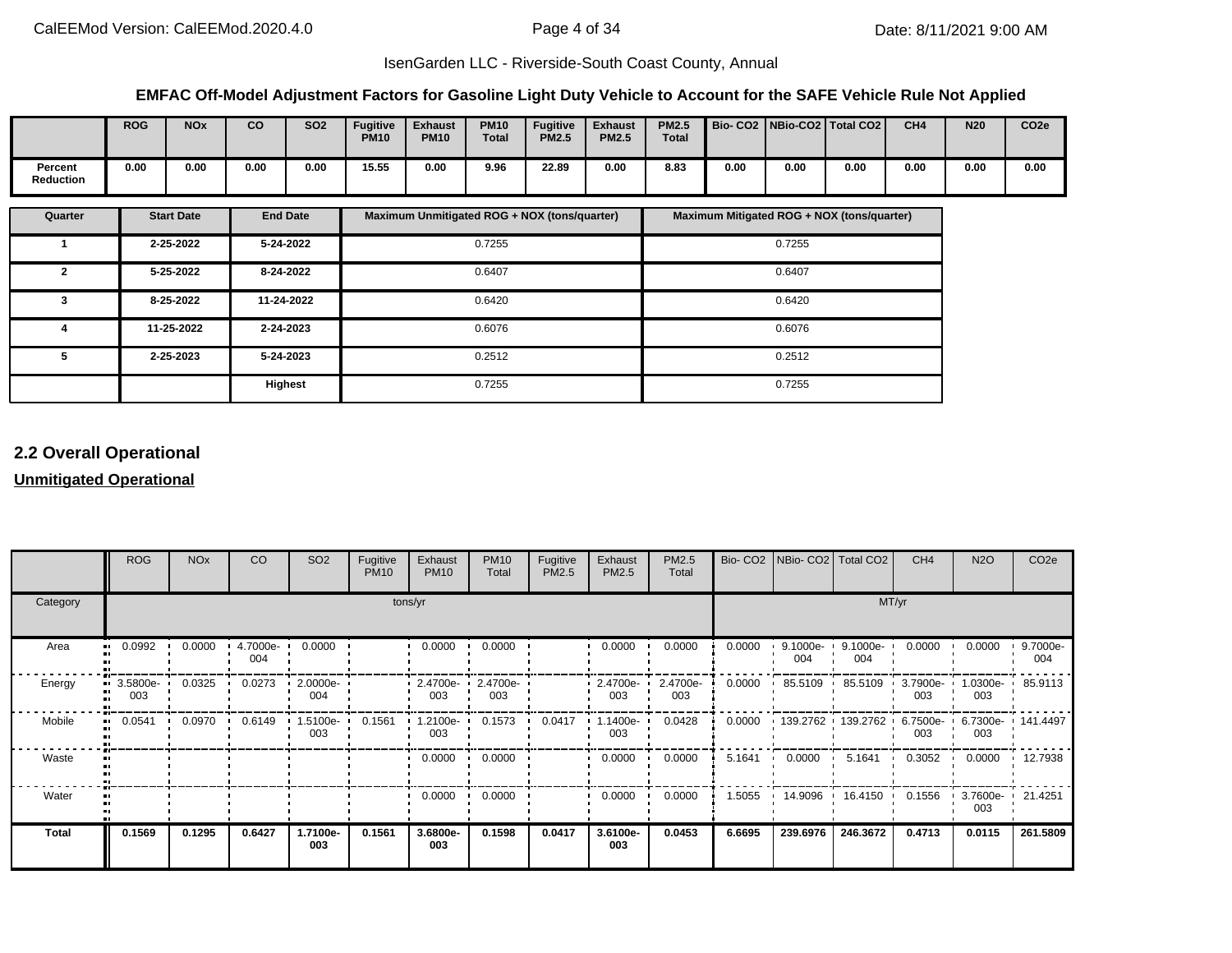#### **EMFAC Off-Model Adjustment Factors for Gasoline Light Duty Vehicle to Account for the SAFE Vehicle Rule Not Applied**

# **2.2 Overall Operational**

#### **Mitigated Operational**

|          | <b>ROG</b>      | <b>NO<sub>x</sub></b> | CO              | SO <sub>2</sub> | Fugitive<br><b>PM10</b> | Exhaust<br><b>PM10</b> | <b>PM10</b><br>Total | Fugitive<br>PM2.5 | Exhaust<br>PM2.5  | PM2.5<br>Total  |        | Bio- CO2   NBio- CO2   Total CO2 |                   | CH <sub>4</sub>    | <b>N2O</b>               | CO <sub>2e</sub> |
|----------|-----------------|-----------------------|-----------------|-----------------|-------------------------|------------------------|----------------------|-------------------|-------------------|-----------------|--------|----------------------------------|-------------------|--------------------|--------------------------|------------------|
| Category |                 |                       |                 |                 | tons/yr                 |                        |                      |                   |                   |                 |        |                                  | MT/yr             |                    |                          |                  |
| Area     | 0.0992          | 0.0000                | 4.7000e-<br>004 | 0.0000          |                         | 0.0000                 | 0.0000               |                   | 0.0000            | 0.0000          | 0.0000 | 9.1000e-<br>004                  | 9.1000e-<br>004   | 0.0000             | 0.0000                   | 9.7000e-<br>004  |
| Energy   | 3.5800e-<br>003 | 0.0325                | 0.0273          | 2.0000e-<br>004 |                         | 2.4700e-<br>003        | 2.4700e-<br>003      |                   | 2.4700e-<br>003   | 2.4700e-<br>003 | 0.0000 | 85.5109                          | 85.5109           | 3.7900e-<br>003    | 1.0300e-<br>003          | 85.9113          |
| Mobile   | 0.0541          | 0.0970                | 0.6149          | 1.5100e-<br>003 | 0.1561                  | 1.2100e-<br>003        | 0.1573               | 0.0417            | $.1400e -$<br>003 | 0.0428          | 0.0000 |                                  | 139.2762 139.2762 | $6.7500e -$<br>003 | 6.7300e- 141.4497<br>003 |                  |
| Waste    |                 |                       |                 |                 |                         | 0.0000                 | 0.0000               |                   | 0.0000            | 0.0000          | 5.1641 | 0.0000                           | 5.1641            | 0.3052             | 0.0000                   | 12.7938          |
| Water    |                 |                       |                 |                 |                         | 0.0000                 | 0.0000               |                   | 0.0000            | 0.0000          | 1.5055 | 14.9096                          | 16.4150 ·         | 0.1556             | 3.7600e-<br>003          | 21.4251          |
| Total    | 0.1569          | 0.1295                | 0.6427          | 1.7100e-<br>003 | 0.1561                  | 3.6800e-<br>003        | 0.1598               | 0.0417            | 3.6100e-<br>003   | 0.0453          | 6.6695 | 239.6976                         | 246.3672          | 0.4713             | 0.0115                   | 261.5809         |

|                      | <b>ROG</b> | <b>NO<sub>x</sub></b> | CO   | <b>SO2</b> | <b>Fugitive</b><br><b>PM10</b> | <b>Exhaust</b><br><b>PM10</b> | <b>PM10</b><br><b>Total</b> | <b>Fugitive</b><br><b>PM2.5</b> | <b>Exhaust</b><br><b>PM2.5</b> | <b>PM2.5</b><br><b>Total</b> |      |      | Bio-CO2   NBio-CO2   Total CO2 | CH <sub>4</sub> | <b>N20</b> | CO <sub>2e</sub> |
|----------------------|------------|-----------------------|------|------------|--------------------------------|-------------------------------|-----------------------------|---------------------------------|--------------------------------|------------------------------|------|------|--------------------------------|-----------------|------------|------------------|
| Percent<br>Reduction | 0.00       | 0.00                  | 0.00 | 0.00       | 0.00                           | 0.00                          | 0.00                        | 0.00                            | 0.00                           | 0.00                         | 0.00 | 0.00 | 0.00                           | 0.00            | 0.00       | 0.00             |

# **3.0 Construction Detail**

#### **Construction Phase**

| Phase<br>Number | <b>Phase Name</b> | Phase Type        | <b>Start Date</b> | End Date   | Week | Num Days Num Days | <b>Phase Description</b> |
|-----------------|-------------------|-------------------|-------------------|------------|------|-------------------|--------------------------|
|                 | •Demolition       | •Demolition       | 2/25/2022         | 3/24/2022  |      | 20!               |                          |
|                 | •Site Preparation | •Site Preparation | 3/25/2022         | !3/31/2022 |      |                   |                          |
|                 | •Grading          | •Grading          | 4/1/2022          | 4/12/2022  |      |                   |                          |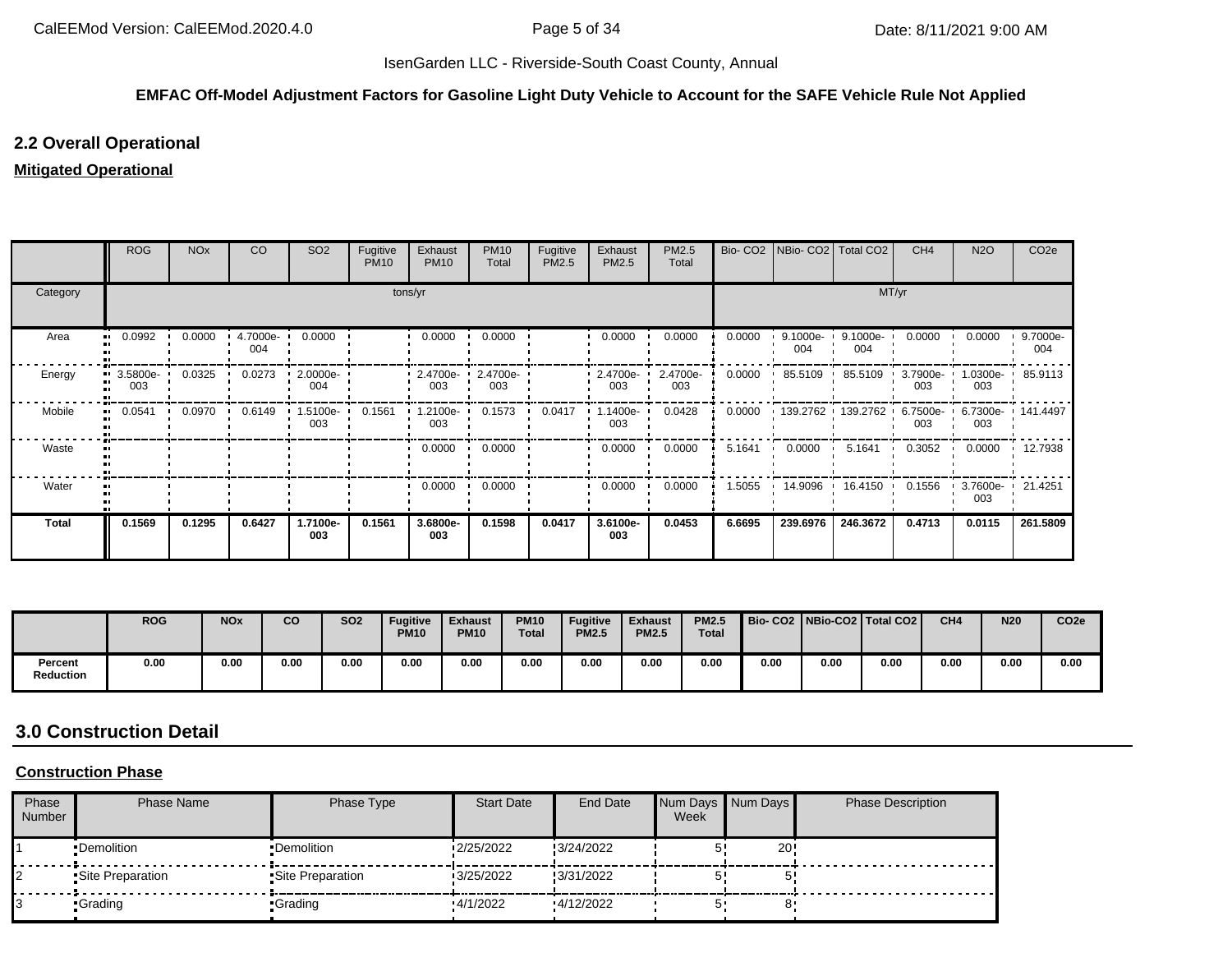#### **EMFAC Off-Model Adjustment Factors for Gasoline Light Duty Vehicle to Account for the SAFE Vehicle Rule Not Applied**

| ▪Building Construction  | ▪Building Construction | $-4/13/2022$ | 2/28/2023  | 230 <sub>1</sub> |  |
|-------------------------|------------------------|--------------|------------|------------------|--|
| •Paving                 | • Paving               | 3/1/2023     | !3/24/2023 | 18               |  |
| • Architectural Coating | Architectural Coating  | 3/25/2023    | 4/19/2023  | 18               |  |

**Acres of Grading (Site Preparation Phase): 7.5**

**Acres of Grading (Grading Phase): 8**

#### **Acres of Paving: 4.53**

**Residential Indoor: 0; Residential Outdoor: 0; Non-Residential Indoor: 30,777; Non-Residential Outdoor: 10,259; Striped Parking Area: 11,843 (Architectural Coating – sqft)**

#### **OffRoad Equipment**

| <b>Phase Name</b>            | Offroad Equipment Type     | Amount | Usage Hours       | <b>Horse Power</b> | <b>Load Factor</b> |
|------------------------------|----------------------------|--------|-------------------|--------------------|--------------------|
| Demolition                   | Concrete/Industrial Saws   |        | $8.00 \cdot$      | 81 <sub>1</sub>    | 0.73               |
| Demolition                   | <b>Excavators</b>          |        | 8.00              | 158                | 0.38               |
| Demolition                   | Rubber Tired Dozers        |        | $8.00 \cdot$      | 247                | 0.40               |
| Site Preparation             | Rubber Tired Dozers        |        | 7.00 <sub>1</sub> | 247                | 0.40               |
| Site Preparation             | -Tractors/Loaders/Backhoes |        | 7.00              | 97 <sub>1</sub>    | 0.37               |
| Grading                      | <b>Excavators</b>          |        | 8.00              | 158                | 0.38               |
| Grading                      | -Graders                   |        | 8.00              | 187                | 0.41               |
| Grading                      | Rubber Tired Dozers        |        | 8.00              | 247                | 0.40               |
| Grading                      | -Tractors/Loaders/Backhoes |        | 8.00              | 97 <sub>1</sub>    | 0.37               |
| <b>Building Construction</b> | -Cranes                    |        | 7.00:             | 231                | 0.29               |
| <b>Building Construction</b> | - Forklifts                |        | 8.00              | 89                 | 0.20               |
| <b>Building Construction</b> | -Generator Sets            |        | 8.00              | 84 <sub>1</sub>    | 0.74               |
| <b>Building Construction</b> | •Tractors/Loaders/Backhoes |        | $7.00 \div$       | 97'                | 0.37               |
| <b>Building Construction</b> | · Welders                  |        | $8.00 \cdot$      | 46                 | 0.45               |
| Paving                       | Cement and Mortar Mixers   |        | 6.00              | 9!                 | 0.56               |
| Paving                       | -Pavers                    |        | 8.00              | 130                | 0.42               |
| Paving                       | Paving Equipment           |        | 6.00:             | 132                | 0.36               |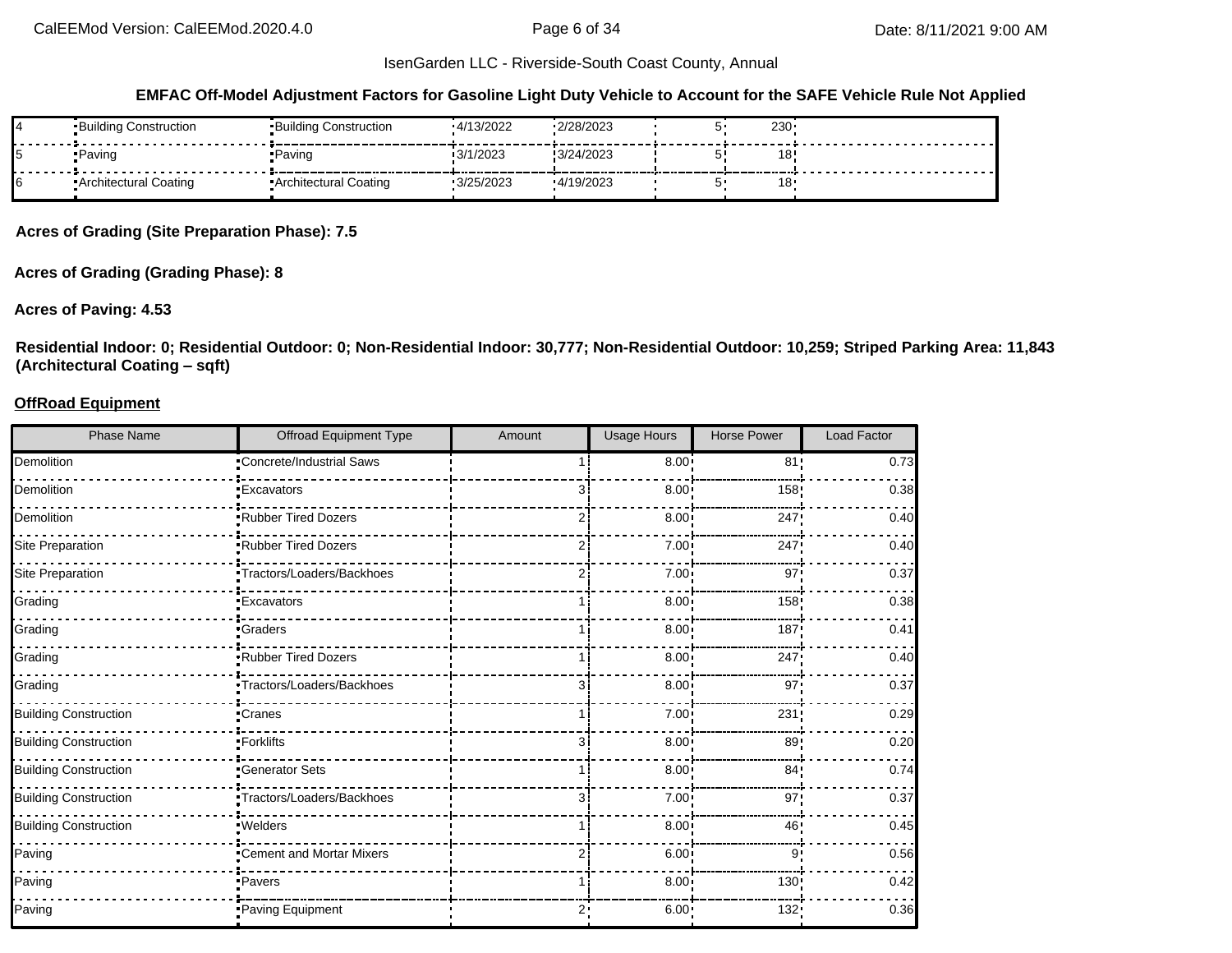#### **EMFAC Off-Model Adjustment Factors for Gasoline Light Duty Vehicle to Account for the SAFE Vehicle Rule Not Applied**

| Paving                | •Rollers                   | $6.00 \cdot$ | u  | 0.38 |
|-----------------------|----------------------------|--------------|----|------|
| Paving                | *Tractors/Loaders/Backhoes | $8.00 \cdot$ | а7 | ∪.∪  |
| Architectural Coating | Compressors<br>Air (       | $6.00 \cdot$ |    | 0.48 |

#### **Trips and VMT**

| <b>Phase Name</b>            | <b>Offroad Equipment</b><br>Count | <b>Worker Trip</b><br>Number | Vendor Trip<br>Number | <b>Hauling Trip</b><br><b>Number</b> | <b>Worker Trip</b><br>Length | Vendor Trip<br>Length | <b>Hauling Trip</b><br>Length | <b>Worker Vehicle</b><br>Class | Vendor         | Hauling<br>Vehicle Class Vehicle Class |
|------------------------------|-----------------------------------|------------------------------|-----------------------|--------------------------------------|------------------------------|-----------------------|-------------------------------|--------------------------------|----------------|----------------------------------------|
| Demolition                   | 61                                | 15.00                        | 0.00!                 | $0.00 \cdot$                         | 14.70i                       | 6.90:                 |                               | $20.00 \cdot LD$ Mix           | <b>HDT Mix</b> | !HHDT                                  |
| Site Preparation             |                                   | 10.00                        | 0.00!                 | $0.00 \cdot$                         | 14.70i                       | 6.90                  |                               | $20.00 \cdot LD$ Mix           | <b>HDT Mix</b> | !HHDT                                  |
| Grading                      | 61                                | 15.00                        | 0.00!                 | $0.00 \cdot$                         | 14.70 <sup>i</sup>           | 6.90:                 |                               | $20.00 \cdot LD$ Mix           | <b>HDT Mix</b> | !HHDT                                  |
| <b>Building Construction</b> | 91                                | 92.00                        | 36.00                 | $0.00 \cdot$                         | 14.70 <sup>i</sup>           | 6.90:                 |                               | $20.00 \cdot LD$ Mix           | <b>HDT Mix</b> | !HHDT                                  |
| Paving                       | 81                                | 20.00                        | 0.00!                 | $0.00 -$                             | 14.70i                       | 6.90:                 |                               | 20.00 LD Mix                   | <b>HDT Mix</b> | !ННDТ                                  |
| Architectural Coating        |                                   | $18.00 \cdot$                | $0.00 \cdot$          | $0.00 \cdot$                         | $14.70 \cdot$                | $6.90 -$              |                               | 20.00 LD Mix                   | <b>HDT Mix</b> | <b>HHDT</b>                            |

# **3.1 Mitigation Measures Construction**

Water Exposed Area

#### **3.2 Demolition - 2022**

|          | <b>ROG</b>            | <b>NO<sub>x</sub></b> | CO     | SO <sub>2</sub> | Fugitive<br><b>PM10</b> | Exhaust<br><b>PM10</b> | <b>PM10</b><br>Total | Fugitive<br><b>PM2.5</b> | Exhaust<br>PM2.5 | <b>PM2.5</b><br>Total |        | Bio- CO2   NBio- CO2   Total CO2 |         | CH <sub>4</sub> | <b>N2O</b> | CO <sub>2e</sub> |
|----------|-----------------------|-----------------------|--------|-----------------|-------------------------|------------------------|----------------------|--------------------------|------------------|-----------------------|--------|----------------------------------|---------|-----------------|------------|------------------|
| Category |                       |                       |        |                 | tons/yr                 |                        |                      |                          |                  |                       |        |                                  | MT/yr   |                 |            |                  |
| Off-Road | $\blacksquare$ 0.0264 | 0.2572                | 0.2059 | 3.9000e-<br>004 |                         | 0.0124                 | 0.0124               |                          | 0.0116           | 0.0116                | 0.0000 | 33.9902                          | 33.9902 | 9.5500e-<br>003 | 0.0000     | 34.2289          |
| Total    | 0.0264                | 0.2572                | 0.2059 | 3.9000e-<br>004 |                         | 0.0124                 | 0.0124               |                          | 0.0116           | 0.0116                | 0.0000 | 33.9902                          | 33.9902 | 9.5500e-<br>003 | 0.0000     | 34.2289          |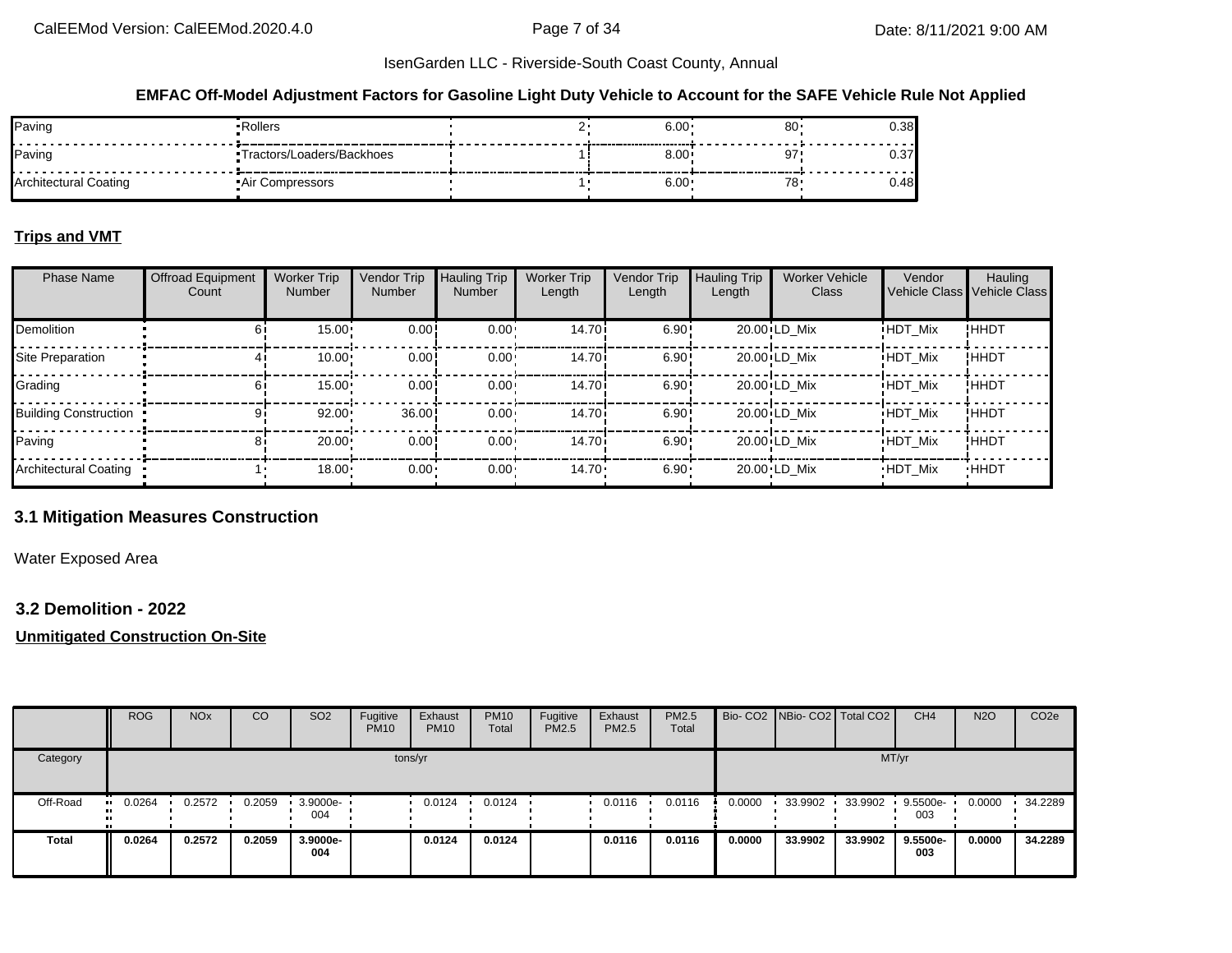#### **EMFAC Off-Model Adjustment Factors for Gasoline Light Duty Vehicle to Account for the SAFE Vehicle Rule Not Applied**

# **3.2 Demolition - 2022**

#### **Unmitigated Construction Off-Site**

|          | <b>ROG</b>                     | <b>NO<sub>x</sub></b> | CO              | SO <sub>2</sub> | Fugitive<br><b>PM10</b> | Exhaust<br><b>PM10</b> | <b>PM10</b><br>Total | Fugitive<br>PM2.5 | Exhaust<br>PM2.5 | PM2.5<br>Total  | Bio-CO <sub>2</sub> | NBio-CO2   Total CO2 |        | CH <sub>4</sub> | <b>N2O</b>      | CO <sub>2e</sub> |
|----------|--------------------------------|-----------------------|-----------------|-----------------|-------------------------|------------------------|----------------------|-------------------|------------------|-----------------|---------------------|----------------------|--------|-----------------|-----------------|------------------|
| Category |                                |                       |                 |                 |                         | tons/yr                |                      |                   |                  |                 |                     |                      | MT/yr  |                 |                 |                  |
| Hauling  | 0.0000                         | 0.0000                | 0.0000          | 0.0000          | 0.0000                  | 0.0000                 | 0.0000               | 0.0000            | 0.0000           | 0.0000          | 0.0000              | 0.0000               | 0.0000 | 0.0000          | 0.0000          | 0.0000           |
| Vendor   | 0.0000                         | 0.0000                | 0.0000          | 0.0000          | 0.0000                  | 0.0000                 | 0.0000               | 0.0000            | 0.0000           | 0.0000          | 0.0000              | 0.0000               | 0.0000 | 0.0000          | 0.0000          | 0.0000           |
| Worker   | $\blacksquare$ 5.2000e-<br>004 | 4.1000e-<br>004       | 5.1000e-<br>003 | -0000e-<br>005  | 1.6500e-<br>003         | 1.0000e-<br>005        | .6600e-<br>003       | 4.4000e-<br>004   | 1.0000e-<br>005  | 4.5000e-<br>004 | 0.0000              | 1.2953               | 1.2953 | 3.0000e-<br>005 | 4.0000e-<br>005 | 1.3069           |
| Total    | 5.2000e-<br>004                | 4.1000e-<br>004       | 5.1000e-<br>003 | 1.0000e-<br>005 | 1.6500e-<br>003         | 1.0000e-<br>005        | 1.6600e-<br>003      | 4.4000e-<br>004   | 1.0000e-<br>005  | 4.5000e-<br>004 | 0.0000              | 1.2953               | 1.2953 | 3.0000e-<br>005 | 4.0000e-<br>005 | 1.3069           |

|              | <b>ROG</b> | <b>NO<sub>x</sub></b> | CO     | SO <sub>2</sub> | Fugitive<br><b>PM10</b> | Exhaust<br><b>PM10</b> | <b>PM10</b><br>Total | Fugitive<br>PM2.5 | Exhaust<br><b>PM2.5</b> | PM2.5<br>Total |        | Bio- CO2   NBio- CO2   Total CO2 |         | CH <sub>4</sub> | <b>N2O</b> | CO <sub>2e</sub> |
|--------------|------------|-----------------------|--------|-----------------|-------------------------|------------------------|----------------------|-------------------|-------------------------|----------------|--------|----------------------------------|---------|-----------------|------------|------------------|
| Category     |            |                       |        |                 |                         | tons/yr                |                      |                   |                         |                |        |                                  |         | MT/yr           |            |                  |
| Off-Road     | 0.0264     | 0.2572                | 0.2059 | 3.9000e-<br>004 |                         | 0.0124                 | 0.0124               |                   | 0.0116                  | 0.0116         | 0.0000 | 33.9902                          | 33.9902 | 9.5500e-<br>003 | 0.0000     | 34.2289          |
| <b>Total</b> | 0.0264     | 0.2572                | 0.2059 | 3.9000e-<br>004 |                         | 0.0124                 | 0.0124               |                   | 0.0116                  | 0.0116         | 0.0000 | 33.9902                          | 33.9902 | 9.5500e-<br>003 | 0.0000     | 34.2289          |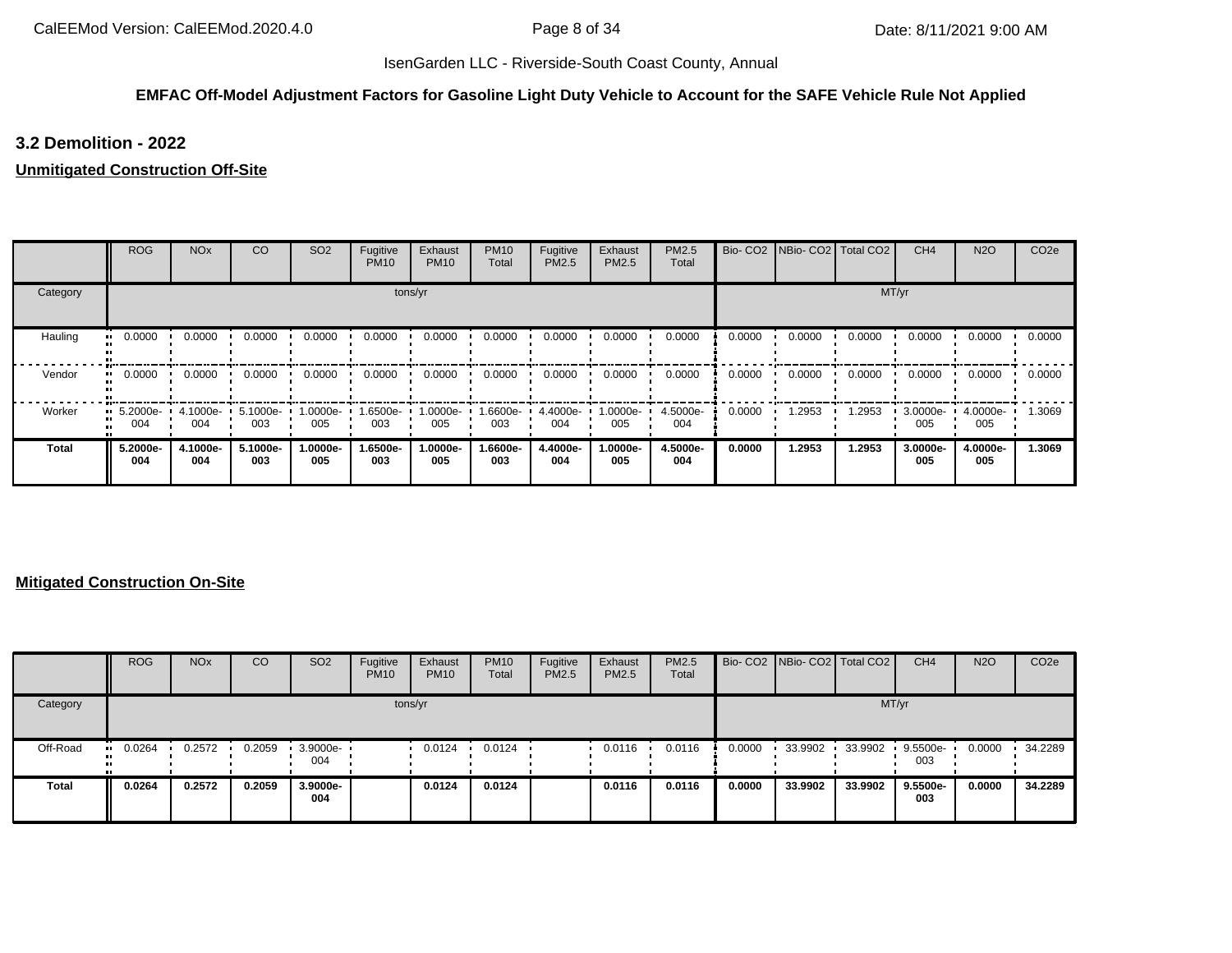#### **EMFAC Off-Model Adjustment Factors for Gasoline Light Duty Vehicle to Account for the SAFE Vehicle Rule Not Applied**

# **3.2 Demolition - 2022**

#### **Mitigated Construction Off-Site**

|          | <b>ROG</b>                     | <b>NO<sub>x</sub></b> | <sub>CO</sub>   | SO <sub>2</sub> | Fugitive<br><b>PM10</b> | Exhaust<br><b>PM10</b> | <b>PM10</b><br>Total | Fugitive<br>PM2.5 | Exhaust<br>PM2.5 | PM2.5<br>Total  |        | Bio- CO2   NBio- CO2   Total CO2 |        | CH <sub>4</sub> | <b>N2O</b>      | CO <sub>2e</sub> |
|----------|--------------------------------|-----------------------|-----------------|-----------------|-------------------------|------------------------|----------------------|-------------------|------------------|-----------------|--------|----------------------------------|--------|-----------------|-----------------|------------------|
| Category |                                |                       |                 |                 |                         | tons/yr                |                      |                   |                  |                 |        |                                  |        | MT/yr           |                 |                  |
| Hauling  | 0.0000                         | 0.0000                | 0.0000          | 0.0000          | 0.0000                  | 0.0000                 | 0.0000               | 0.0000            | 0.0000           | 0.0000          | 0.0000 | 0.0000                           | 0.0000 | 0.0000          | 0.0000          | 0.0000           |
| Vendor   | 0.0000<br>                     | 0.0000                | 0.0000          | 0.0000          | 0.0000                  | 0.0000                 | 0.0000               | 0.0000            | 0.0000           | 0.0000          | 0.0000 | 0.0000                           | 0.0000 | 0.0000          | 0.0000          | 0.0000           |
| Worker   | $\blacksquare$ 5.2000e-<br>004 | 4.1000e- I<br>004     | 5.1000e-<br>003 | 1.0000e-<br>005 | 1.6500e-<br>003         | 1.0000e-<br>005        | 1.6600e-<br>003      | 4.4000e-<br>004   | 1.0000e-<br>005  | 4.5000e-<br>004 | 0.0000 | 1.2953                           | 1.2953 | 3.0000e-<br>005 | 4.0000e-<br>005 | 1.3069           |
| Total    | 5.2000e-<br>004                | 4.1000e-<br>004       | 5.1000e-<br>003 | 1.0000e-<br>005 | 1.6500e-<br>003         | 1.0000e-<br>005        | 1.6600e-<br>003      | 4.4000e-<br>004   | 1.0000e-<br>005  | 4.5000e-<br>004 | 0.0000 | 1.2953                           | 1.2953 | 3.0000e-<br>005 | 4.0000e-<br>005 | 1.3069           |

# **3.3 Site Preparation - 2022**

|                      | <b>ROG</b>                     | <b>NO<sub>x</sub></b> | CO     | SO <sub>2</sub>    | Fugitive<br><b>PM10</b> | Exhaust<br><b>PM10</b> | <b>PM10</b><br>Total | Fugitive<br>PM2.5 | Exhaust<br><b>PM2.5</b> | PM2.5<br>Total  |        | Bio- CO2 NBio- CO2 Total CO2 |        | CH <sub>4</sub> | <b>N2O</b> | CO <sub>2e</sub> |
|----------------------|--------------------------------|-----------------------|--------|--------------------|-------------------------|------------------------|----------------------|-------------------|-------------------------|-----------------|--------|------------------------------|--------|-----------------|------------|------------------|
| Category             |                                |                       |        |                    |                         | tons/yr                |                      |                   |                         |                 |        |                              | MT/yr  |                 |            |                  |
| <b>Fugitive Dust</b> |                                |                       |        |                    | 0.0303                  | 0.0000                 | 0.0303               | 0.0149            | 0.0000                  | 0.0149          | 0.0000 | 0.0000                       | 0.0000 | 0.0000          | 0.0000     | 0.0000           |
| Off-Road             | $\blacksquare$ 4.3800e-<br>003 | 0.0458                | 0.0255 | $5.0000e -$<br>005 |                         | 2.2200e-<br>003        | 2.2200e-<br>003      |                   | 2.0400e-<br>003         | 2.0400e-<br>003 | 0.0000 | 4.4781                       | 4.4781 | 1.4500e-<br>003 | 0.0000     | 4.5143           |
| <b>Total</b>         | 4.3800e-<br>003                | 0.0458                | 0.0255 | 5.0000e-<br>005    | 0.0303                  | 2.2200e-<br>003        | 0.0325               | 0.0149            | 2.0400e-<br>003         | 0.0170          | 0.0000 | 4.4781                       | 4.4781 | 1.4500e-<br>003 | 0.0000     | 4.5143           |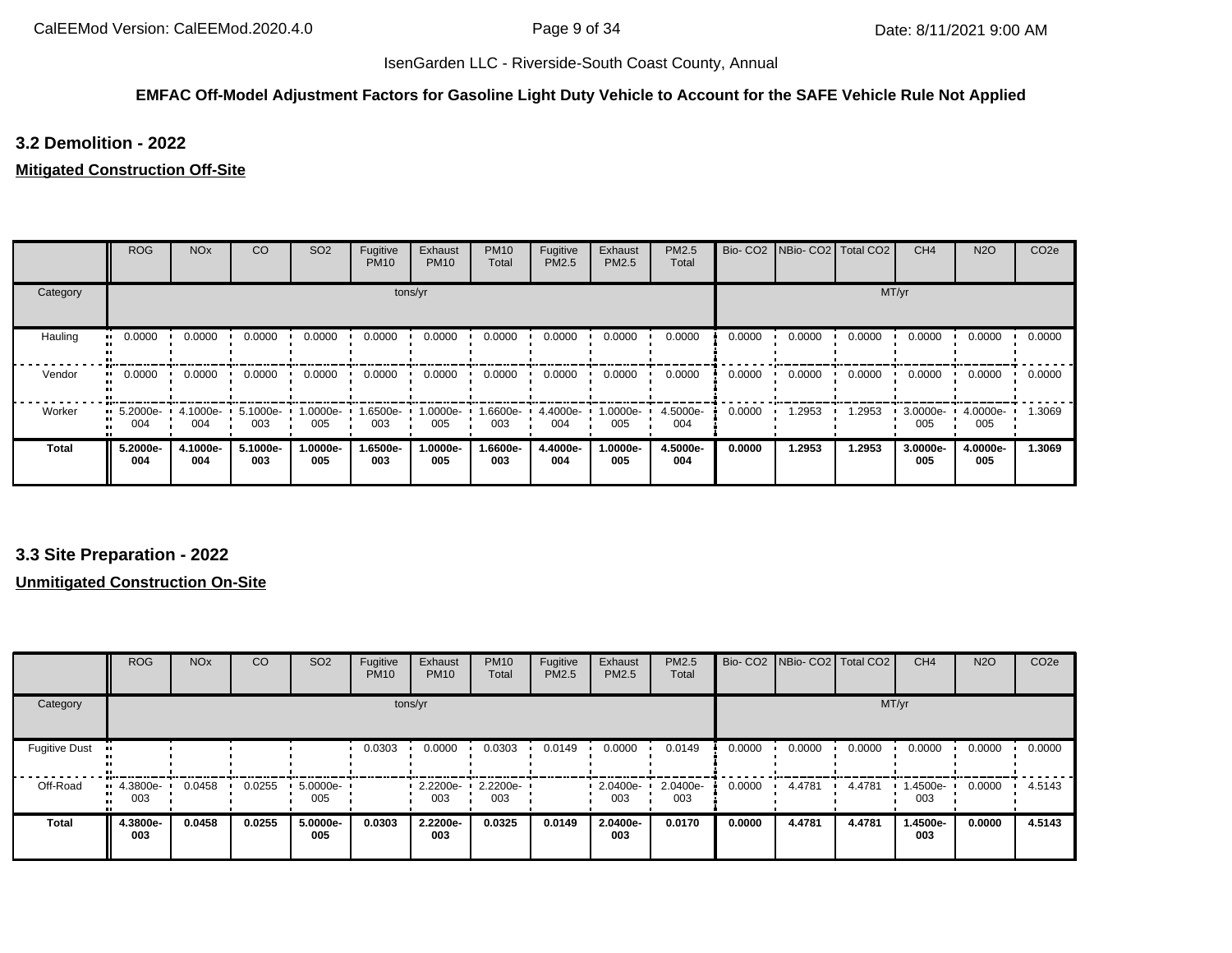# **EMFAC Off-Model Adjustment Factors for Gasoline Light Duty Vehicle to Account for the SAFE Vehicle Rule Not Applied**

# **3.3 Site Preparation - 2022**

#### **Unmitigated Construction Off-Site**

|          | <b>ROG</b>         | <b>NO<sub>x</sub></b> | CO              | SO <sub>2</sub> | Fugitive<br><b>PM10</b> | Exhaust<br><b>PM10</b> | <b>PM10</b><br>Total | Fugitive<br>PM2.5 | Exhaust<br>PM2.5 | PM2.5<br>Total  | Bio-CO <sub>2</sub> | NBio-CO2   Total CO2 |        | CH <sub>4</sub> | <b>N2O</b>      | CO <sub>2e</sub> |
|----------|--------------------|-----------------------|-----------------|-----------------|-------------------------|------------------------|----------------------|-------------------|------------------|-----------------|---------------------|----------------------|--------|-----------------|-----------------|------------------|
| Category |                    |                       |                 |                 |                         | tons/yr                |                      |                   |                  |                 |                     |                      | MT/yr  |                 |                 |                  |
| Hauling  | 0.0000             | 0.0000                | 0.0000          | 0.0000          | 0.0000                  | 0.0000                 | 0.0000               | 0.0000            | 0.0000           | 0.0000          | 0.0000              | 0.0000               | 0.0000 | 0.0000          | 0.0000          | 0.0000           |
| Vendor   | 0.0000             | 0.0000                | 0.0000          | 0.0000          | 0.0000                  | 0.0000                 | 0.0000               | 0.0000            | 0.0000           | 0.0000          | 0.0000              | 0.0000               | 0.0000 | 0.0000          | 0.0000          | 0.0000           |
| Worker   | $9.0000e-$<br>005  | 7.0000e-<br>005       | 8.5000e-<br>004 | 0.0000          | 2.7000e-<br>004         | 0.0000                 | 2.8000e-<br>004      | 7.0000e-<br>005   | 0.0000           | 7.0000e-<br>005 | 0.0000              | 0.2159               | 0.2159 | 1.0000e-<br>005 | 1.0000e-<br>005 | 0.2178           |
| Total    | $9.0000e -$<br>005 | 7.0000e-<br>005       | 8.5000e-<br>004 | 0.0000          | 2.7000e-<br>004         | 0.0000                 | 2.8000e-<br>004      | 7.0000e-<br>005   | 0.0000           | 7.0000e-<br>005 | 0.0000              | 0.2159               | 0.2159 | 1.0000e-<br>005 | 1.0000e-<br>005 | 0.2178           |

|                      | <b>ROG</b>                  | <b>NO<sub>x</sub></b> | CO     | SO <sub>2</sub> | Fugitive<br><b>PM10</b> | Exhaust<br><b>PM10</b> | <b>PM10</b><br>Total | Fugitive<br>PM2.5 | Exhaust<br>PM2.5 | PM2.5<br>Total  |        | Bio- CO2   NBio- CO2   Total CO2 |        | CH <sub>4</sub> | <b>N2O</b> | CO <sub>2e</sub> |
|----------------------|-----------------------------|-----------------------|--------|-----------------|-------------------------|------------------------|----------------------|-------------------|------------------|-----------------|--------|----------------------------------|--------|-----------------|------------|------------------|
| Category             |                             |                       |        |                 |                         | tons/yr                |                      |                   |                  |                 |        |                                  | MT/yr  |                 |            |                  |
| <b>Fugitive Dust</b> |                             |                       |        |                 | 0.0137                  | 0.0000                 | 0.0137               | 6.7100e-<br>003   | 0.0000           | 6.7100e-<br>003 | 0.0000 | 0.0000                           | 0.0000 | 0.0000          | 0.0000     | 0.0000           |
| Off-Road             | $\cdot$ 4.3800e-<br><br>003 | 0.0458                | 0.0255 | 5.0000e-<br>005 |                         | 2.2200e-<br>003        | 2.2200e-<br>003      |                   | 2.0400e-<br>003  | 2.0400e-<br>003 | 0.0000 | 4.4780                           | 4.4780 | 1.4500e-<br>003 | 0.0000     | 4.5143           |
| <b>Total</b>         | 4.3800e-<br>003             | 0.0458                | 0.0255 | 5.0000e-<br>005 | 0.0137                  | 2.2200e-<br>003        | 0.0159               | 6.7100e-<br>003   | 2.0400e-<br>003  | 8.7500e-<br>003 | 0.0000 | 4.4780                           | 4.4780 | 1.4500e-<br>003 | 0.0000     | 4.5143           |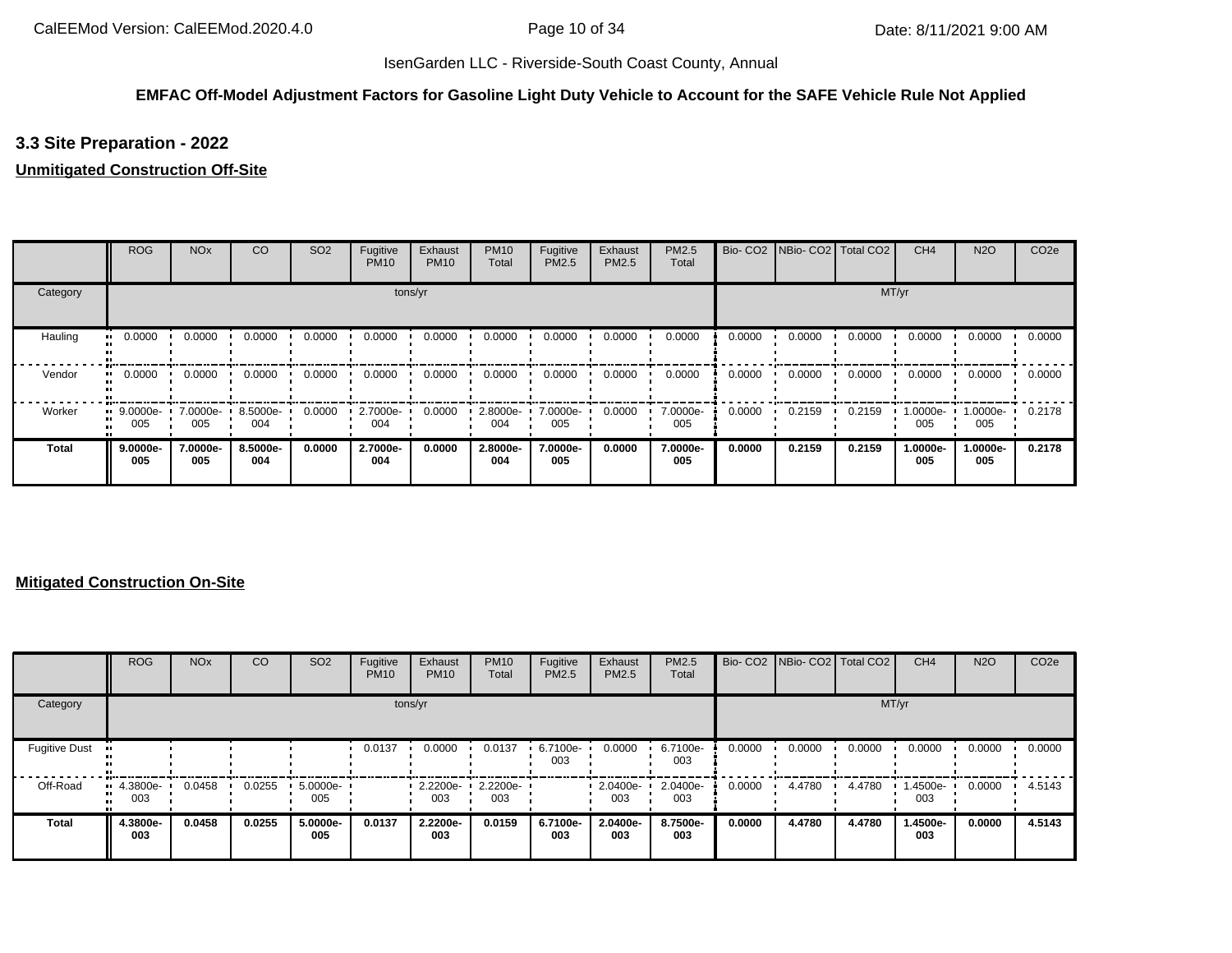#### **EMFAC Off-Model Adjustment Factors for Gasoline Light Duty Vehicle to Account for the SAFE Vehicle Rule Not Applied**

# **3.3 Site Preparation - 2022**

#### **Mitigated Construction Off-Site**

|          | <b>ROG</b>         | <b>NO<sub>x</sub></b> | CO              | SO <sub>2</sub> | Fugitive<br><b>PM10</b> | Exhaust<br><b>PM10</b> | <b>PM10</b><br>Total | Fugitive<br>PM2.5 | Exhaust<br>PM2.5 | PM2.5<br>Total  |        | Bio- CO2   NBio- CO2   Total CO2 |        | CH <sub>4</sub> | <b>N2O</b>      | CO <sub>2e</sub> |
|----------|--------------------|-----------------------|-----------------|-----------------|-------------------------|------------------------|----------------------|-------------------|------------------|-----------------|--------|----------------------------------|--------|-----------------|-----------------|------------------|
| Category |                    |                       |                 |                 |                         | tons/yr                |                      |                   |                  |                 |        |                                  | MT/yr  |                 |                 |                  |
| Hauling  | 0.0000<br>         | 0.0000                | 0.0000          | 0.0000          | 0.0000                  | 0.0000                 | 0.0000               | 0.0000            | 0.0000           | 0.0000          | 0.0000 | 0.0000                           | 0.0000 | 0.0000          | 0.0000          | 0.0000           |
| Vendor   | 0.0000<br>         | 0.0000                | 0.0000          | 0.0000          | 0.0000                  | 0.0000                 | 0.0000               | 0.0000            | 0.0000           | 0.0000          | 0.0000 | 0.0000                           | 0.0000 | 0.0000          | 0.0000          | 0.0000           |
| Worker   | $9.0000e-$<br>005  | 7.0000e-<br>005       | 8.5000e-<br>004 | 0.0000          | 2.7000e-<br>004         | 0.0000                 | 2.8000e-<br>004      | 7.0000e-<br>005   | 0.0000           | 7.0000e-<br>005 | 0.0000 | 0.2159                           | 0.2159 | 1.0000e-<br>005 | 1.0000e-<br>005 | 0.2178           |
| Total    | $9.0000e -$<br>005 | 7.0000e-<br>005       | 8.5000e-<br>004 | 0.0000          | 2.7000e-<br>004         | 0.0000                 | 2.8000e-<br>004      | 7.0000e-<br>005   | 0.0000           | 7.0000e-<br>005 | 0.0000 | 0.2159                           | 0.2159 | 1.0000e-<br>005 | 1.0000e-<br>005 | 0.2178           |

# **3.4 Grading - 2022**

|                      | <b>ROG</b>               | <b>NO<sub>x</sub></b> | CO     | SO <sub>2</sub> | Fugitive<br><b>PM10</b> | Exhaust<br><b>PM10</b> | <b>PM10</b><br>Total | Fugitive<br>PM2.5 | Exhaust<br>PM2.5 | PM2.5<br>Total  |        | Bio- CO2   NBio- CO2   Total CO2 |         | CH <sub>4</sub> | <b>N2O</b> | CO <sub>2e</sub> |
|----------------------|--------------------------|-----------------------|--------|-----------------|-------------------------|------------------------|----------------------|-------------------|------------------|-----------------|--------|----------------------------------|---------|-----------------|------------|------------------|
| Category             |                          |                       |        |                 |                         | tons/yr                |                      |                   |                  |                 |        |                                  |         | MT/yr           |            |                  |
| <b>Fugitive Dust</b> |                          |                       |        |                 | 0.0283                  | 0.0000                 | 0.0283               | 0.0137            | 0.0000           | 0.0137          | 0.0000 | 0.0000                           | 0.0000  | 0.0000          | 0.0000     | 0.0000           |
| Off-Road             | <b>u</b> 7.7900e-<br>003 | 0.0834                | 0.0611 | 1.2000e-<br>004 |                         | 3.7600e-<br>003        | 3.7600e-<br>003      |                   | 3.4600e-<br>003  | 3.4600e-<br>003 | 0.0000 | 10.4219                          | 10.4219 | 3.3700e-<br>003 | 0.0000     | 10.5062          |
| <b>Total</b>         | 7.7900e-<br>003          | 0.0834                | 0.0611 | 1.2000e-<br>004 | 0.0283                  | 3.7600e-<br>003        | 0.0321               | 0.0137            | 3.4600e-<br>003  | 0.0172          | 0.0000 | 10.4219                          | 10.4219 | 3.3700e-<br>003 | 0.0000     | 10.5062          |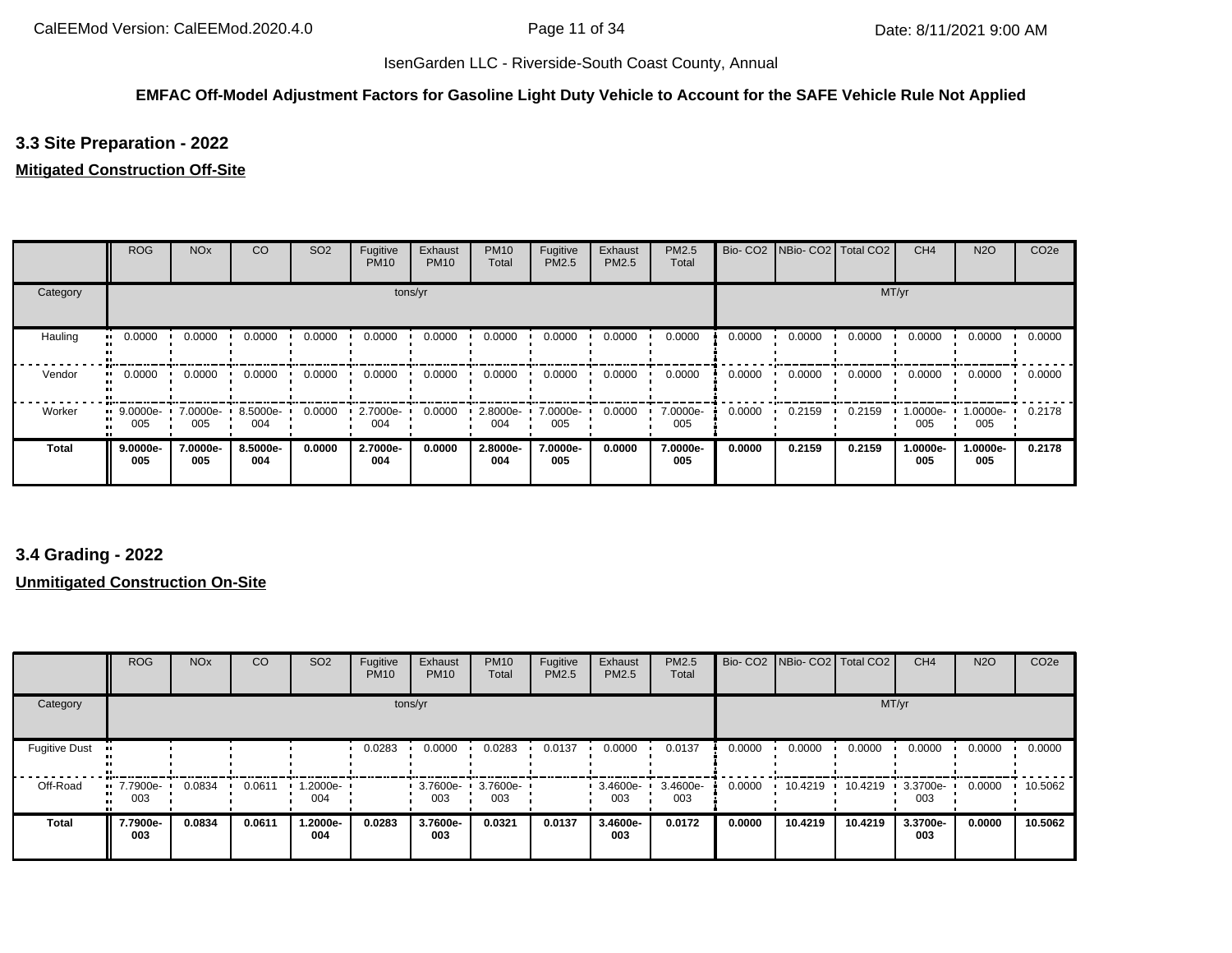# **EMFAC Off-Model Adjustment Factors for Gasoline Light Duty Vehicle to Account for the SAFE Vehicle Rule Not Applied**

# **3.4 Grading - 2022**

**Unmitigated Construction Off-Site**

|          | <b>ROG</b>                     | <b>NO<sub>x</sub></b> | CO              | SO <sub>2</sub> | Fugitive<br><b>PM10</b> | Exhaust<br><b>PM10</b> | <b>PM10</b><br>Total | Fugitive<br>PM2.5 | Exhaust<br><b>PM2.5</b> | PM2.5<br>Total  | Bio-CO <sub>2</sub> |        | NBio- CO2   Total CO2 | CH <sub>4</sub> | <b>N2O</b>      | CO <sub>2e</sub> |
|----------|--------------------------------|-----------------------|-----------------|-----------------|-------------------------|------------------------|----------------------|-------------------|-------------------------|-----------------|---------------------|--------|-----------------------|-----------------|-----------------|------------------|
| Category |                                |                       |                 |                 |                         | tons/yr                |                      |                   |                         |                 |                     |        |                       | MT/yr           |                 |                  |
| Hauling  | 0.0000                         | 0.0000                | 0.0000          | 0.0000          | 0.0000                  | 0.0000                 | 0.0000               | 0.0000            | 0.0000                  | 0.0000          | 0.0000              | 0.0000 | 0.0000                | 0.0000          | 0.0000          | 0.0000           |
| Vendor   | 0.0000                         | 0.0000                | 0.0000          | 0.0000          | 0.0000                  | 0.0000                 | 0.0000               | 0.0000            | 0.0000                  | 0.0000          | 0.0000              | 0.0000 | 0.0000                | 0.0000          | 0.0000          | 0.0000           |
| Worker   | $\blacksquare$ 2.1000e-<br>004 | 1.6000e-<br>004       | 2.0400e-<br>003 | -0000e-<br>005  | 6.6000e-<br>004         | 0.0000                 | 6.6000e-<br>004      | .8000e-<br>004    | 0.0000                  | 1.8000e-<br>004 | 0.0000              | 0.5181 | 0.5181                | 1.0000e-<br>005 | 1.0000e-<br>005 | 0.5228           |
| Total    | 2.1000e-<br>004                | 1.6000e-<br>004       | 2.0400e-<br>003 | 1.0000e-<br>005 | 6.6000e-<br>004         | 0.0000                 | 6.6000e-<br>004      | .8000e-<br>004    | 0.0000                  | 1.8000e-<br>004 | 0.0000              | 0.5181 | 0.5181                | 1.0000e-<br>005 | 1.0000e-<br>005 | 0.5228           |

|                      | <b>ROG</b>               | <b>NO<sub>x</sub></b> | CO     | SO <sub>2</sub> | Fugitive<br><b>PM10</b> | Exhaust<br><b>PM10</b> | <b>PM10</b><br>Total | Fugitive<br>PM2.5 | Exhaust<br><b>PM2.5</b> | <b>PM2.5</b><br>Total |        | Bio- CO2   NBio- CO2   Total CO2 |         | CH <sub>4</sub> | <b>N2O</b> | CO <sub>2e</sub> |
|----------------------|--------------------------|-----------------------|--------|-----------------|-------------------------|------------------------|----------------------|-------------------|-------------------------|-----------------------|--------|----------------------------------|---------|-----------------|------------|------------------|
| Category             |                          |                       |        |                 |                         | tons/yr                |                      |                   |                         |                       |        |                                  | MT/yr   |                 |            |                  |
| <b>Fugitive Dust</b> |                          |                       |        |                 | 0.0128                  | 0.0000                 | 0.0128               | 6.1600e-<br>003   | 0.0000                  | 6.1600e-<br>003       | 0.0000 | 0.0000                           | 0.0000  | 0.0000          | 0.0000     | 0.0000           |
| Off-Road             | <b>u</b> 7.7900e-<br>003 | 0.0834                | 0.0611 | 1.2000e-<br>004 |                         | 3.7600e-<br>003        | 3.7600e-<br>003      |                   | 3.4600e-<br>003         | 3.4600e-<br>003       | 0.0000 | 10.4219                          | 10.4219 | 3.3700e-<br>003 | 0.0000     | 10.5062          |
| <b>Total</b>         | 7.7900e-<br>003          | 0.0834                | 0.0611 | -2000e.<br>004  | 0.0128                  | 3.7600e-<br>003        | 0.0165               | 6.1600e-<br>003   | 3.4600e-<br>003         | 9.6200e-<br>003       | 0.0000 | 10.4219                          | 10.4219 | 3.3700e-<br>003 | 0.0000     | 10.5062          |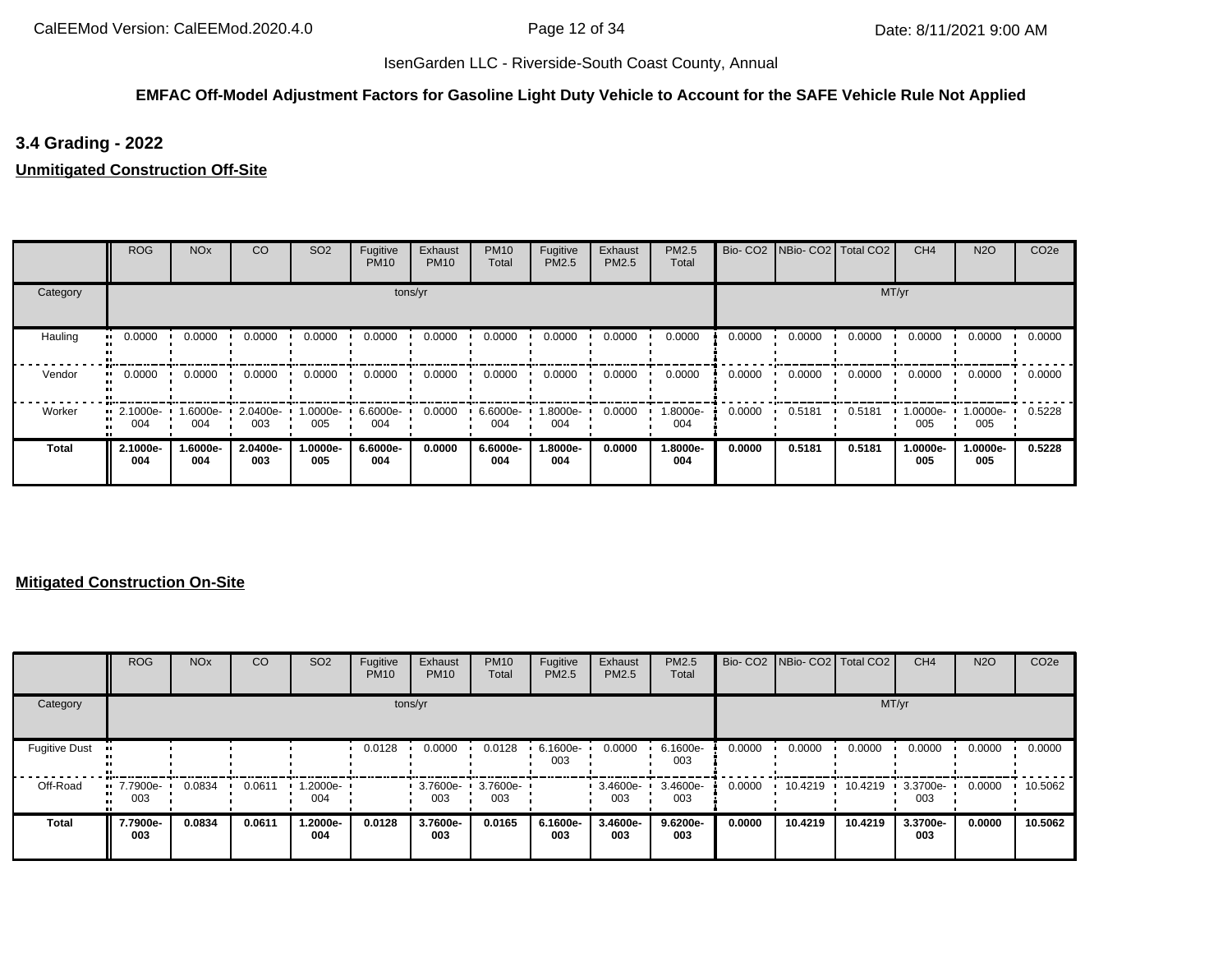#### **EMFAC Off-Model Adjustment Factors for Gasoline Light Duty Vehicle to Account for the SAFE Vehicle Rule Not Applied**

# **3.4 Grading - 2022**

#### **Mitigated Construction Off-Site**

|          | <b>ROG</b>              | <b>NO<sub>x</sub></b> | CO              | SO <sub>2</sub> | Fugitive<br><b>PM10</b> | Exhaust<br><b>PM10</b> | <b>PM10</b><br>Total | Fugitive<br>PM2.5 | Exhaust<br>PM2.5 | PM2.5<br>Total  |        | Bio- CO2   NBio- CO2   Total CO2 |        | CH <sub>4</sub> | <b>N2O</b>      | CO <sub>2e</sub> |
|----------|-------------------------|-----------------------|-----------------|-----------------|-------------------------|------------------------|----------------------|-------------------|------------------|-----------------|--------|----------------------------------|--------|-----------------|-----------------|------------------|
| Category |                         |                       |                 |                 |                         | tons/yr                |                      |                   |                  |                 |        |                                  |        | MT/yr           |                 |                  |
| Hauling  | 0.0000                  | 0.0000                | 0.0000          | 0.0000          | 0.0000                  | 0.0000                 | 0.0000               | 0.0000            | 0.0000           | 0.0000          | 0.0000 | 0.0000                           | 0.0000 | 0.0000          | 0.0000          | 0.0000           |
| Vendor   | 0.0000<br>              | 0.0000                | 0.0000          | 0.0000          | 0.0000                  | 0.0000                 | 0.0000               | 0.0000            | 0.0000           | 0.0000          | 0.0000 | 0.0000                           | 0.0000 | 0.0000          | 0.0000          | 0.0000           |
| Worker   | $\cdot$ 2.1000e-<br>004 | 1.6000e-<br>004       | 2.0400e-<br>003 | 1.0000e-<br>005 | $6.6000e -$<br>004      | 0.0000                 | 6.6000e-<br>004      | 1.8000e-<br>004   | 0.0000           | 1.8000e-<br>004 | 0.0000 | 0.5181                           | 0.5181 | 1.0000e-<br>005 | 1.0000e-<br>005 | 0.5228           |
| Total    | 2.1000e-<br>004         | 1.6000e-<br>004       | 2.0400e-<br>003 | 1.0000e-<br>005 | 6.6000e-<br>004         | 0.0000                 | 6.6000e-<br>004      | 1.8000e-<br>004   | 0.0000           | 1.8000e-<br>004 | 0.0000 | 0.5181                           | 0.5181 | 1.0000e-<br>005 | 1.0000e-<br>005 | 0.5228           |

# **3.5 Building Construction - 2022**

|              | <b>ROG</b>    | <b>NO<sub>x</sub></b> | CO    | SO <sub>2</sub>                 | Fugitive<br><b>PM10</b> | Exhaust<br><b>PM10</b> | <b>PM10</b><br>Total | Fugitive<br>PM2.5 | Exhaust<br>PM2.5 | <b>PM2.5</b><br>Total |        | Bio- CO2   NBio- CO2   Total CO2 |          | CH <sub>4</sub> | <b>N2O</b> | CO <sub>2e</sub> |
|--------------|---------------|-----------------------|-------|---------------------------------|-------------------------|------------------------|----------------------|-------------------|------------------|-----------------------|--------|----------------------------------|----------|-----------------|------------|------------------|
| Category     |               |                       |       |                                 | tons/yr                 |                        |                      |                   |                  |                       |        |                                  | MT/yr    |                 |            |                  |
| Off-Road     | 0.1604<br>. . | 1.4679                | .5382 | $\cdot$ 2.5300e- $\cdot$<br>003 |                         | 0.0761                 | 0.0761               |                   | 0.0716           | 0.0716                | 0.0000 | 217.8217 217.8217                |          | 0.0522          | 0.0000     | $\cdot$ 219.1263 |
| <b>Total</b> | 0.1604        | 1.4679                | .5382 | 2.5300e-<br>003                 |                         | 0.0761                 | 0.0761               |                   | 0.0716           | 0.0716                | 0.0000 | 217.8217                         | 217.8217 | 0.0522          | 0.0000     | 219.1263         |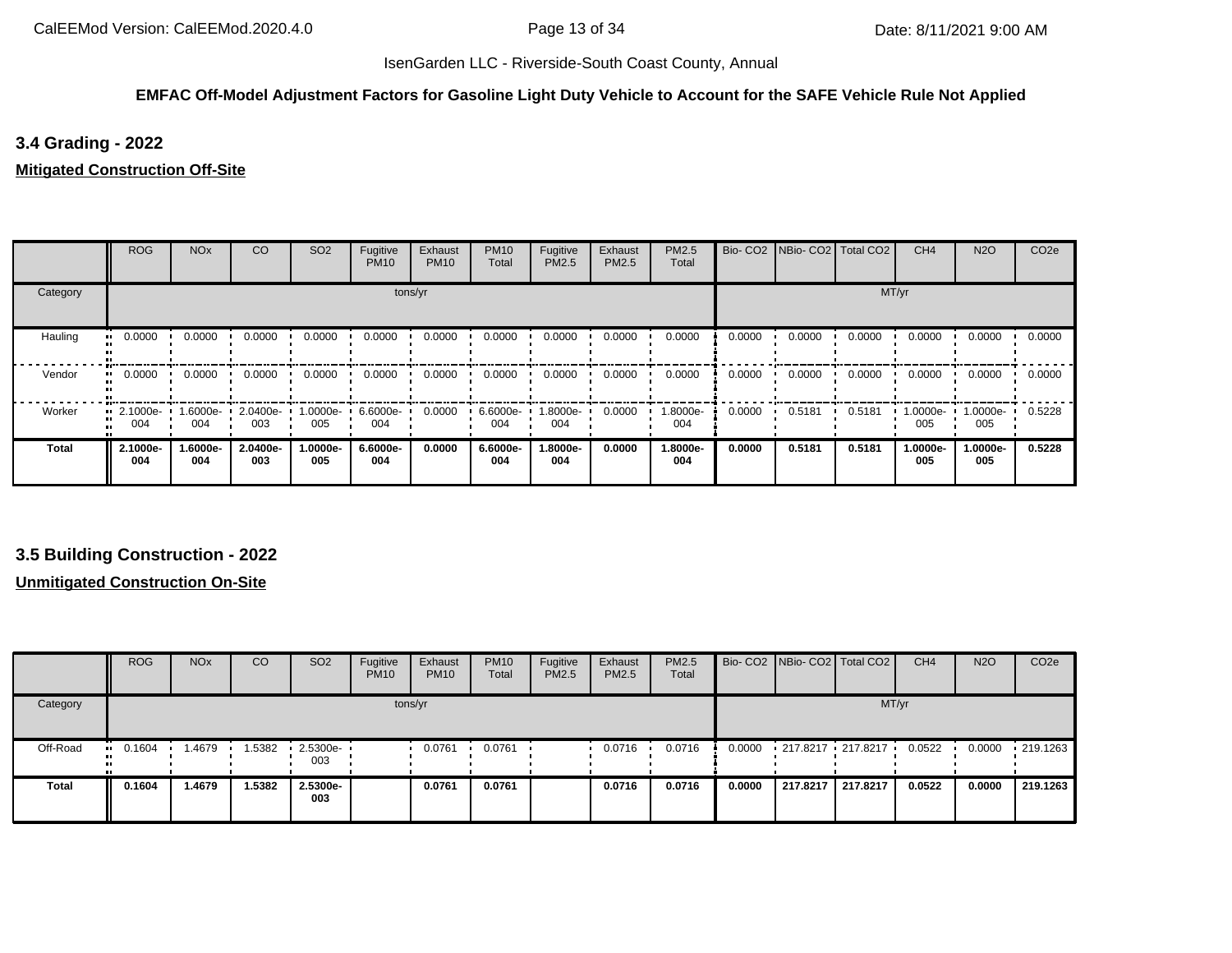#### **EMFAC Off-Model Adjustment Factors for Gasoline Light Duty Vehicle to Account for the SAFE Vehicle Rule Not Applied**

# **3.5 Building Construction - 2022**

# **Unmitigated Construction Off-Site**

|              | <b>ROG</b>                     | <b>NO<sub>x</sub></b> | CO     | SO <sub>2</sub> | Fugitive<br><b>PM10</b> | Exhaust<br><b>PM10</b> | <b>PM10</b><br>Total | Fugitive<br>PM2.5 | Exhaust<br>PM2.5 | <b>PM2.5</b><br>Total |        | Bio- CO2   NBio- CO2   Total CO2 |          | CH <sub>4</sub> | <b>N2O</b>        | CO <sub>2e</sub> |
|--------------|--------------------------------|-----------------------|--------|-----------------|-------------------------|------------------------|----------------------|-------------------|------------------|-----------------------|--------|----------------------------------|----------|-----------------|-------------------|------------------|
| Category     |                                |                       |        |                 |                         | tons/yr                |                      |                   |                  |                       |        |                                  | MT/yr    |                 |                   |                  |
| Hauling      | 0.0000<br>                     | 0.0000                | 0.0000 | 0.0000          | 0.0000                  | 0.0000                 | 0.0000               | 0.0000            | 0.0000           | 0.0000                | 0.0000 | 0.0000                           | 0.0000   | 0.0000          | 0.0000            | 0.0000           |
| Vendor       | $\blacksquare$ 5.3800e-<br>003 | 0.1502                | 0.0506 | 6.2000e-<br>004 | 0.0214                  | 2.0700e-<br>003        | 0.0234               | 6.1700e-<br>003   | -9800e-<br>003   | 8.1400e-<br>003       | 0.0000 | 59.2598                          | 59.2598  | 6.2000e-<br>004 | 8.7900e- ·<br>003 | 61.8958          |
| Worker       | 0.0302<br>                     | 0.0235                | 0.2942 | 8.1000e-<br>004 | 0.0951                  | 4.8000e-<br>004        | 0.0955               | 0.0252            | 4.4000e-<br>004  | 0.0257                | 0.0000 | 74.6782                          | 74.6782  | 2.0000e-<br>003 | 2.0800e-<br>003   | 75.3484          |
| <b>Total</b> | 0.0356                         | 0.1737                | 0.3448 | 1.4300e-<br>003 | 0.1164                  | 2.5500e-<br>003        | 0.1190               | 0.0314            | 2.4200e-<br>003  | 0.0338                | 0.0000 | 133.9380                         | 133.9380 | 2.6200e-<br>003 | 0.0109            | 137.2442         |

|              | <b>ROG</b> | <b>NO<sub>x</sub></b> | CO     | SO <sub>2</sub>                 | Fugitive<br><b>PM10</b> | Exhaust<br><b>PM10</b> | <b>PM10</b><br>Total | Fugitive<br>PM2.5 | Exhaust<br><b>PM2.5</b> | <b>PM2.5</b><br>Total |        | Bio- CO2   NBio- CO2   Total CO2 |          | CH <sub>4</sub> | <b>N2O</b> | CO <sub>2</sub> e |
|--------------|------------|-----------------------|--------|---------------------------------|-------------------------|------------------------|----------------------|-------------------|-------------------------|-----------------------|--------|----------------------------------|----------|-----------------|------------|-------------------|
| Category     |            |                       |        |                                 | tons/yr                 |                        |                      |                   |                         |                       |        |                                  | MT/yr    |                 |            |                   |
| Off-Road     | 0.1604     | .4679                 | .5382  | $\cdot$ 2.5300e- $\cdot$<br>003 |                         | 0.0761                 | 0.0761               |                   | 0.0716                  | 0.0716                | 0.0000 | $-217.8215 - 217.8215$           |          | 0.0522          | 0.0000     | $\cdot$ 219.1261  |
| <b>Total</b> | 0.1604     | .4679                 | 1.5382 | 2.5300e-<br>003                 |                         | 0.0761                 | 0.0761               |                   | 0.0716                  | 0.0716                | 0.0000 | 217.8215                         | 217.8215 | 0.0522          | 0.0000     | 219.1261          |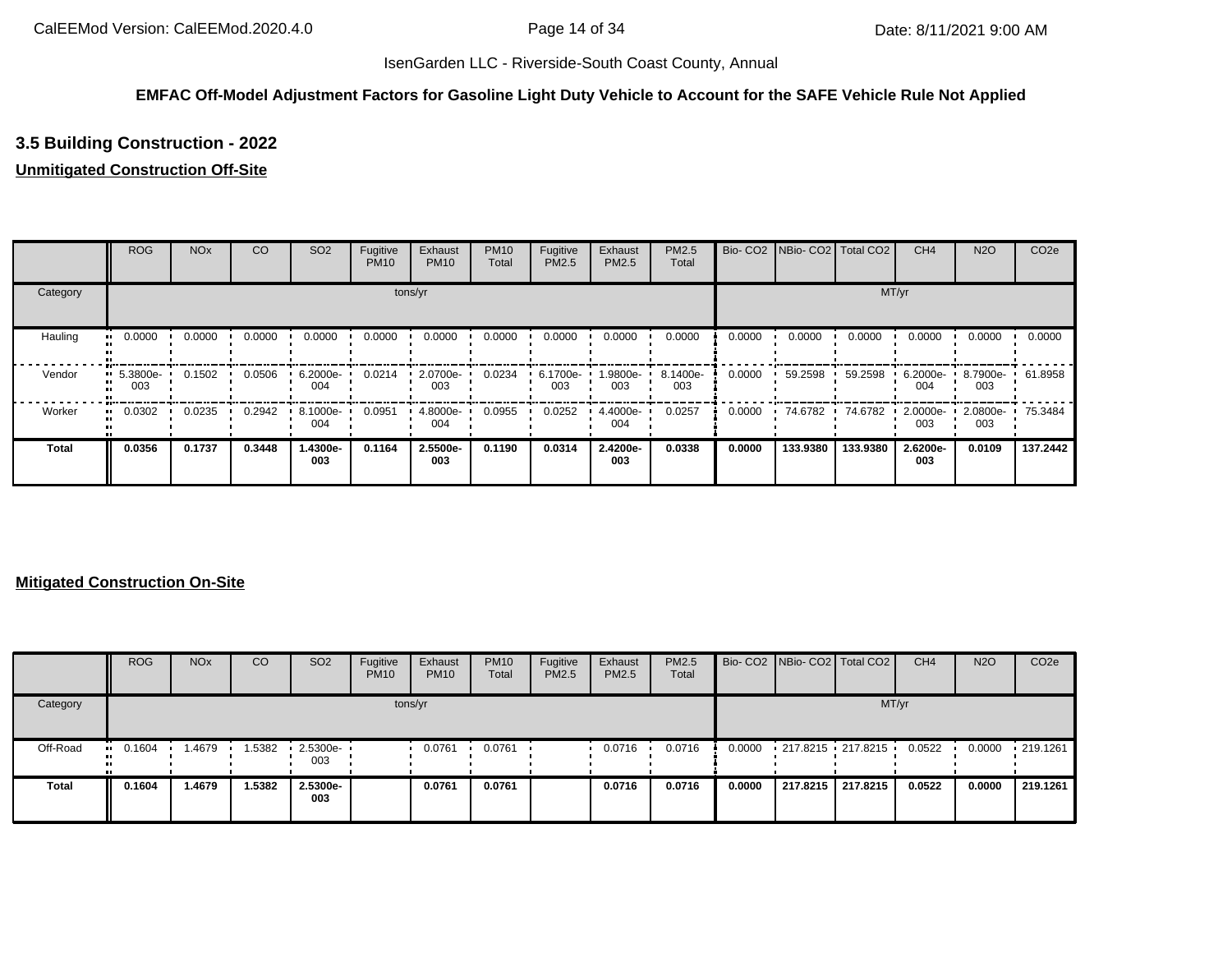#### **EMFAC Off-Model Adjustment Factors for Gasoline Light Duty Vehicle to Account for the SAFE Vehicle Rule Not Applied**

# **3.5 Building Construction - 2022**

#### **Mitigated Construction Off-Site**

|              | <b>ROG</b>                     | <b>NO<sub>x</sub></b> | CO     | SO <sub>2</sub> | Fugitive<br><b>PM10</b> | Exhaust<br><b>PM10</b> | <b>PM10</b><br>Total | Fugitive<br><b>PM2.5</b> | Exhaust<br>PM2.5 | <b>PM2.5</b><br>Total |        | Bio- CO2   NBio- CO2   Total CO2 |          | CH <sub>4</sub>    | <b>N2O</b>         | CO <sub>2e</sub> |
|--------------|--------------------------------|-----------------------|--------|-----------------|-------------------------|------------------------|----------------------|--------------------------|------------------|-----------------------|--------|----------------------------------|----------|--------------------|--------------------|------------------|
| Category     |                                |                       |        |                 |                         | tons/yr                |                      |                          |                  |                       |        |                                  | MT/yr    |                    |                    |                  |
| Hauling      | 0.0000                         | 0.0000                | 0.0000 | 0.0000          | 0.0000                  | 0.0000                 | 0.0000               | 0.0000                   | 0.0000           | 0.0000                | 0.0000 | 0.0000                           | 0.0000   | 0.0000             | 0.0000             | 0.0000           |
| Vendor       | $\blacksquare$ 5.3800e-<br>003 | 0.1502                | 0.0506 | 6.2000e-<br>004 | 0.0214                  | 2.0700e-<br>003        | 0.0234               | 6.1700e-<br>003          | -9800e- I<br>003 | 8.1400e-<br>003       | 0.0000 | 59.2598                          | 59.2598  | $6.2000e -$<br>004 | $8.7900e -$<br>003 | 61.8958          |
| Worker       | 0.0302<br>                     | 0.0235                | 0.2942 | 8.1000e-<br>004 | 0.0951                  | 4.8000e-<br>004        | 0.0955               | 0.0252                   | 4.4000e-<br>004  | 0.0257                | 0.0000 | 74.6782                          | 74.6782  | 2.0000e-<br>003    | 2.0800e-<br>003    | 75.3484          |
| <b>Total</b> | 0.0356                         | 0.1737                | 0.3448 | 1.4300e-<br>003 | 0.1164                  | 2.5500e-<br>003        | 0.1190               | 0.0314                   | 2.4200e-<br>003  | 0.0338                | 0.0000 | 133.9380                         | 133.9380 | 2.6200e-<br>003    | 0.0109             | 137.2442         |

# **3.5 Building Construction - 2023**

|              | <b>ROG</b> | <b>NO<sub>x</sub></b> | CO     | SO <sub>2</sub>   | Fugitive<br><b>PM10</b> | Exhaust<br><b>PM10</b> | <b>PM10</b><br>Total | Fugitive<br>PM2.5 | Exhaust<br>PM2.5 | PM2.5<br>Total |        | Bio- CO2 NBio- CO2 Total CO2 |         | CH <sub>4</sub> | <b>N2O</b> | CO <sub>2e</sub> |
|--------------|------------|-----------------------|--------|-------------------|-------------------------|------------------------|----------------------|-------------------|------------------|----------------|--------|------------------------------|---------|-----------------|------------|------------------|
| Category     |            |                       |        |                   |                         | tons/yr                |                      |                   |                  |                |        |                              | MT/yr   |                 |            |                  |
| Off-Road     | 0.0330<br> | 0.3021                | 0.3411 | 5.7000e- ·<br>004 |                         | 0.0147                 | 0.0147               |                   | 0.0138           | 0.0138         | 0.0000 | 48.6790                      | 48.6790 | 0.0116          | 0.0000     | 48.9685          |
| <b>Total</b> | 0.0330     | 0.3021                | 0.3411 | 5.7000e-<br>004   |                         | 0.0147                 | 0.0147               |                   | 0.0138           | 0.0138         | 0.0000 | 48.6790                      | 48.6790 | 0.0116          | 0.0000     | 48.9685          |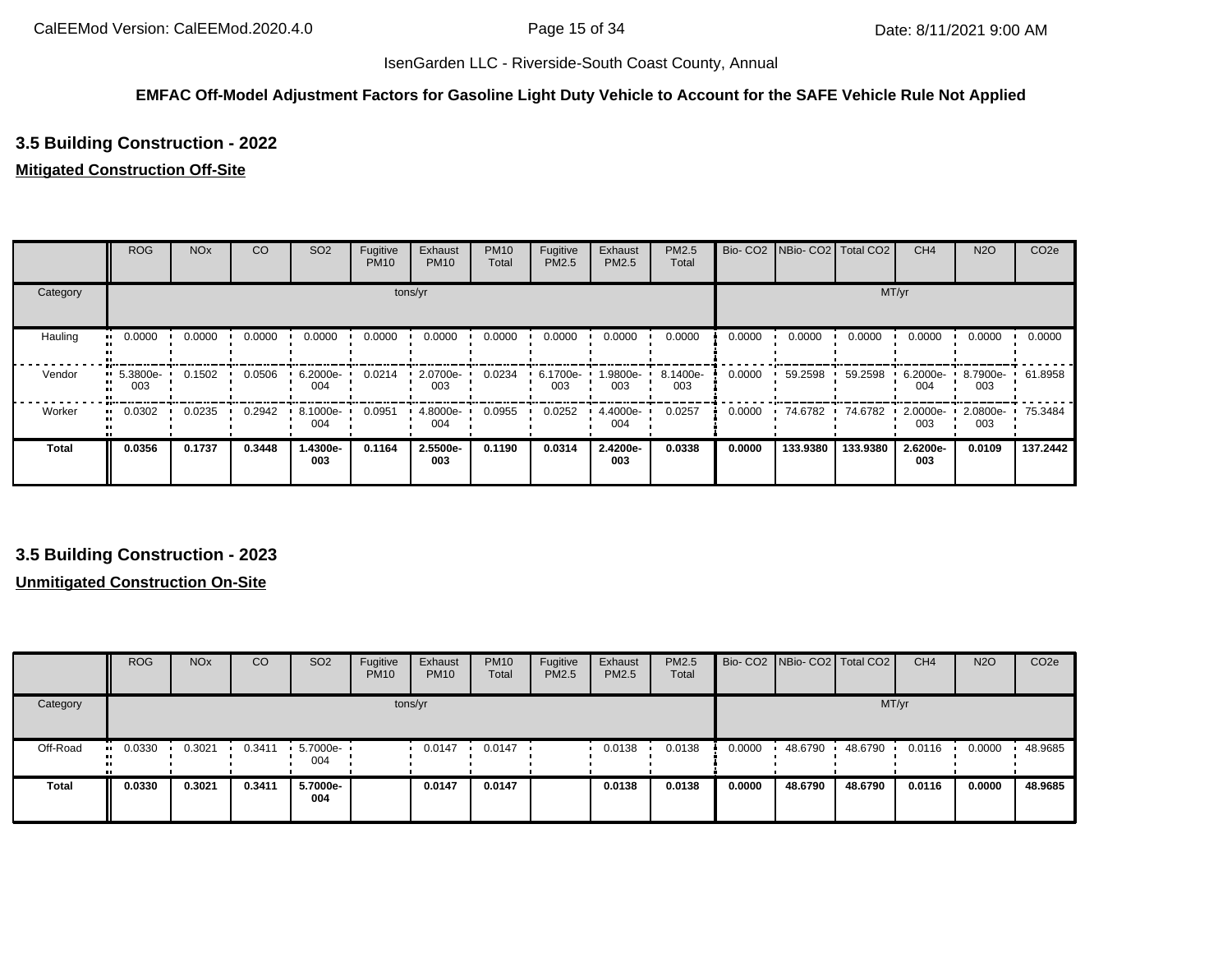#### **EMFAC Off-Model Adjustment Factors for Gasoline Light Duty Vehicle to Account for the SAFE Vehicle Rule Not Applied**

# **3.5 Building Construction - 2023**

# **Unmitigated Construction Off-Site**

|              | <b>ROG</b>                     | <b>NO<sub>x</sub></b> | CO     | SO <sub>2</sub> | Fugitive<br><b>PM10</b> | Exhaust<br><b>PM10</b> | <b>PM10</b><br>Total | Fugitive<br><b>PM2.5</b> | Exhaust<br>PM2.5 | <b>PM2.5</b><br>Total |        | Bio- CO2   NBio- CO2   Total CO2 |         | CH <sub>4</sub> | <b>N2O</b>         | CO <sub>2e</sub> |
|--------------|--------------------------------|-----------------------|--------|-----------------|-------------------------|------------------------|----------------------|--------------------------|------------------|-----------------------|--------|----------------------------------|---------|-----------------|--------------------|------------------|
| Category     |                                |                       |        |                 |                         | tons/yr                |                      |                          |                  |                       |        |                                  | MT/yr   |                 |                    |                  |
| Hauling      | 0.0000<br>                     | 0.0000                | 0.0000 | 0.0000          | 0.0000                  | 0.0000                 | 0.0000               | 0.0000                   | 0.0000           | 0.0000                | 0.0000 | 0.0000                           | 0.0000  | 0.0000          | 0.0000             | 0.0000           |
| Vendor       | $\blacksquare$ 8.2000e-<br>004 | 0.0259                | 0.0103 | -3000e.<br>004  | 4.7800e-<br>003         | 2.2000e-<br>004        | 4.9900e-<br>003      | 1.3800e-<br>003          | 2.1000e-<br>004  | 1.5800e-<br>003       | 0.0000 | 12.7197                          | 12.7197 | 1.3000e-<br>004 | $1.8800e -$<br>003 | 13.2834          |
| Worker       | $-6.2700e-$<br>003             | 4.6400e-<br>003       | 0.0605 | -8000e.<br>004  | 0.0212                  | 1.0000e-<br>004        | 0.0213               | 5.6400e-<br>003          | 9.0000e-<br>005  | 5.7300e-<br>003       | 0.0000 | 16.1487                          | 16.1487 | 4.0000e-<br>004 | 4.3000e-<br>004    | 16.2865          |
| <b>Total</b> | 7.0900e-<br>003                | 0.0306                | 0.0708 | 3.1000e-<br>004 | 0.0260                  | 3.2000e-<br>004        | 0.0263               | 7.0200e-<br>003          | 3.0000e-<br>004  | 7.3100e-<br>003       | 0.0000 | 28.8684                          | 28.8684 | 5.3000e-<br>004 | 2.3100e-<br>003    | 29.5700          |

|              | <b>ROG</b> | <b>NO<sub>x</sub></b> | CO     | SO <sub>2</sub>    | Fugitive<br><b>PM10</b> | Exhaust<br><b>PM10</b> | <b>PM10</b><br>Total | Fugitive<br>PM2.5 | Exhaust<br><b>PM2.5</b> | <b>PM2.5</b><br>Total |        | Bio- CO2   NBio- CO2   Total CO2 |         | CH <sub>4</sub> | <b>N2O</b> | CO <sub>2e</sub> |
|--------------|------------|-----------------------|--------|--------------------|-------------------------|------------------------|----------------------|-------------------|-------------------------|-----------------------|--------|----------------------------------|---------|-----------------|------------|------------------|
| Category     |            |                       |        |                    |                         | tons/yr                |                      |                   |                         |                       |        |                                  | MT/yr   |                 |            |                  |
| Off-Road     | 0.0330     | 0.3021                | 0.3411 | $5.7000e -$<br>004 |                         | 0.0147                 | 0.0147               |                   | 0.0138                  | 0.0138                | 0.0000 | 48.6789                          | 48.6789 | 0.0116          | 0.0000     | 48.9684          |
| <b>Total</b> | 0.0330     | 0.3021                | 0.3411 | 5.7000e-<br>004    |                         | 0.0147                 | 0.0147               |                   | 0.0138                  | 0.0138                | 0.0000 | 48.6789                          | 48.6789 | 0.0116          | 0.0000     | 48.9684          |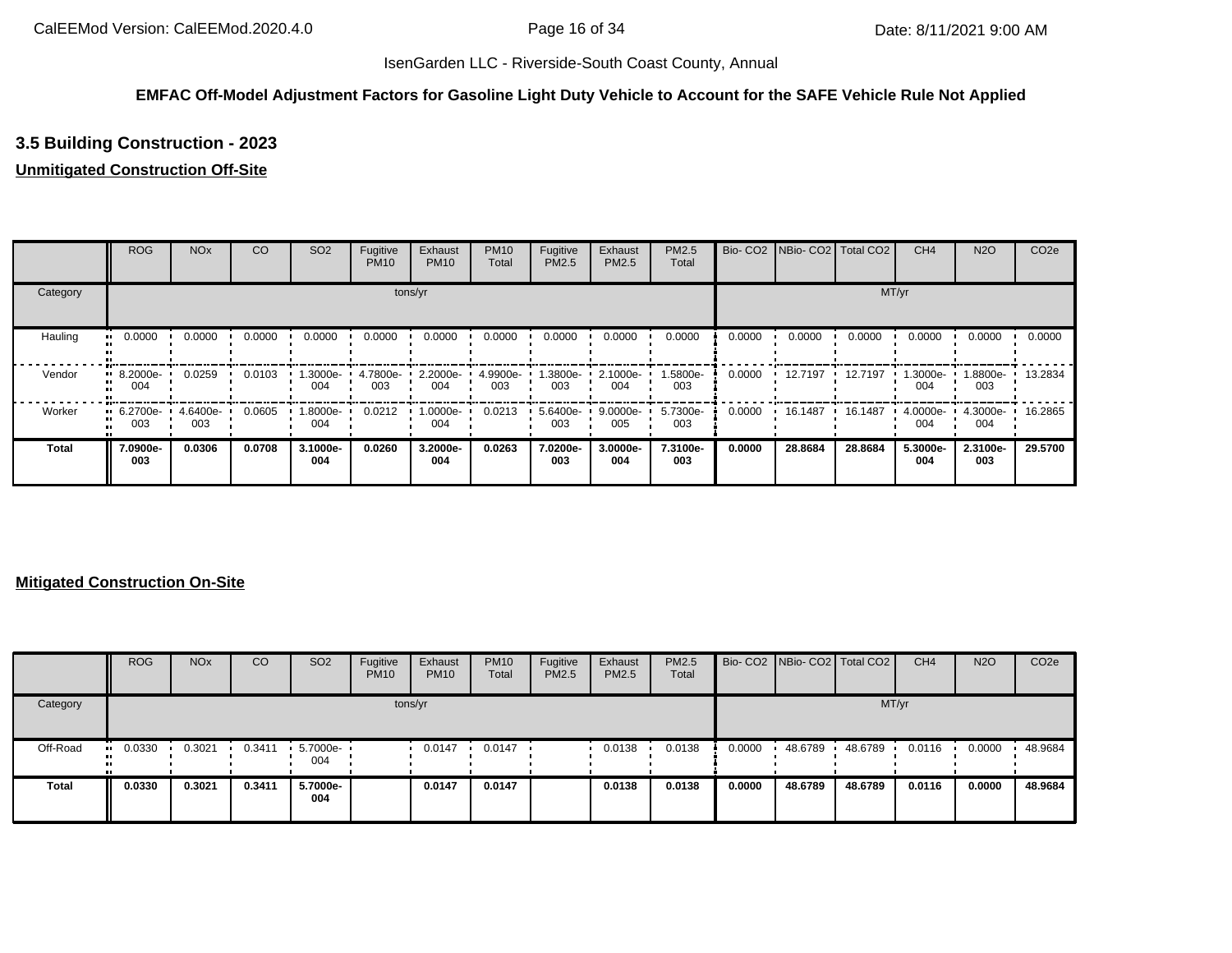#### **EMFAC Off-Model Adjustment Factors for Gasoline Light Duty Vehicle to Account for the SAFE Vehicle Rule Not Applied**

# **3.5 Building Construction - 2023**

#### **Mitigated Construction Off-Site**

|          | <b>ROG</b>              | <b>NO<sub>x</sub></b> | <sub>CO</sub> | SO <sub>2</sub> | Fugitive<br><b>PM10</b> | Exhaust<br><b>PM10</b> | <b>PM10</b><br>Total | Fugitive<br>PM2.5 | Exhaust<br>PM2.5 | <b>PM2.5</b><br>Total |        | Bio- CO2 NBio- CO2 Total CO2 |         | CH <sub>4</sub>  | <b>N2O</b>      | CO <sub>2e</sub> |
|----------|-------------------------|-----------------------|---------------|-----------------|-------------------------|------------------------|----------------------|-------------------|------------------|-----------------------|--------|------------------------------|---------|------------------|-----------------|------------------|
| Category |                         |                       |               |                 |                         | tons/yr                |                      |                   |                  |                       |        |                              |         | MT/yr            |                 |                  |
| Hauling  | 0.0000                  | 0.0000                | 0.0000        | 0.0000          | 0.0000                  | 0.0000                 | 0.0000               | 0.0000            | 0.0000           | 0.0000                | 0.0000 | 0.0000                       | 0.0000  | 0.0000           | 0.0000          | 0.0000           |
| Vendor   | $\cdot$ 8.2000e-<br>004 | 0.0259                | 0.0103        | --3000e.<br>004 | 4.7800e-<br>003         | 2.2000e-<br>004        | 4.9900e-<br>003      | 1.3800e-<br>003   | 2.1000e-<br>004  | 1.5800e-<br>003       | 0.0000 | 12.7197                      | 12.7197 | --3000e.l<br>004 | -8800e-<br>003  | 13.2834          |
| Worker   | $-6.2700e-$<br>003      | 4.6400e-<br>003       | 0.0605        | -.8000e<br>004  | 0.0212                  | 1.0000e-<br>004        | 0.0213               | 5.6400e-<br>003   | 9.0000e-<br>005  | 5.7300e-<br>003       | 0.0000 | 16.1487                      | 16.1487 | 4.0000e-<br>004  | 4.3000e-<br>004 | 16.2865          |
| Total    | 7.0900e-<br>003         | 0.0306                | 0.0708        | 3.1000e-<br>004 | 0.0260                  | 3.2000e-<br>004        | 0.0263               | 7.0200e-<br>003   | 3.0000e-<br>004  | 7.3100e-<br>003       | 0.0000 | 28.8684                      | 28.8684 | 5.3000e-<br>004  | 2.3100e-<br>003 | 29.5700          |

# **3.6 Paving - 2023**

|              | <b>ROG</b>                     | <b>NO<sub>x</sub></b> | CO     | SO <sub>2</sub> | Fugitive<br><b>PM10</b> | Exhaust<br><b>PM10</b> | <b>PM10</b><br>Total | Fugitive<br>PM2.5 | Exhaust<br>PM2.5 | PM2.5<br>Total  |        | Bio- CO2   NBio- CO2   Total CO2 |         | CH <sub>4</sub> | <b>N2O</b> | CO <sub>2e</sub> |
|--------------|--------------------------------|-----------------------|--------|-----------------|-------------------------|------------------------|----------------------|-------------------|------------------|-----------------|--------|----------------------------------|---------|-----------------|------------|------------------|
| Category     |                                |                       |        |                 |                         | tons/yr                |                      |                   |                  |                 |        |                                  | MT/yr   |                 |            |                  |
| Off-Road     | $9.2600e-$<br>003              | 0.0791                | 0.1097 | 1.7000e-<br>004 |                         | 3.9200e-<br>003        | 3.9200e-<br>003      |                   | 3.6200e-<br>003  | 3.6200e-<br>003 | 0.0000 | 14.7407                          | 14.7407 | 4.6300e-<br>003 | 0.0000     | 14.8565          |
| Paving       | $\blacksquare$ 3.5000e-<br>004 |                       |        |                 |                         | 0.0000                 | 0.0000               |                   | 0.0000           | 0.0000          | 0.0000 | 0.0000                           | 0.0000  | 0.0000          | 0.0000     | 0.0000           |
| <b>Total</b> | 8.6100e-<br>003                | 0.0791                | 0.1097 | 1.7000e-<br>004 |                         | 3.9200e-<br>003        | 3.9200e-<br>003      |                   | 3.6200e-<br>003  | 3.6200e-<br>003 | 0.0000 | 14.7407                          | 14.7407 | 4.6300e-<br>003 | 0.0000     | 14.8565          |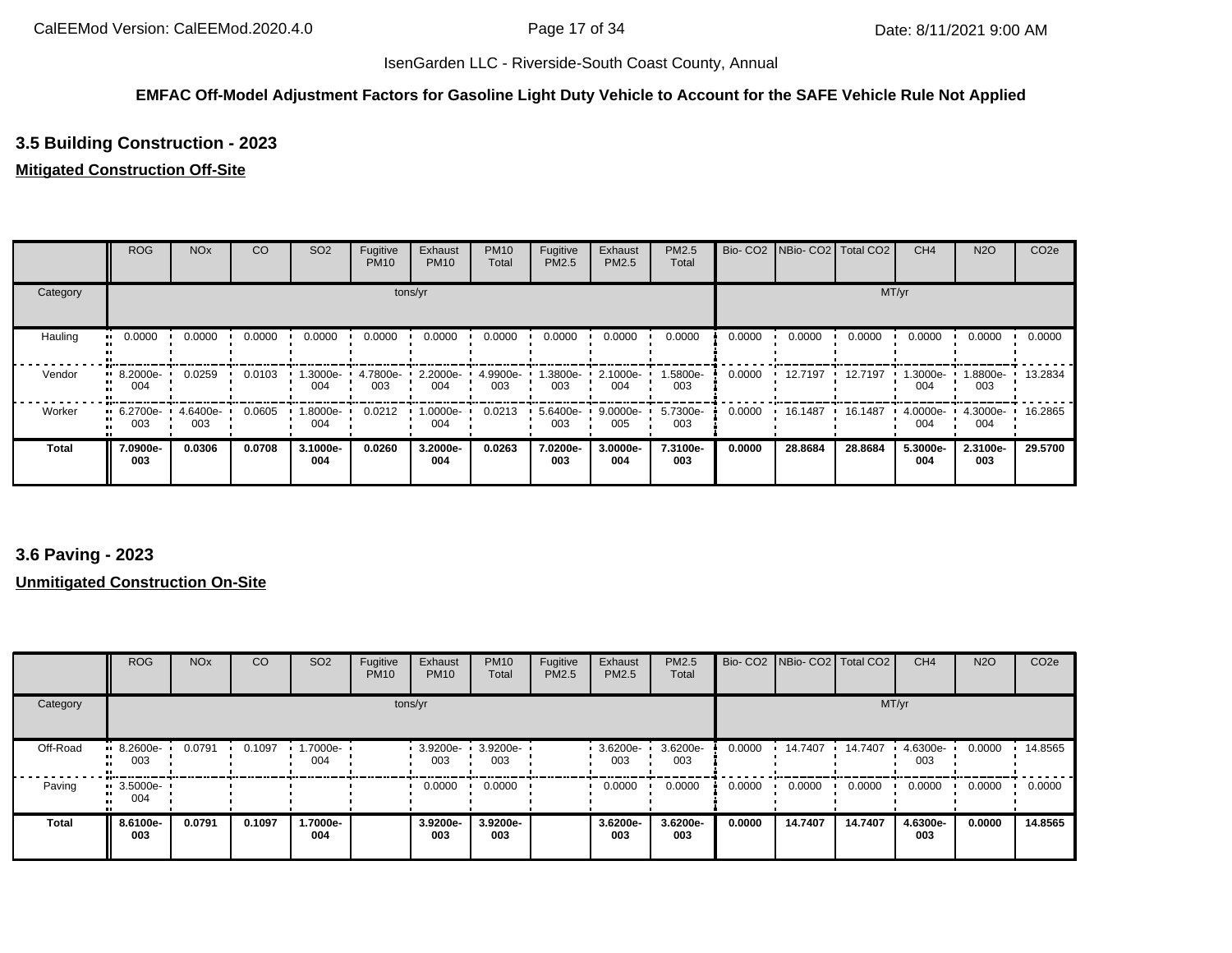# **EMFAC Off-Model Adjustment Factors for Gasoline Light Duty Vehicle to Account for the SAFE Vehicle Rule Not Applied**

# **3.6 Paving - 2023**

#### **Unmitigated Construction Off-Site**

|          | <b>ROG</b>                     | <b>NO<sub>x</sub></b> | CO              | SO <sub>2</sub> | Fugitive<br><b>PM10</b> | Exhaust<br><b>PM10</b> | <b>PM10</b><br>Total | Fugitive<br>PM2.5 | Exhaust<br>PM2.5 | PM2.5<br>Total  | Bio-CO <sub>2</sub> | NBio-CO2   Total CO2 |        | CH <sub>4</sub> | <b>N2O</b>      | CO <sub>2e</sub> |
|----------|--------------------------------|-----------------------|-----------------|-----------------|-------------------------|------------------------|----------------------|-------------------|------------------|-----------------|---------------------|----------------------|--------|-----------------|-----------------|------------------|
| Category |                                |                       |                 |                 |                         | tons/yr                |                      |                   |                  |                 |                     |                      | MT/yr  |                 |                 |                  |
| Hauling  | 0.0000                         | 0.0000                | 0.0000          | 0.0000          | 0.0000                  | 0.0000                 | 0.0000               | 0.0000            | 0.0000           | 0.0000          | 0.0000              | 0.0000               | 0.0000 | 0.0000          | 0.0000          | 0.0000           |
| Vendor   | 0.0000                         | 0.0000                | 0.0000          | 0.0000          | 0.0000                  | 0.0000                 | 0.0000               | 0.0000            | 0.0000           | 0.0000          | 0.0000              | 0.0000               | 0.0000 | 0.0000          | 0.0000          | 0.0000           |
| Worker   | $\blacksquare$ 5.8000e-<br>004 | 4.3000e-<br>004       | 5.6400e-<br>003 | 2.0000e-<br>005 | 1.9800e-<br>003         | 1.0000e-<br>005        | .9900e-<br>003       | 5.3000e-<br>004   | 1.0000e-<br>005  | 5.3000e-<br>004 | 0.0000              | 1.5045               | 1.5045 | 4.0000e-<br>005 | 4.0000e-<br>005 | 1.5174           |
| Total    | 5.8000e-<br>004                | 4.3000e-<br>004       | 5.6400e-<br>003 | 2.0000e-<br>005 | 1.9800e-<br>003         | 1.0000e-<br>005        | 1.9900e-<br>003      | 5.3000e-<br>004   | 1.0000e-<br>005  | 5.3000e-<br>004 | 0.0000              | 1.5045               | 1.5045 | 4.0000e-<br>005 | 4.0000e-<br>005 | 1.5174           |

|          | <b>ROG</b>                     | <b>NO<sub>x</sub></b> | CO     | SO <sub>2</sub> | Fugitive<br><b>PM10</b> | Exhaust<br><b>PM10</b> | <b>PM10</b><br>Total | Fugitive<br>PM2.5 | Exhaust<br><b>PM2.5</b> | <b>PM2.5</b><br>Total |        | Bio- CO2   NBio- CO2   Total CO2 |         | CH <sub>4</sub> | <b>N2O</b> | CO <sub>2e</sub> |
|----------|--------------------------------|-----------------------|--------|-----------------|-------------------------|------------------------|----------------------|-------------------|-------------------------|-----------------------|--------|----------------------------------|---------|-----------------|------------|------------------|
| Category |                                |                       |        |                 | tons/yr                 |                        |                      |                   |                         |                       |        |                                  | MT/yr   |                 |            |                  |
| Off-Road | $\cdot$ 8.2600e-<br>003        | 0.0791                | 0.1097 | 1.7000e-<br>004 |                         | 3.9200e-<br>003        | 3.9200e-<br>003      |                   | 3.6200e-<br>003         | 3.6200e-<br>003       | 0.0000 | 14.7407                          | 14.7407 | 4.6300e-<br>003 | 0.0000     | 14.8565          |
| Paving   | $\blacksquare$ 3.5000e-<br>004 |                       |        |                 |                         | 0.0000                 | 0.0000               |                   | 0.0000                  | 0.0000                | 0.0000 | 0.0000                           | 0.0000  | 0.0000          | 0.0000     | 0.0000           |
| Total    | 8.6100e-<br>003                | 0.0791                | 0.1097 | 1.7000e-<br>004 |                         | 3.9200e-<br>003        | 3.9200e-<br>003      |                   | 3.6200e-<br>003         | 3.6200e-<br>003       | 0.0000 | 14.7407                          | 14.7407 | 4.6300e-<br>003 | 0.0000     | 14.8565          |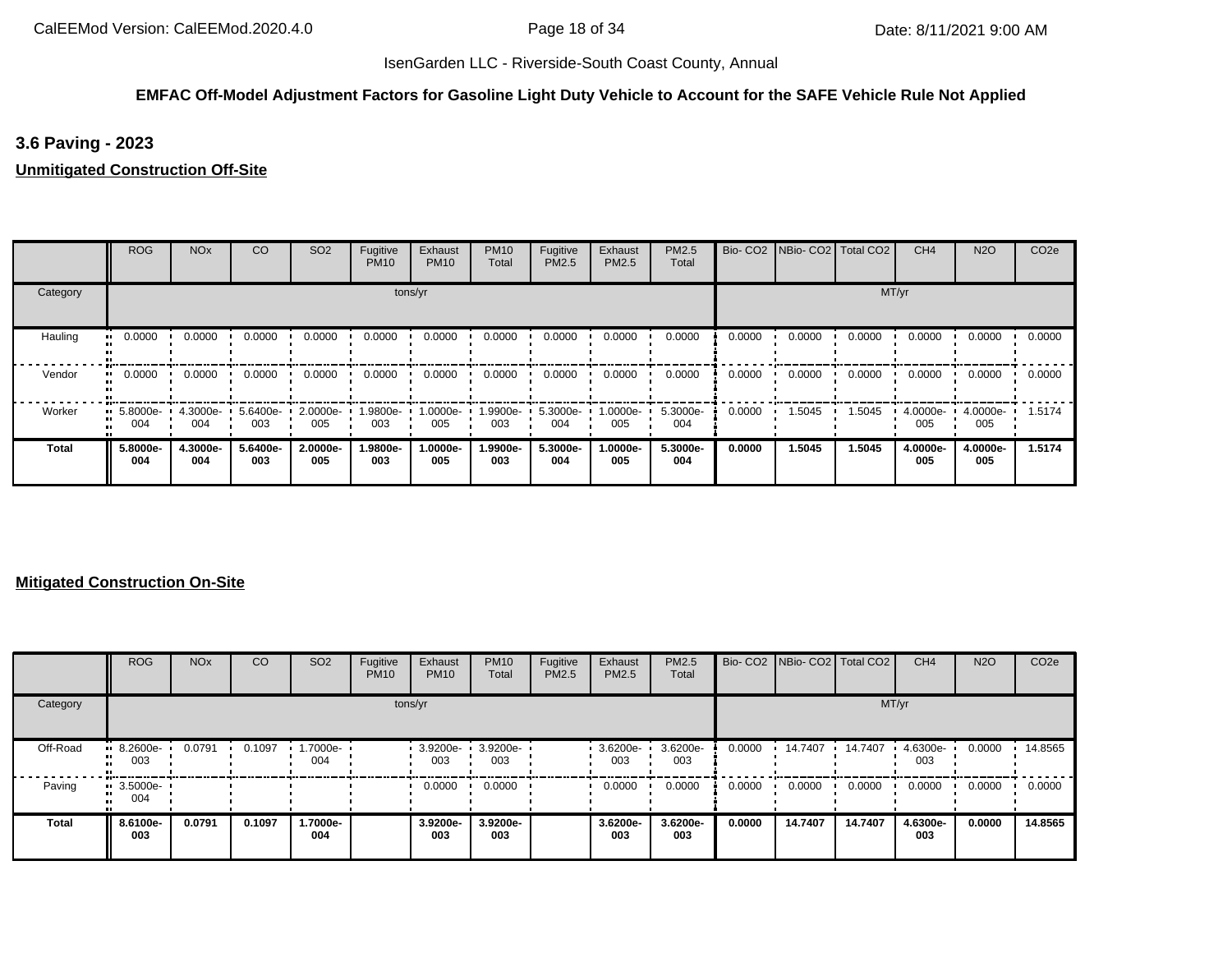#### **EMFAC Off-Model Adjustment Factors for Gasoline Light Duty Vehicle to Account for the SAFE Vehicle Rule Not Applied**

# **3.6 Paving - 2023**

#### **Mitigated Construction Off-Site**

|          | <b>ROG</b>                     | <b>NO<sub>x</sub></b> | <sub>CO</sub>   | SO <sub>2</sub> | Fugitive<br><b>PM10</b> | Exhaust<br><b>PM10</b> | <b>PM10</b><br>Total | Fugitive<br>PM2.5 | Exhaust<br>PM2.5 | PM2.5<br>Total  |        | Bio- CO2   NBio- CO2   Total CO2 |        | CH <sub>4</sub> | <b>N2O</b>      | CO <sub>2e</sub> |
|----------|--------------------------------|-----------------------|-----------------|-----------------|-------------------------|------------------------|----------------------|-------------------|------------------|-----------------|--------|----------------------------------|--------|-----------------|-----------------|------------------|
| Category |                                |                       |                 |                 |                         | tons/yr                |                      |                   |                  |                 |        |                                  |        | MT/yr           |                 |                  |
| Hauling  | 0.0000                         | 0.0000                | 0.0000          | 0.0000          | 0.0000                  | 0.0000                 | 0.0000               | 0.0000            | 0.0000           | 0.0000          | 0.0000 | 0.0000                           | 0.0000 | 0.0000          | 0.0000          | 0.0000           |
| Vendor   | 0.0000<br>                     | 0.0000                | 0.0000          | 0.0000          | 0.0000                  | 0.0000                 | 0.0000               | 0.0000            | 0.0000           | 0.0000          | 0.0000 | 0.0000                           | 0.0000 | 0.0000          | 0.0000          | 0.0000           |
| Worker   | $\blacksquare$ 5.8000e-<br>004 | 4.3000e-<br>004       | 5.6400e-<br>003 | 2.0000e-<br>005 | -9800e-<br>003          | 1.0000e-<br>005        | 1.9900e-<br>003      | 5.3000e-<br>004   | 1.0000e-<br>005  | 5.3000e-<br>004 | 0.0000 | 1.5045                           | 1.5045 | 4.0000e-<br>005 | 4.0000e-<br>005 | 1.5174           |
| Total    | 5.8000e-<br>004                | 4.3000e-<br>004       | 5.6400e-<br>003 | 2.0000e-<br>005 | 1.9800e-<br>003         | 1.0000e-<br>005        | 1.9900e-<br>003      | 5.3000e-<br>004   | 1.0000e-<br>005  | 5.3000e-<br>004 | 0.0000 | 1.5045                           | 1.5045 | 4.0000e-<br>005 | 4.0000e-<br>005 | 1.5174           |

# **3.7 Architectural Coating - 2023**

|                 | <b>ROG</b>      | <b>NO<sub>x</sub></b> | CO     | SO <sub>2</sub> | Fugitive<br><b>PM10</b> | Exhaust<br><b>PM10</b> | <b>PM10</b><br>Total | Fugitive<br>PM2.5 | Exhaust<br><b>PM2.5</b> | PM2.5<br>Total  |        | Bio- CO2 NBio- CO2 Total CO2 |        | CH <sub>4</sub> | <b>N2O</b> | CO <sub>2e</sub> |
|-----------------|-----------------|-----------------------|--------|-----------------|-------------------------|------------------------|----------------------|-------------------|-------------------------|-----------------|--------|------------------------------|--------|-----------------|------------|------------------|
| Category        |                 |                       |        |                 | tons/yr                 |                        |                      |                   |                         |                 |        |                              | MT/yr  |                 |            |                  |
| Archit. Coating | 0.1226          |                       |        |                 |                         | 0.0000                 | 0.0000               |                   | 0.0000                  | 0.0000          | 0.0000 | 0.0000                       | 0.0000 | 0.0000          | 0.0000     | 0.0000           |
| Off-Road        | 1.7200e-<br>003 | 0.0117                | 0.0163 | 3.0000e-<br>005 |                         | 6.4000e-<br>004        | 6.4000e-<br>004      |                   | 6.4000e-<br>004         | 6.4000e-<br>004 | 0.0000 | 2.2979                       | 2.2979 | .4000e-<br>004  | 0.0000     | 2.3014           |
| <b>Total</b>    | 0.1243          | 0.0117                | 0.0163 | 3.0000e-<br>005 |                         | 6.4000e-<br>004        | 6.4000e-<br>004      |                   | 6.4000e-<br>004         | 6.4000e-<br>004 | 0.0000 | 2.2979                       | 2.2979 | 1.4000e-<br>004 | 0.0000     | 2.3014           |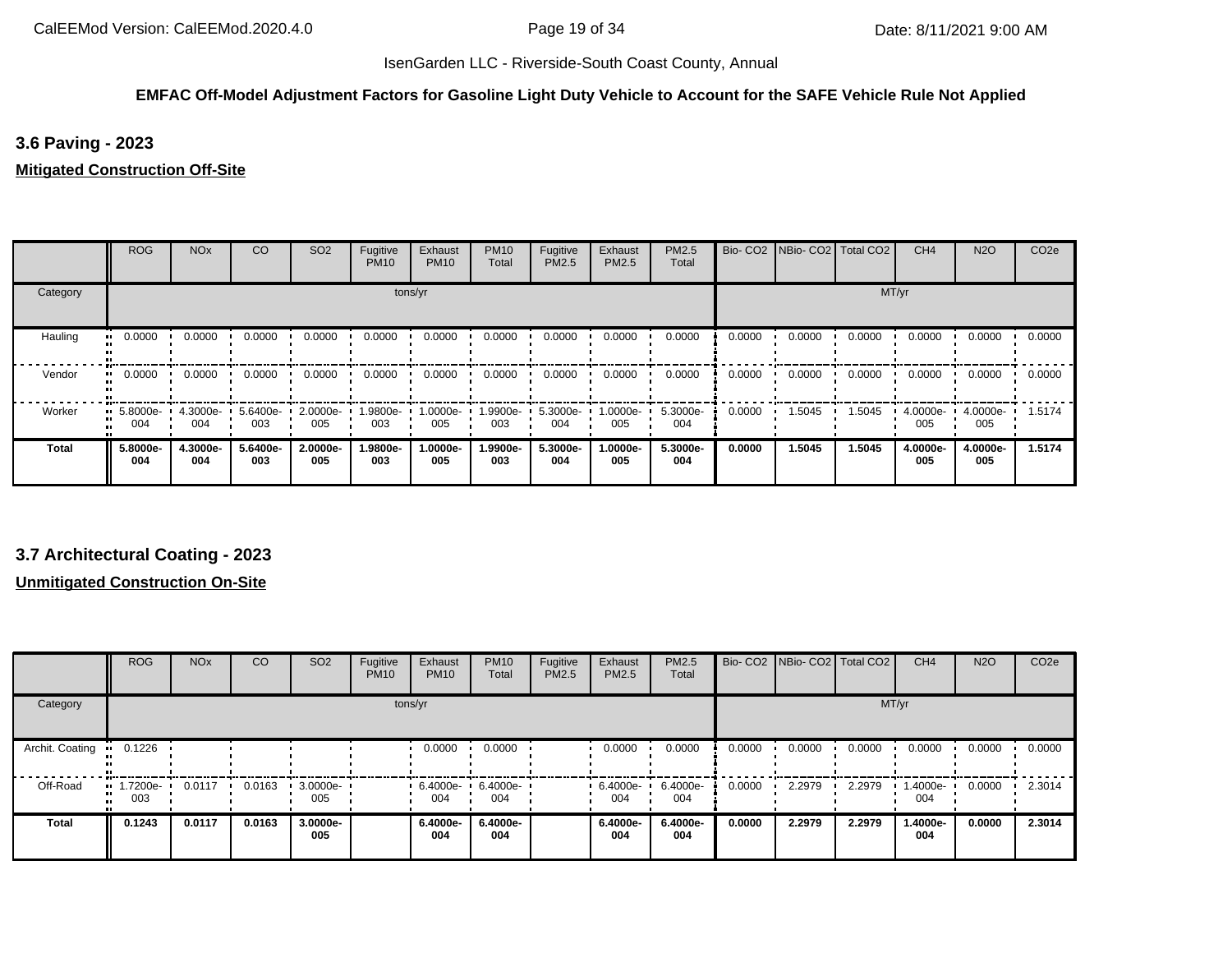## **EMFAC Off-Model Adjustment Factors for Gasoline Light Duty Vehicle to Account for the SAFE Vehicle Rule Not Applied**

# **3.7 Architectural Coating - 2023**

#### **Unmitigated Construction Off-Site**

|          | <b>ROG</b>                     | <b>NO<sub>x</sub></b> | CO              | SO <sub>2</sub> | Fugitive<br><b>PM10</b> | Exhaust<br><b>PM10</b> | <b>PM10</b><br>Total | Fugitive<br>PM2.5 | Exhaust<br>PM2.5 | PM2.5<br>Total  | Bio-CO <sub>2</sub> | NBio-CO2   Total CO2 |        | CH <sub>4</sub> | <b>N2O</b>      | CO <sub>2e</sub> |
|----------|--------------------------------|-----------------------|-----------------|-----------------|-------------------------|------------------------|----------------------|-------------------|------------------|-----------------|---------------------|----------------------|--------|-----------------|-----------------|------------------|
| Category |                                |                       |                 |                 |                         | tons/yr                |                      |                   |                  |                 |                     |                      | MT/yr  |                 |                 |                  |
| Hauling  | 0.0000                         | 0.0000                | 0.0000          | 0.0000          | 0.0000                  | 0.0000                 | 0.0000               | 0.0000            | 0.0000           | 0.0000          | 0.0000              | 0.0000               | 0.0000 | 0.0000          | 0.0000          | 0.0000           |
| Vendor   | 0.0000                         | 0.0000                | 0.0000          | 0.0000          | 0.0000                  | 0.0000                 | 0.0000               | 0.0000            | 0.0000           | 0.0000          | 0.0000              | 0.0000               | 0.0000 | 0.0000          | 0.0000          | 0.0000           |
| Worker   | $\blacksquare$ 5.3000e-<br>004 | 3.9000e-<br>004       | 5.0700e-<br>003 | -0000e-<br>005  | 1.7800e-<br>003         | 1.0000e-<br>005        | .7900e-<br>003       | 4.7000e-<br>004   | 1.0000e-<br>005  | 4.8000e-<br>004 | 0.0000              | 1.3541               | 1.3541 | 3.0000e-<br>005 | 4.0000e-<br>005 | 1.3656           |
| Total    | 5.3000e-<br>004                | 3.9000e-<br>004       | 5.0700e-<br>003 | 1.0000e-<br>005 | 1.7800e-<br>003         | 1.0000e-<br>005        | 1.7900e-<br>003      | 4.7000e-<br>004   | 1.0000e-<br>005  | 4.8000e-<br>004 | 0.0000              | 1.3541               | 1.3541 | 3.0000e-<br>005 | 4.0000e-<br>005 | 1.3656           |

|                 | <b>ROG</b>                         | <b>NO<sub>x</sub></b> | CO     | SO <sub>2</sub> | Fugitive<br><b>PM10</b> | Exhaust<br><b>PM10</b> | <b>PM10</b><br>Total | Fugitive<br><b>PM2.5</b> | Exhaust<br>PM2.5 | <b>PM2.5</b><br>Total |        | Bio- CO2   NBio- CO2   Total CO2 |        | CH <sub>4</sub> | <b>N2O</b> | CO <sub>2e</sub> |
|-----------------|------------------------------------|-----------------------|--------|-----------------|-------------------------|------------------------|----------------------|--------------------------|------------------|-----------------------|--------|----------------------------------|--------|-----------------|------------|------------------|
| Category        |                                    |                       |        |                 |                         | tons/yr                |                      |                          |                  |                       |        |                                  | MT/yr  |                 |            |                  |
| Archit. Coating | 0.1226                             |                       |        |                 |                         | 0.0000                 | 0.0000               |                          | 0.0000           | 0.0000                | 0.0000 | 0.0000                           | 0.0000 | 0.0000          | 0.0000     | 0.0000           |
| Off-Road        | $\blacksquare$ 1.7200e-<br><br>003 | 0.0117                | 0.0163 | 3.0000e-<br>005 |                         | 6.4000e-<br>004        | 6.4000e-<br>004      |                          | 6.4000e-<br>004  | 6.4000e-<br>004       | 0.0000 | 2.2979                           | 2.2979 | 1.4000e-<br>004 | 0.0000     | 2.3014           |
| <b>Total</b>    | 0.1243                             | 0.0117                | 0.0163 | 3.0000e-<br>005 |                         | 6.4000e-<br>004        | 6.4000e-<br>004      |                          | 6.4000e-<br>004  | 6.4000e-<br>004       | 0.0000 | 2.2979                           | 2.2979 | 1.4000e-<br>004 | 0.0000     | 2.3014           |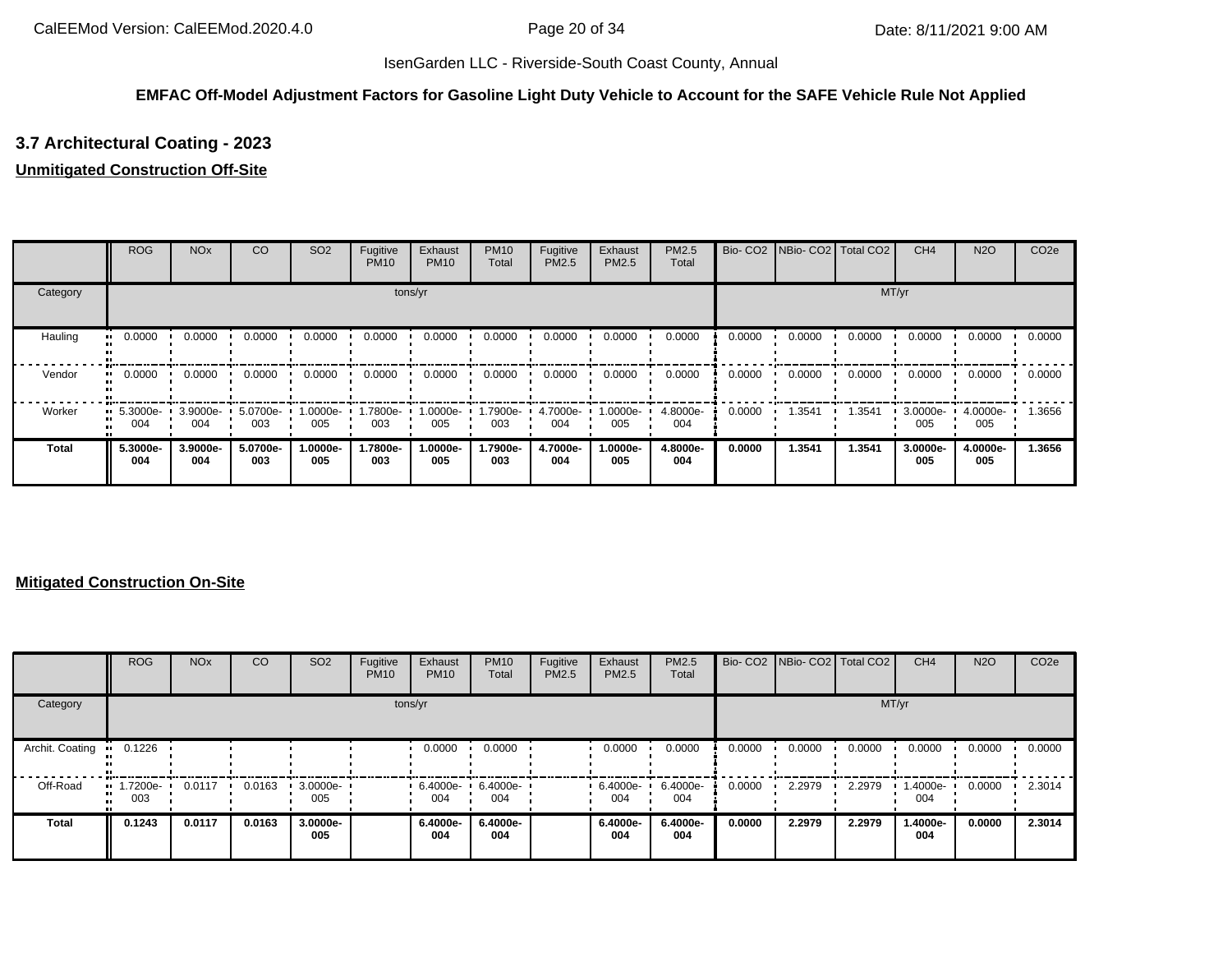#### **EMFAC Off-Model Adjustment Factors for Gasoline Light Duty Vehicle to Account for the SAFE Vehicle Rule Not Applied**

# **3.7 Architectural Coating - 2023**

#### **Mitigated Construction Off-Site**

|              | <b>ROG</b>                     | <b>NO<sub>x</sub></b> | <sub>CO</sub>   | SO <sub>2</sub> | Fugitive<br><b>PM10</b> | Exhaust<br><b>PM10</b> | <b>PM10</b><br>Total | Fugitive<br>PM2.5 | Exhaust<br><b>PM2.5</b> | PM2.5<br>Total  |        | Bio- CO2   NBio- CO2   Total CO2 |        | CH <sub>4</sub> | <b>N2O</b>      | CO <sub>2e</sub> |
|--------------|--------------------------------|-----------------------|-----------------|-----------------|-------------------------|------------------------|----------------------|-------------------|-------------------------|-----------------|--------|----------------------------------|--------|-----------------|-----------------|------------------|
| Category     |                                |                       |                 |                 |                         | tons/yr                |                      |                   |                         |                 |        |                                  |        | MT/yr           |                 |                  |
| Hauling      | 0.0000                         | 0.0000                | 0.0000          | 0.0000          | 0.0000                  | 0.0000                 | 0.0000               | 0.0000            | 0.0000                  | 0.0000          | 0.0000 | 0.0000                           | 0.0000 | 0.0000          | 0.0000          | 0.0000           |
| Vendor       | 0.0000                         | 0.0000                | 0.0000          | 0.0000          | 0.0000                  | 0.0000                 | 0.0000               | 0.0000            | 0.0000                  | 0.0000          | 0.0000 | 0.0000                           | 0.0000 | 0.0000          | 0.0000          | 0.0000           |
| Worker       | $\blacksquare$ 5.3000e-<br>004 | 3.9000e-<br>004       | 5.0700e-<br>003 | 1.0000e-<br>005 | 1.7800e-<br>003         | 1.0000e-<br>005        | .7900e-<br>003       | 4.7000e-<br>004   | 1.0000e-<br>005         | 4.8000e-<br>004 | 0.0000 | 1.3541                           | 1.3541 | 3.0000e-<br>005 | 4.0000e-<br>005 | 1.3656           |
| <b>Total</b> | 5.3000e-<br>004                | 3.9000e-<br>004       | 5.0700e-<br>003 | 1.0000e-<br>005 | 1.7800e-<br>003         | 1.0000e-<br>005        | 1.7900e-<br>003      | 4.7000e-<br>004   | 1.0000e-<br>005         | 4.8000e-<br>004 | 0.0000 | 1.3541                           | 1.3541 | 3.0000e-<br>005 | 4.0000e-<br>005 | 1.3656           |

# **4.0 Operational Detail - Mobile**

**4.1 Mitigation Measures Mobile**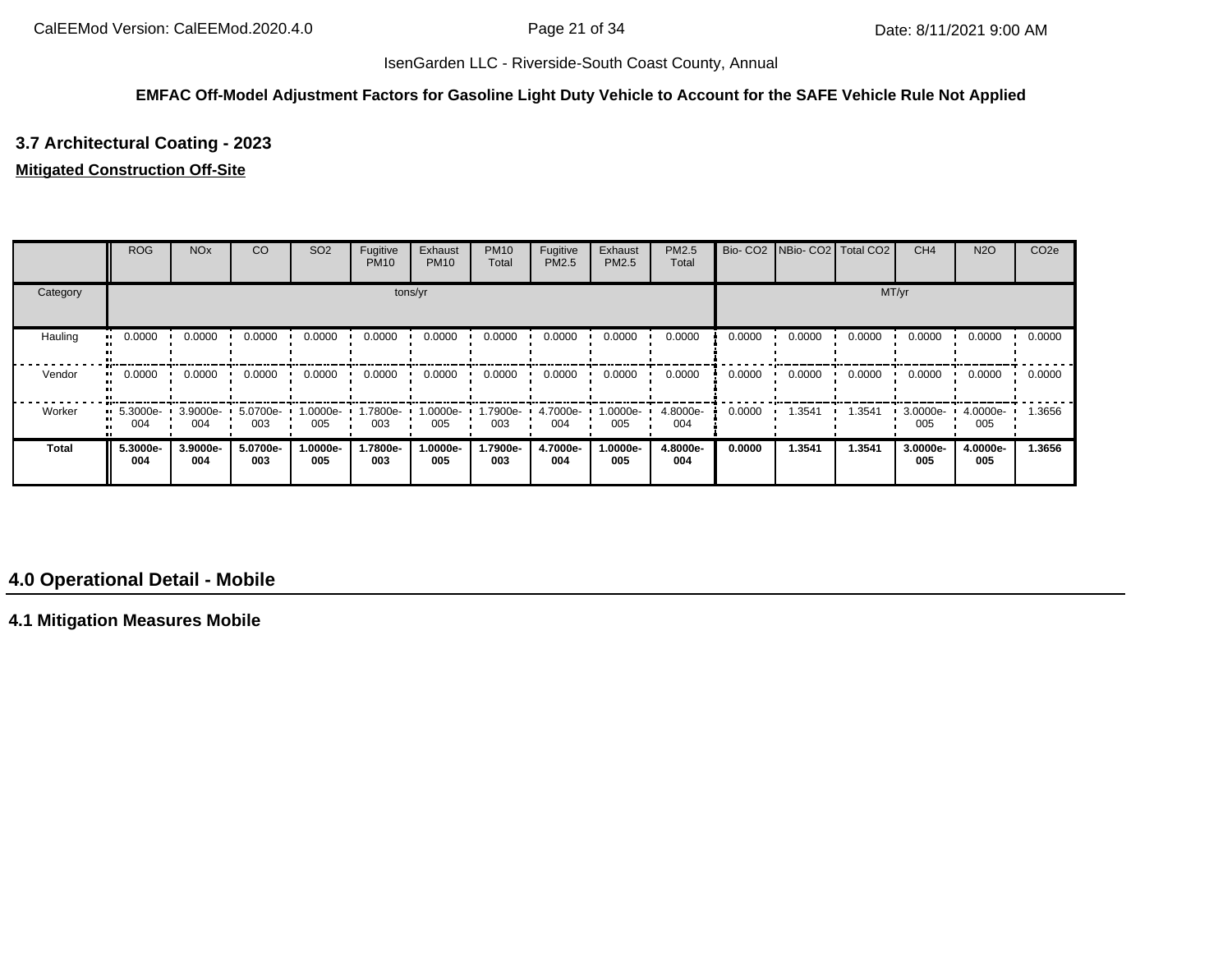#### **EMFAC Off-Model Adjustment Factors for Gasoline Light Duty Vehicle to Account for the SAFE Vehicle Rule Not Applied**

|             | <b>ROG</b> | <b>NO<sub>x</sub></b> | <sub>CO</sub> | SO <sub>2</sub>   | Fugitive<br><b>PM10</b> | Exhaust<br><b>PM10</b> | <b>PM10</b><br>Total | Fugitive<br><b>PM2.5</b> | Exhaust<br>PM2.5 | PM2.5<br>Total |        | Bio- CO2   NBio- CO2   Total CO2           | CH <sub>4</sub> | <b>N2O</b> | CO <sub>2e</sub>  |
|-------------|------------|-----------------------|---------------|-------------------|-------------------------|------------------------|----------------------|--------------------------|------------------|----------------|--------|--------------------------------------------|-----------------|------------|-------------------|
| Category    |            |                       |               |                   |                         | tons/yr                |                      |                          |                  |                |        | MT/yr                                      |                 |            |                   |
| Mitigated   | 0.0541     | 0.0970                | 0.6149        | 1.5100e-<br>003   | 0.1561                  | 1.2100e-<br>003        | 0.1573               | 0.0417                   | 1.1400e-<br>003  | 0.0428         | 0.0000 | 139.2762 139.2762 6.7500e 1                | 003             | 003        | 6.7300e- 141.4497 |
| Unmitigated | 0.0541     | 0.0970                | 0.6149        | 1.5100e- •<br>003 | 0.1561                  | $1.2100e-$<br>003      | 0.1573               | 0.0417                   | 1.1400e-<br>003  | 0.0428         | 0.0000 | 139.2762 139.2762 6.7500e 6.7300e 141.4497 | 003             | 003        |                   |

# **4.2 Trip Summary Information**

|                            |         | <b>Average Daily Trip Rate</b> |               | Unmitigated       | Mitigated         |
|----------------------------|---------|--------------------------------|---------------|-------------------|-------------------|
| Land Use                   | Weekdav | Saturdav                       | <b>Sundav</b> | <b>Annual VMT</b> | <b>Annual VMT</b> |
|                            | 101.78  | 40.83                          | 102.60        | 412.672           | 412.672           |
| Other Non-Asphalt Surfaces | 0.00    | 0.00                           | 0.00          |                   |                   |
| Parking Lot                | 0.00    | 0.00                           | 0.00          |                   |                   |
| Total                      | 101.78  | 40.83                          | 102.60        | 412.672           | 412.672           |

# **4.3 Trip Type Information**

|                            |            | <b>Miles</b>                                       |      |       | Trip %      |         |                 | Trip Purpose % |  |
|----------------------------|------------|----------------------------------------------------|------|-------|-------------|---------|-----------------|----------------|--|
| Land Use                   | H-W or C-W | H-S or C-C   H-O or C-NW   H-W or C-W   H-S or C-C |      |       | H-O or C-NW | Primary | <b>Diverted</b> | Pass-by        |  |
| General Light Industry     | 16.60      | 8.40                                               | 6.90 | 59.00 | 28.00       | 13.00   | 92              |                |  |
| Other Non-Asphalt Surfaces | 16.60      | 8.40                                               | 6.90 | 0.00  | 0.00        | 0.00    |                 |                |  |
| Parking Lot                | 16.60      | 8.40                                               | 6.90 | 0.00  | 0.00        | 0.00    |                 |                |  |

# **4.4 Fleet Mix**

| Land Use                   | <b>LDA</b> | LDT1     | LDT <sub>2</sub> | MDV     | LHD1     | LHD <sub>2</sub> | MHD      | <b>HHD</b> | <b>OBUS</b> | <b>UBUS</b> | <b>MCY</b> | <b>SBUS</b> | MH       |
|----------------------------|------------|----------|------------------|---------|----------|------------------|----------|------------|-------------|-------------|------------|-------------|----------|
| General Light Industry     | 0.534849   | 0.056022 | 0.172639         | 141007. | 0.026597 | 0.007310+        | 0.011327 | 0.018693   | 0.000616    | 0.000315    | 0.024057   | 0.001100    | 0.005468 |
| Other Non-Asphalt Surfaces | 0.534849   | 0.056022 | 0.172639         | .141007 | 0.026597 | 0.007310         | 0.011327 | 0.018693   | 0.000616    | 0.000315    | 0.024057   | 0.001100    | 0.005468 |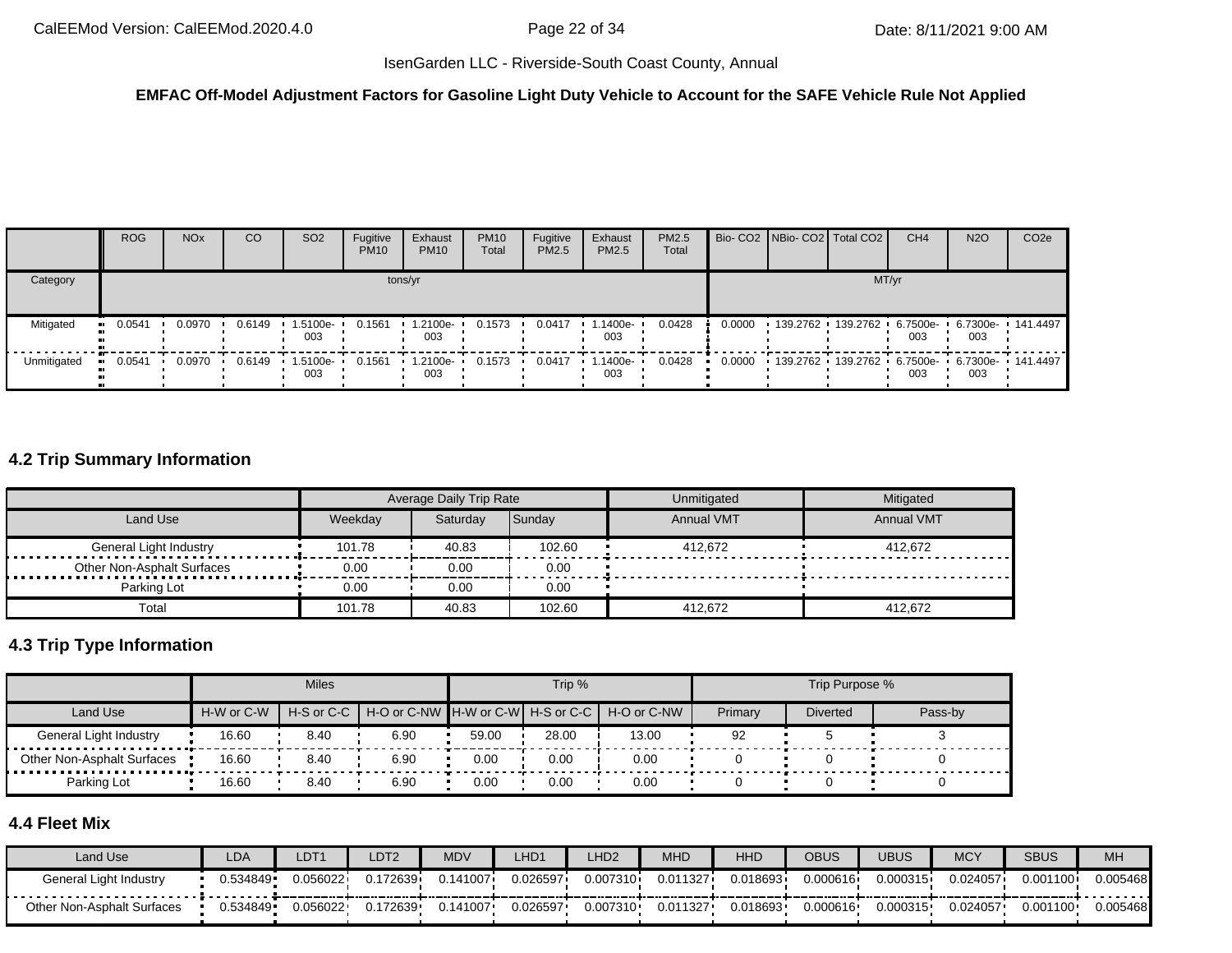#### **EMFAC Off-Model Adjustment Factors for Gasoline Light Duty Vehicle to Account for the SAFE Vehicle Rule Not Applied**

| Parking L. | $4849 -$<br>$\overline{\phantom{a}}$<br>ບ.ບບ | 0.056022 | $.2639 -$<br>$\cdot$ $\cdot$ | 11007 | 0.026597 | 0.007310 | 1327<br>0.01 | .018693<br>U.UT | 0.000616 | 0.000315 | J.024057 | $100 \cdot$<br>0.OC | 05468l<br>0.0C |
|------------|----------------------------------------------|----------|------------------------------|-------|----------|----------|--------------|-----------------|----------|----------|----------|---------------------|----------------|
|            |                                              |          |                              |       |          |          |              |                 |          |          |          |                     |                |

# **5.0 Energy Detail**

Historical Energy Use: N

# **5.1 Mitigation Measures Energy**

|                                  | <b>ROG</b>      | <b>NO<sub>x</sub></b> | CO     | SO <sub>2</sub> | Fugitive<br><b>PM10</b> | Exhaust<br><b>PM10</b> | <b>PM10</b><br>Total | Fugitive<br><b>PM2.5</b> | Exhaust<br>PM2.5 | PM2.5<br>Total  |        | Bio- CO2   NBio- CO2   Total CO2 |         | CH <sub>4</sub>    | <b>N2O</b>      | CO <sub>2e</sub> |
|----------------------------------|-----------------|-----------------------|--------|-----------------|-------------------------|------------------------|----------------------|--------------------------|------------------|-----------------|--------|----------------------------------|---------|--------------------|-----------------|------------------|
| Category                         | tons/yr         |                       |        |                 |                         |                        |                      |                          |                  |                 | MT/yr  |                                  |         |                    |                 |                  |
| Electricity<br>Mitigated         |                 |                       |        |                 |                         | 0.0000                 | 0.0000               |                          | 0.0000           | 0.0000          | 0.0000 | 50.1122                          | 50.1122 | 3.1100e-<br>003    | 3.8000e-<br>004 | 50.3022          |
| Electricity<br>Unmitigated       |                 |                       |        |                 |                         | 0.0000                 | 0.0000               |                          | 0.0000           | 0.0000          | 0.0000 | 50.1122                          | 50.1122 | $3.1100e -$<br>003 | 3.8000e-<br>004 | 50.3022          |
| <b>NaturalGas</b><br>Mitigated   | 3.5800e-<br>003 | 0.0325                | 0.0273 | 2.0000e-<br>004 |                         | $2.4700e -$<br>003     | 2.4700e-<br>003      |                          | 2.4700e-<br>003  | 2.4700e-<br>003 | 0.0000 | 35.3987                          | 35.3987 | 6.8000e-<br>004    | 6.5000e-<br>004 | 35.6091          |
| <b>NaturalGas</b><br>Unmitigated | 3.5800e-<br>003 | 0.0325                | 0.0273 | 2.0000e-<br>004 |                         | 2.4700e-<br>003        | 2.4700e-<br>003      |                          | 2.4700e-<br>003  | 2.4700e-<br>003 | 0.0000 | 35.3987                          | 35.3987 | 6.8000e-<br>004    | 6.5000e-<br>004 | 35.6091          |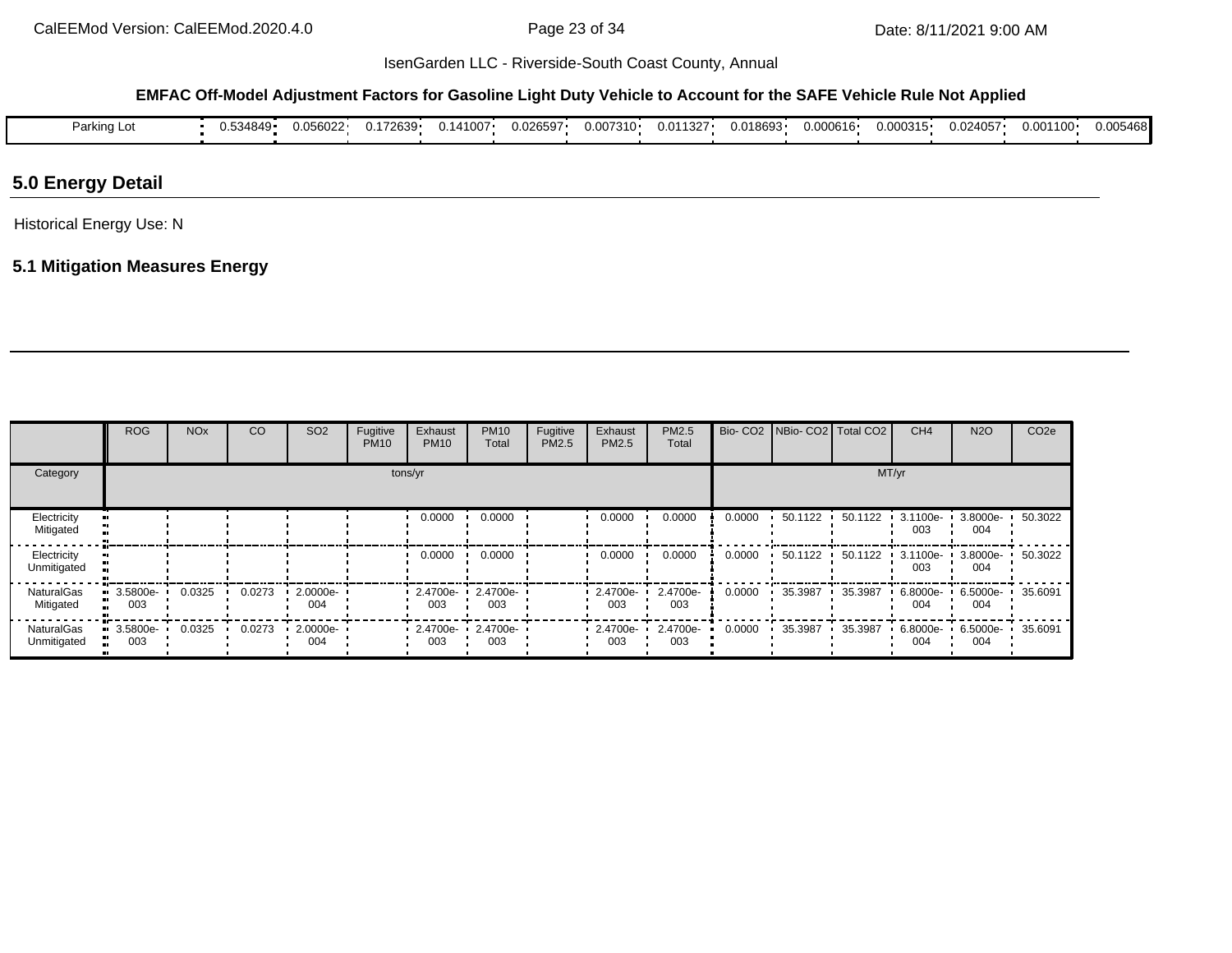#### **EMFAC Off-Model Adjustment Factors for Gasoline Light Duty Vehicle to Account for the SAFE Vehicle Rule Not Applied**

# **5.2 Energy by Land Use - NaturalGas**

#### **Unmitigated**

|                                       | <b>NaturalGa</b><br>s Use | <b>ROG</b>      | <b>NO<sub>x</sub></b> | CO     | SO <sub>2</sub> | Fugitive<br><b>PM10</b> | Exhaust<br><b>PM10</b> | <b>PM10</b><br>Total | Fugitive<br>PM2.5 | Exhaust<br><b>PM2.5</b> | PM2.5<br>Total  |        | Bio- CO2   NBio- CO2   Total CO2 |         | CH <sub>4</sub> | <b>N2O</b>      | CO <sub>2e</sub> |
|---------------------------------------|---------------------------|-----------------|-----------------------|--------|-----------------|-------------------------|------------------------|----------------------|-------------------|-------------------------|-----------------|--------|----------------------------------|---------|-----------------|-----------------|------------------|
| Land Use                              | kBTU/yr                   |                 | tons/yr               |        |                 |                         |                        |                      |                   |                         |                 |        |                                  | MT/yr   |                 |                 |                  |
| General Light<br>Industry             | 663347                    | 3.5800e-<br>003 | 0.0325                | 0.0273 | 2.0000e-<br>004 |                         | $-2.4700e-$<br>003     | 2.4700e-<br>003      |                   | 2.4700e-<br>003         | 2.4700e-<br>003 | 0.0000 | 35.3987                          | 35.3987 | 6.8000e-<br>004 | 6.5000e-<br>004 | 35.6091          |
| Other Non-<br><b>Asphalt Surfaces</b> | $\Omega$                  | 0.0000<br>      | 0.0000                | 0.0000 | 0.0000          |                         | 0.0000                 | 0.0000               |                   | 0.0000                  | 0.0000          | 0.0000 | 0.0000                           | 0.0000  | 0.0000          | 0.0000          | 0.0000           |
| Parking Lot                           | $\mathbf{0}$              | 0.0000<br>ш.    | 0.0000                | 0.0000 | 0.0000          |                         | 0.0000                 | 0.0000               |                   | 0.0000                  | 0.0000          | 0.0000 | 0.0000                           | 0.0000  | 0.0000          | 0.0000          | 0.0000           |
| <b>Total</b>                          |                           | 3.5800e-<br>003 | 0.0325                | 0.0273 | 2.0000e-<br>004 |                         | 2.4700e-<br>003        | 2.4700e-<br>003      |                   | 2.4700e-<br>003         | 2.4700e-<br>003 | 0.0000 | 35.3987                          | 35.3987 | 6.8000e-<br>004 | 6.5000e-<br>004 | 35.6091          |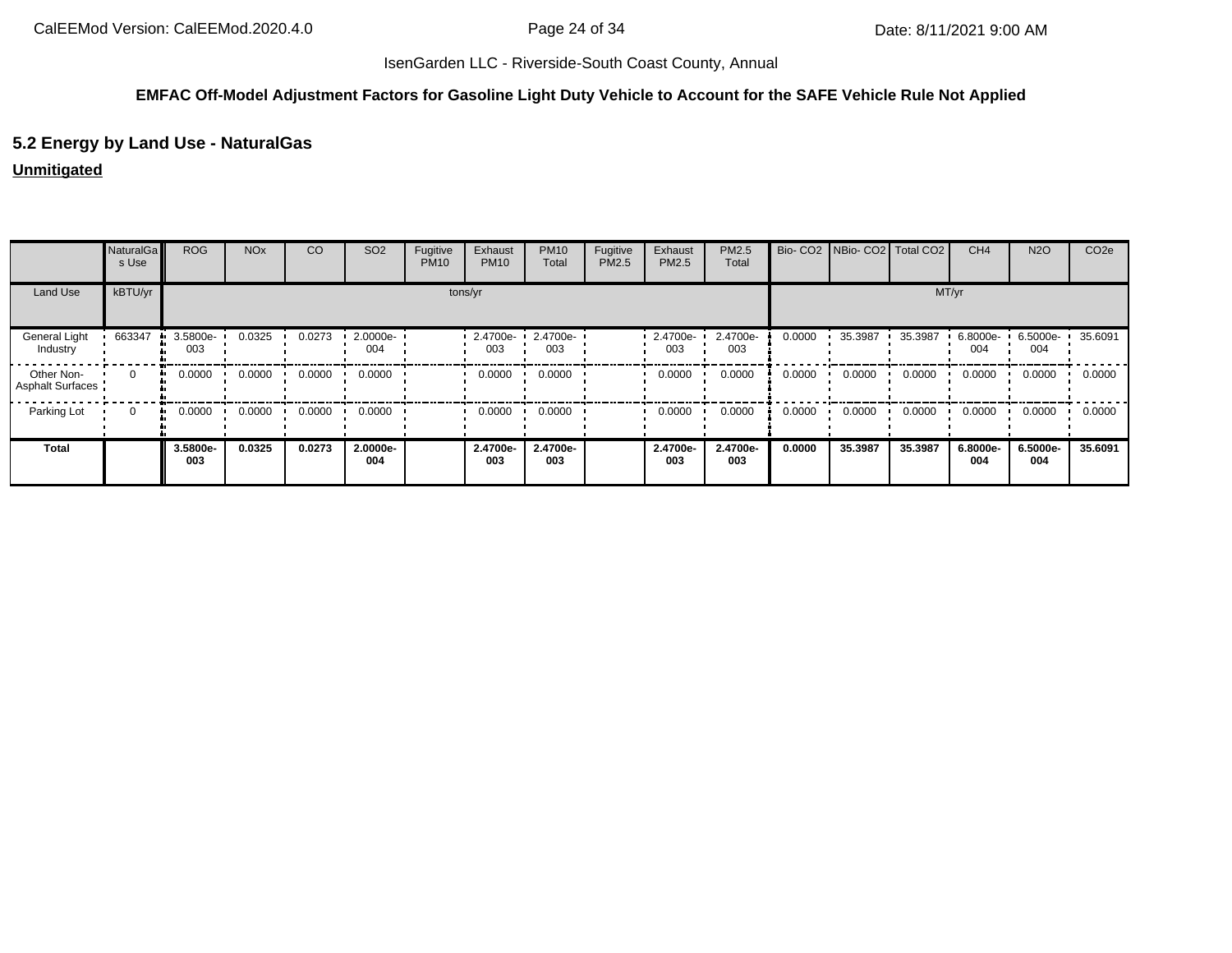#### **EMFAC Off-Model Adjustment Factors for Gasoline Light Duty Vehicle to Account for the SAFE Vehicle Rule Not Applied**

# **5.2 Energy by Land Use - NaturalGas**

### **Mitigated**

|                                       | NaturalGa<br>s Use | <b>ROG</b>      | <b>NO<sub>x</sub></b> | CO     | SO <sub>2</sub> | Fugitive<br><b>PM10</b> | Exhaust<br><b>PM10</b>     | <b>PM10</b><br>Total | Fugitive<br><b>PM2.5</b> | Exhaust<br>PM2.5 | PM2.5<br>Total  |        | Bio- CO2   NBio- CO2   Total CO2 |         | CH <sub>4</sub> | <b>N2O</b>              | CO <sub>2e</sub> |
|---------------------------------------|--------------------|-----------------|-----------------------|--------|-----------------|-------------------------|----------------------------|----------------------|--------------------------|------------------|-----------------|--------|----------------------------------|---------|-----------------|-------------------------|------------------|
| Land Use                              | kBTU/yr            |                 | tons/yr               |        |                 |                         |                            |                      |                          |                  |                 |        | MT/yr                            |         |                 |                         |                  |
| General Light<br>Industry             | 663347             | 3.5800e-<br>003 | 0.0325                | 0.0273 | 2.0000e-<br>004 |                         | $2.4700e - 2.4700e$<br>003 | 003                  |                          | 2.4700e-<br>003  | 2.4700e-<br>003 | 0.0000 | 35.3987                          | 35.3987 | 6.8000e-<br>004 | 6.5000e- 35.6091<br>004 |                  |
| Other Non-<br><b>Asphalt Surfaces</b> | $\Omega$           | 0.0000<br>      | 0.0000                | 0.0000 | 0.0000          |                         | 0.0000                     | 0.0000               |                          | 0.0000           | 0.0000          | 0.0000 | 0.0000                           | 0.0000  | 0.0000          | 0.0000                  | 0.0000           |
| Parking Lot                           | $\Omega$           | 0.0000<br>ш.    | 0.0000                | 0.0000 | 0.0000          |                         | 0.0000                     | 0.0000               |                          | 0.0000           | 0.0000          | 0.0000 | 0.0000                           | 0.0000  | 0.0000          | 0.0000                  | 0.0000           |
| <b>Total</b>                          |                    | 3.5800e-<br>003 | 0.0325                | 0.0273 | 2.0000e-<br>004 |                         | 2.4700e-<br>003            | 2.4700e-<br>003      |                          | 2.4700e-<br>003  | 2.4700e-<br>003 | 0.0000 | 35.3987                          | 35.3987 | 6.8000e-<br>004 | 6.5000e-<br>004         | 35.6091          |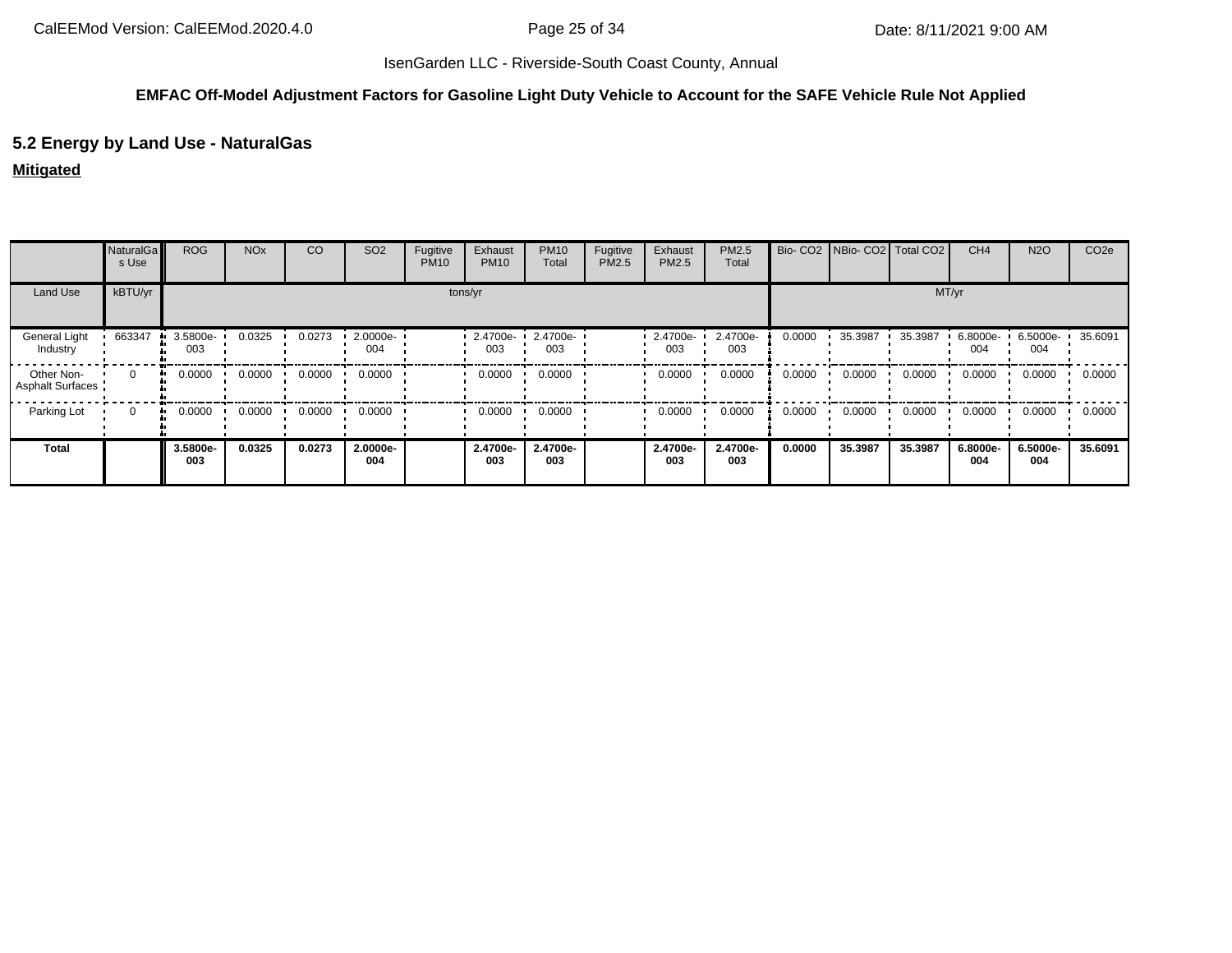# **EMFAC Off-Model Adjustment Factors for Gasoline Light Duty Vehicle to Account for the SAFE Vehicle Rule Not Applied**

# **5.3 Energy by Land Use - Electricity**

**Unmitigated**

|                                       | Electricity<br><b>Use</b> | Total CO <sub>2</sub> | CH <sub>4</sub> | <b>N2O</b>      | CO <sub>2e</sub> |
|---------------------------------------|---------------------------|-----------------------|-----------------|-----------------|------------------|
| Land Use                              | kWh/yr                    |                       | MT/yr           |                 |                  |
| <b>General Light</b><br>Industry      | 203539                    | 49.1143               | 3.0500e-<br>003 | 3.7000e-<br>004 | 49.3005          |
| Other Non-<br><b>Asphalt Surfaces</b> | U                         | 0.0000                | 0.0000          | 0.0000          | 0.0000           |
| Parking Lot                           | 4135.6                    | 0.9979                | 6.0000e-<br>005 | 1.0000e-<br>005 | 1.0017           |
| <b>Total</b>                          |                           | 50.1122               | 3.1100e-<br>003 | 3.8000e-<br>004 | 50.3022          |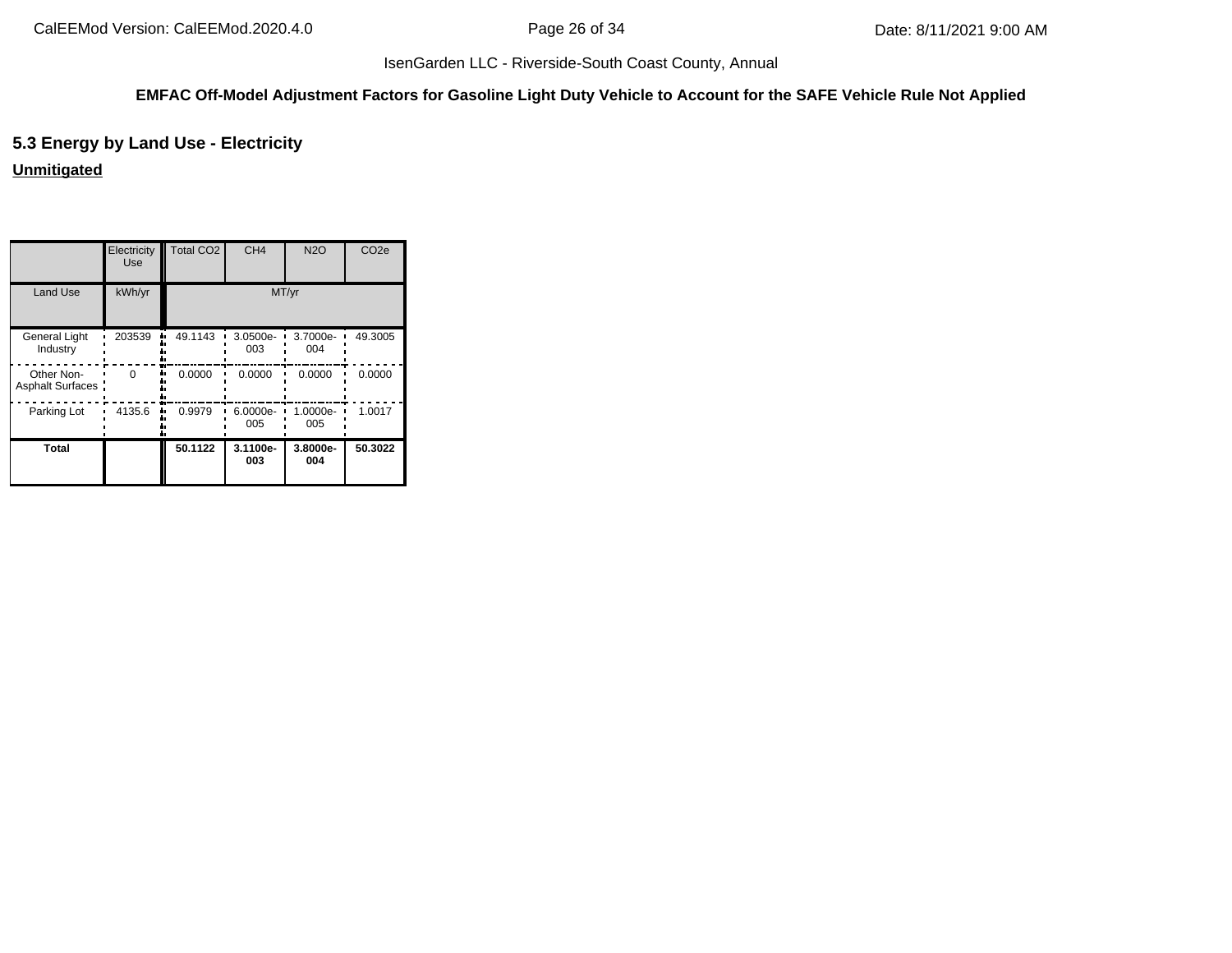#### **EMFAC Off-Model Adjustment Factors for Gasoline Light Duty Vehicle to Account for the SAFE Vehicle Rule Not Applied**

# **5.3 Energy by Land Use - Electricity**

## **Mitigated**

|                                       | Electricity<br>Use | <b>Total CO2</b> | CH <sub>4</sub> | <b>N2O</b>      | CO <sub>2e</sub> |
|---------------------------------------|--------------------|------------------|-----------------|-----------------|------------------|
| <b>Land Use</b>                       | kWh/yr             |                  | MT/yr           |                 |                  |
| General Light<br>Industry             | 203539             | 49.1143          | 3.0500e-<br>003 | 3.7000e-<br>004 | 49.3005          |
| Other Non-<br><b>Asphalt Surfaces</b> | $\Omega$           | 0.0000           | 0.0000          | 0.0000          | 0.0000           |
| Parking Lot                           | 4135.6             | 0.9979           | 6.0000e-<br>005 | 1.0000e-<br>005 | 1.0017           |
| Total                                 |                    | 50.1122          | 3.1100e-<br>003 | 3.8000e-<br>004 | 50.3022          |

# **6.0 Area Detail**

**6.1 Mitigation Measures Area**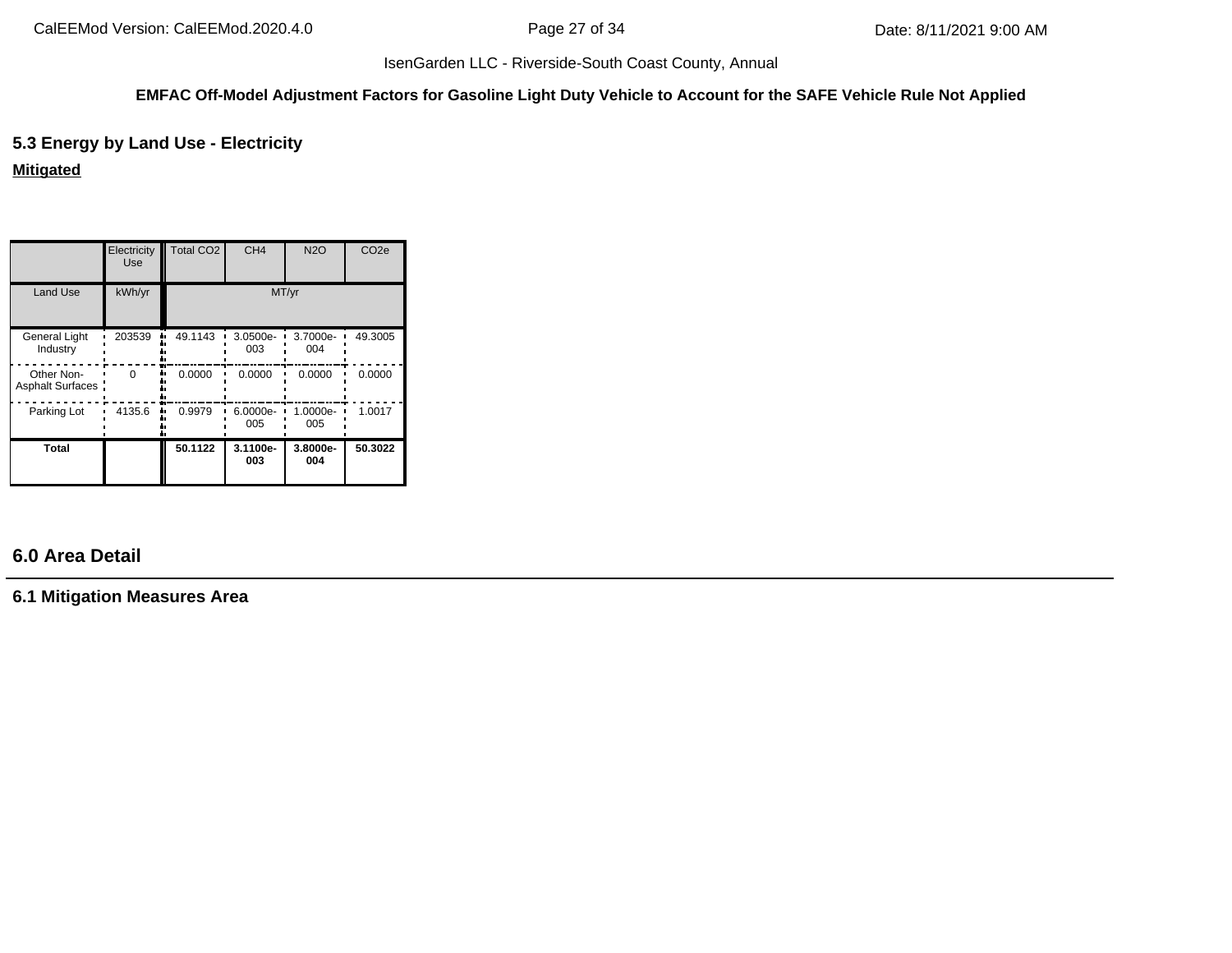#### **EMFAC Off-Model Adjustment Factors for Gasoline Light Duty Vehicle to Account for the SAFE Vehicle Rule Not Applied**

|             | <b>ROG</b> | <b>NO<sub>x</sub></b> | CO              | SO <sub>2</sub> | Fugitive<br><b>PM10</b> | Exhaust<br><b>PM10</b> | <b>PM10</b><br>Total | Fugitive<br><b>PM2.5</b> | Exhaust<br><b>PM2.5</b> | <b>PM2.5</b><br>Total |        | Bio- CO2 NBio- CO2 Total CO2 |                 | CH <sub>4</sub> | <b>N2O</b> | CO <sub>2e</sub> |
|-------------|------------|-----------------------|-----------------|-----------------|-------------------------|------------------------|----------------------|--------------------------|-------------------------|-----------------------|--------|------------------------------|-----------------|-----------------|------------|------------------|
| Category    | tons/yr    |                       |                 |                 |                         |                        |                      |                          |                         |                       |        |                              | MT/yr           |                 |            |                  |
| Mitigated   | $-0.0992$  | 0.0000                | 4.7000e-<br>004 | 0.0000          |                         | 0.0000                 | 0.0000               |                          | 0.0000                  | 0.0000                | 0.0000 | 9.1000e-<br>004              | 9.1000e-<br>004 | 0.0000          | 0.0000     | 9.7000e-<br>004  |
| Unmitigated | $-0.0992$  | 0.0000                | 4.7000e-<br>004 | 0.0000          |                         | 0.0000                 | 0.0000               |                          | 0.0000                  | 0.0000                | 0.0000 | 9.1000e-<br>004              | 9.1000e-<br>004 | 0.0000          | 0.0000     | 9.7000e-<br>004  |

# **6.2 Area by SubCategory**

#### **Unmitigated**

|                          | <b>ROG</b>         | <b>NO<sub>x</sub></b> | CO              | SO <sub>2</sub> | Fugitive<br><b>PM10</b> | Exhaust<br><b>PM10</b> | <b>PM10</b><br>Total | Fugitive<br>PM2.5 | Exhaust<br>PM2.5 | PM2.5<br>Total |        | Bio- CO2   NBio- CO2   Total CO2 |                 | CH <sub>4</sub> | <b>N2O</b> | CO <sub>2</sub> e |
|--------------------------|--------------------|-----------------------|-----------------|-----------------|-------------------------|------------------------|----------------------|-------------------|------------------|----------------|--------|----------------------------------|-----------------|-----------------|------------|-------------------|
| SubCategory              |                    | tons/yr               |                 |                 |                         |                        |                      |                   |                  |                |        |                                  | MT/yr           |                 |            |                   |
| Architectural<br>Coating | 0.0123             |                       |                 |                 |                         | 0.0000                 | 0.0000               |                   | 0.0000           | 0.0000         | 0.0000 | 0.0000                           | 0.0000          | 0.0000          | 0.0000     | 0.0000            |
| Consumer<br>Products     | 0.0869<br>         |                       |                 |                 |                         | 0.0000                 | 0.0000               |                   | 0.0000           | 0.0000         | 0.0000 | 0.0000                           | 0.0000          | 0.0000          | 0.0000     | 0.0000            |
| Landscaping              | $-4.0000e-$<br>005 | 0.0000                | 4.7000e-<br>004 | 0.0000          |                         | 0.0000                 | 0.0000               |                   | 0.0000           | 0.0000         | 0.0000 | $9.1000e -$<br>004               | 9.1000e-<br>004 | 0.0000          | 0.0000     | 9.7000e-<br>004   |
| <b>Total</b>             | 0.0992             | 0.0000                | 4.7000e-<br>004 | 0.0000          |                         | 0.0000                 | 0.0000               |                   | 0.0000           | 0.0000         | 0.0000 | 9.1000e-<br>004                  | 9.1000e-<br>004 | 0.0000          | 0.0000     | 9.7000e-<br>004   |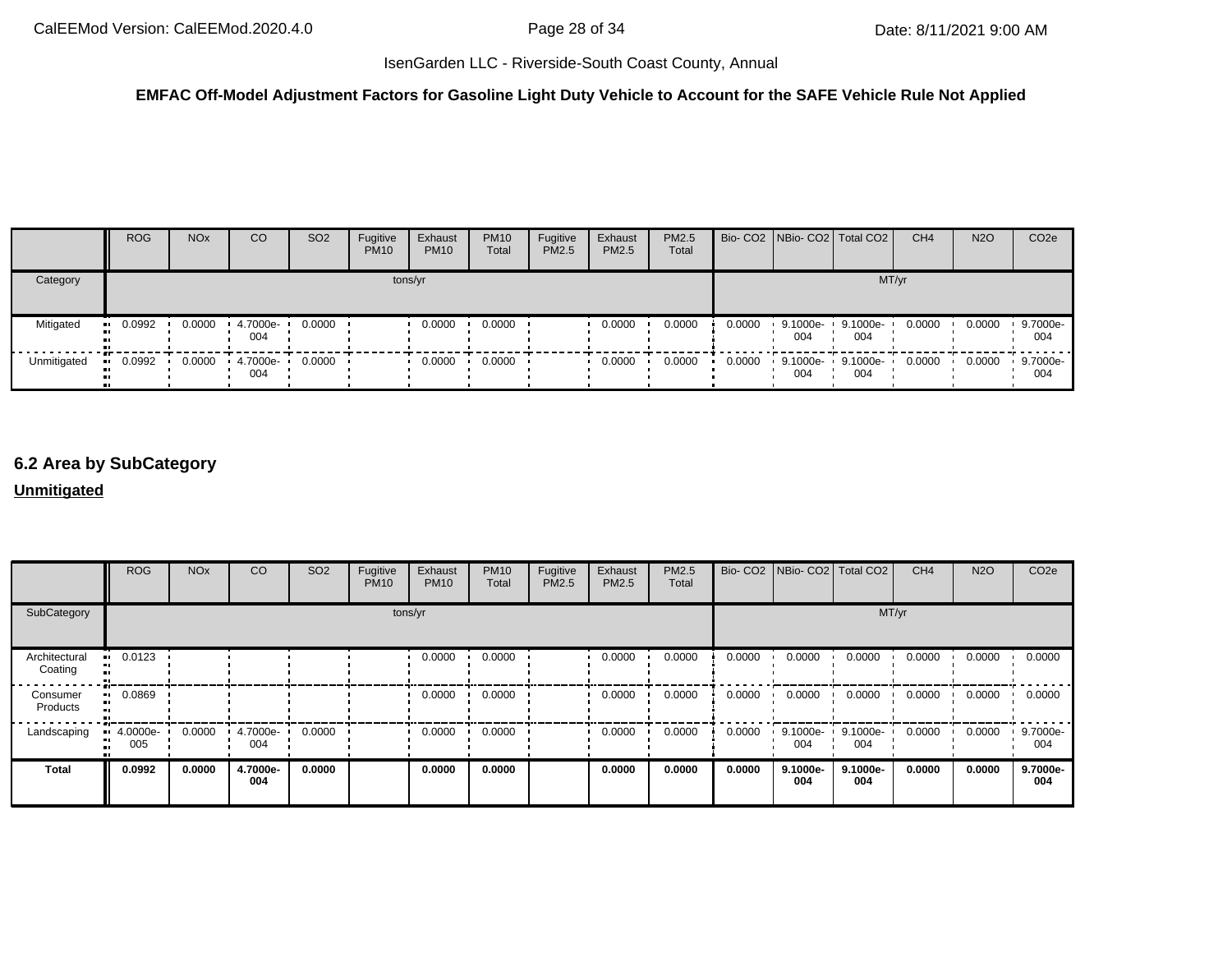#### **EMFAC Off-Model Adjustment Factors for Gasoline Light Duty Vehicle to Account for the SAFE Vehicle Rule Not Applied**

# **6.2 Area by SubCategory**

#### **Mitigated**

|                          | <b>ROG</b>                     | <b>NO<sub>x</sub></b> | <b>CO</b>       | SO <sub>2</sub> | Fugitive<br><b>PM10</b> | Exhaust<br><b>PM10</b> | <b>PM10</b><br>Total | Fugitive<br>PM2.5 | Exhaust<br><b>PM2.5</b> | PM2.5<br>Total |        |                 | Bio- CO2   NBio- CO2   Total CO2 | CH <sub>4</sub> | <b>N2O</b> | CO <sub>2e</sub> |
|--------------------------|--------------------------------|-----------------------|-----------------|-----------------|-------------------------|------------------------|----------------------|-------------------|-------------------------|----------------|--------|-----------------|----------------------------------|-----------------|------------|------------------|
| SubCategory              | tons/yr                        |                       |                 |                 |                         |                        |                      |                   |                         |                |        |                 | MT/yr                            |                 |            |                  |
| Architectural<br>Coating | 0.0123                         |                       |                 |                 |                         | 0.0000                 | 0.0000               |                   | 0.0000                  | 0.0000         | 0.0000 | 0.0000          | 0.0000                           | 0.0000          | 0.0000     | 0.0000           |
| Consumer<br>Products     | 0.0869                         |                       |                 |                 |                         | 0.0000                 | 0.0000               |                   | 0.0000                  | 0.0000         | 0.0000 | 0.0000          | 0.0000                           | 0.0000          | 0.0000     | 0.0000           |
| Landscaping              | $\blacksquare$ 4.0000e-<br>005 | 0.0000                | 4.7000e-<br>004 | 0.0000          |                         | 0.0000                 | 0.0000               |                   | 0.0000                  | 0.0000         | 0.0000 | 9.1000e-<br>004 | 9.1000e-<br>004                  | 0.0000          | 0.0000     | 9.7000e-<br>004  |
| <b>Total</b>             | 0.0992                         | 0.0000                | 4.7000e-<br>004 | 0.0000          |                         | 0.0000                 | 0.0000               |                   | 0.0000                  | 0.0000         | 0.0000 | 9.1000e-<br>004 | 9.1000e-<br>004                  | 0.0000          | 0.0000     | 9.7000e-<br>004  |

# **7.0 Water Detail**

**7.1 Mitigation Measures Water**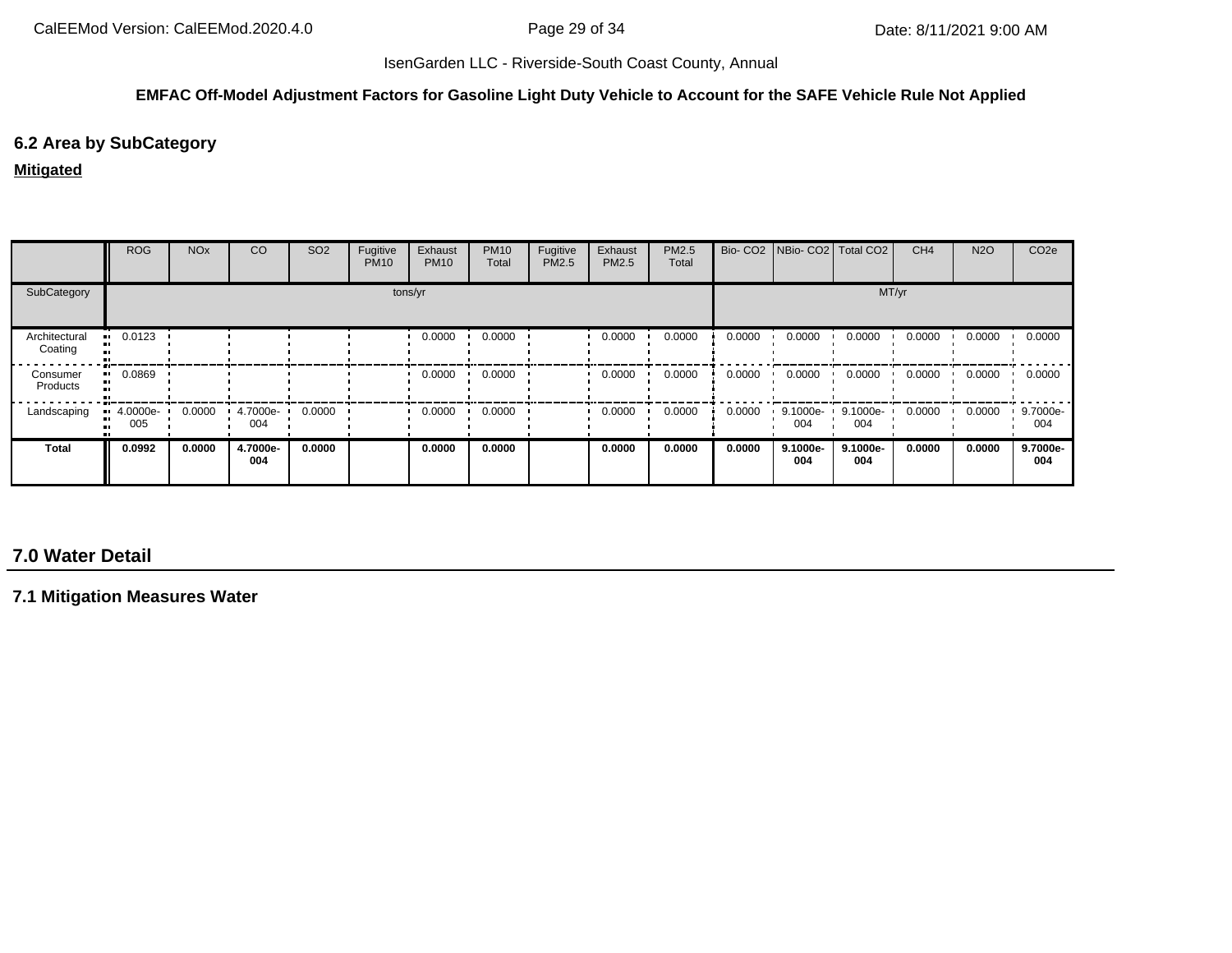**EMFAC Off-Model Adjustment Factors for Gasoline Light Duty Vehicle to Account for the SAFE Vehicle Rule Not Applied**

|                          | <b>Total CO2</b>  | CH <sub>4</sub> | <b>N2O</b>         | CO <sub>2e</sub> |  |  |  |  |
|--------------------------|-------------------|-----------------|--------------------|------------------|--|--|--|--|
| Category                 | MT/yr             |                 |                    |                  |  |  |  |  |
| Mitigated<br>ш<br><br>81 | 16.4150<br>ш      | 0.1556          | 3.7600e-<br>003    | 21.4251<br>٠     |  |  |  |  |
| Unmitigated<br><br><br>ш | æ<br>16.4150<br>ш | 0.1556          | $-3.7600e-$<br>003 | 21.4251          |  |  |  |  |

# **7.2 Water by Land Use Unmitigated**

|                                  | door Use    | Indoor/Out Total CO2 | CH <sub>4</sub> | <b>N2O</b>      | CO <sub>2e</sub> |
|----------------------------------|-------------|----------------------|-----------------|-----------------|------------------|
| Land Use                         | Mgal        |                      |                 | MT/yr           |                  |
| <b>General Light</b><br>Industry | $-4.74525/$ | 16.4150<br>۰.        | 0.1556          | 3.7600e-<br>003 | 21.4251          |
| Other Non-<br>Asphalt Surfaces   | 0/0         | 0.0000               | 0.0000          | 0.0000          | 0.0000           |
| Parking Lot                      | 0/0         | 0.0000               | 0.0000          | 0.0000          | 0.0000           |
| <b>Total</b>                     |             | 16.4150              | 0.1556          | 3.7600e-<br>003 | 21.4251          |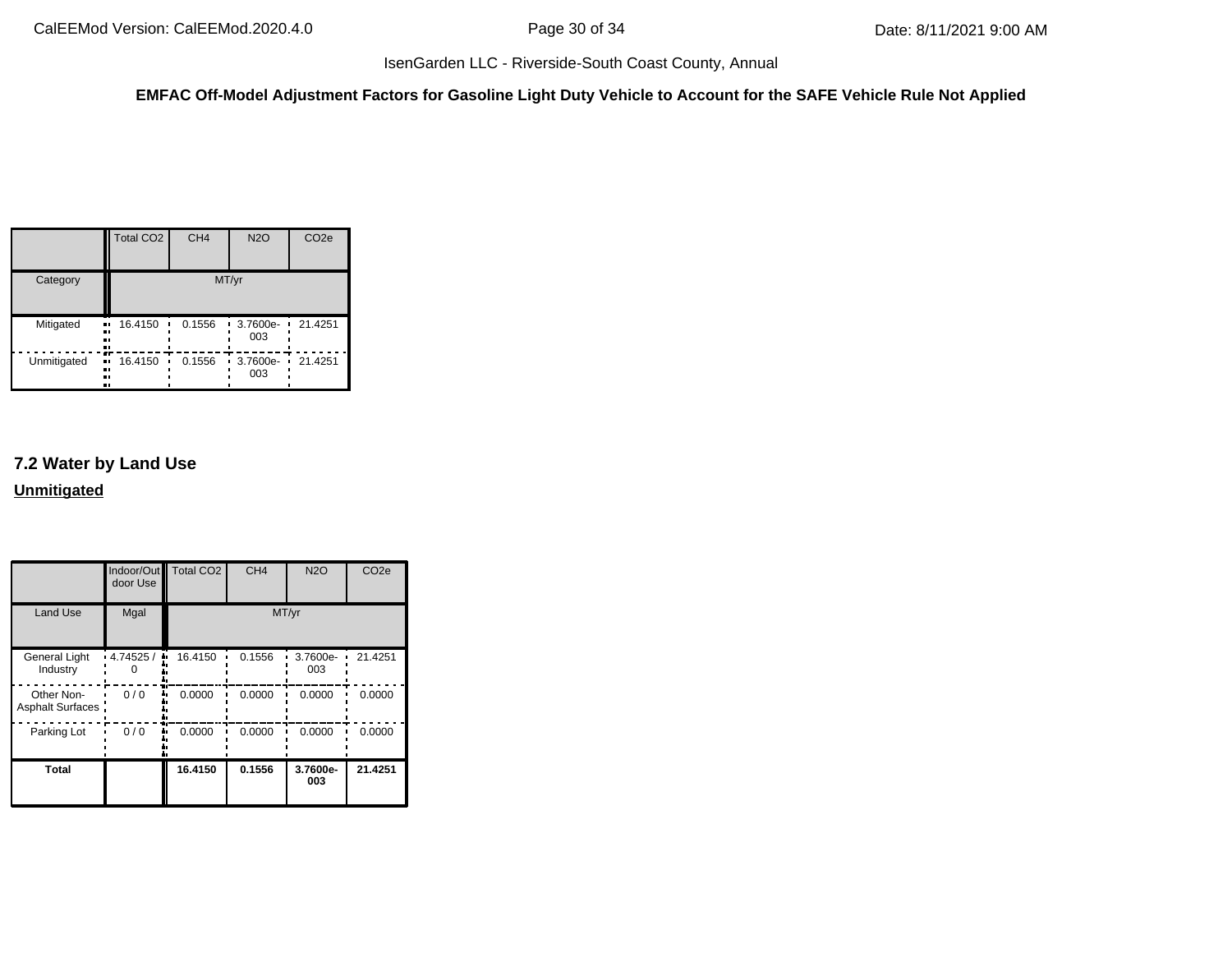#### **EMFAC Off-Model Adjustment Factors for Gasoline Light Duty Vehicle to Account for the SAFE Vehicle Rule Not Applied**

## **7.2 Water by Land Use**

**Mitigated**

|                                       | door Use       | Indoor/Out Total CO2 | CH <sub>4</sub> | <b>N2O</b>      | CO <sub>2e</sub> |
|---------------------------------------|----------------|----------------------|-----------------|-----------------|------------------|
| <b>Land Use</b>                       | Mgal           |                      |                 | MT/yr           |                  |
| <b>General Light</b><br>Industry      | 4.74525/<br>۰. | 16.4150              | 0.1556          | 3.7600e-<br>003 | 21.4251          |
| Other Non-<br><b>Asphalt Surfaces</b> | 0/0            | 0.0000               | 0.0000          | 0.0000          | 0.0000           |
| Parking Lot                           | 0/0            | 0.0000               | 0.0000          | 0.0000          | 0.0000           |
| Total                                 |                | 16.4150              | 0.1556          | 3.7600e-<br>003 | 21.4251          |

# **8.0 Waste Detail**

**8.1 Mitigation Measures Waste**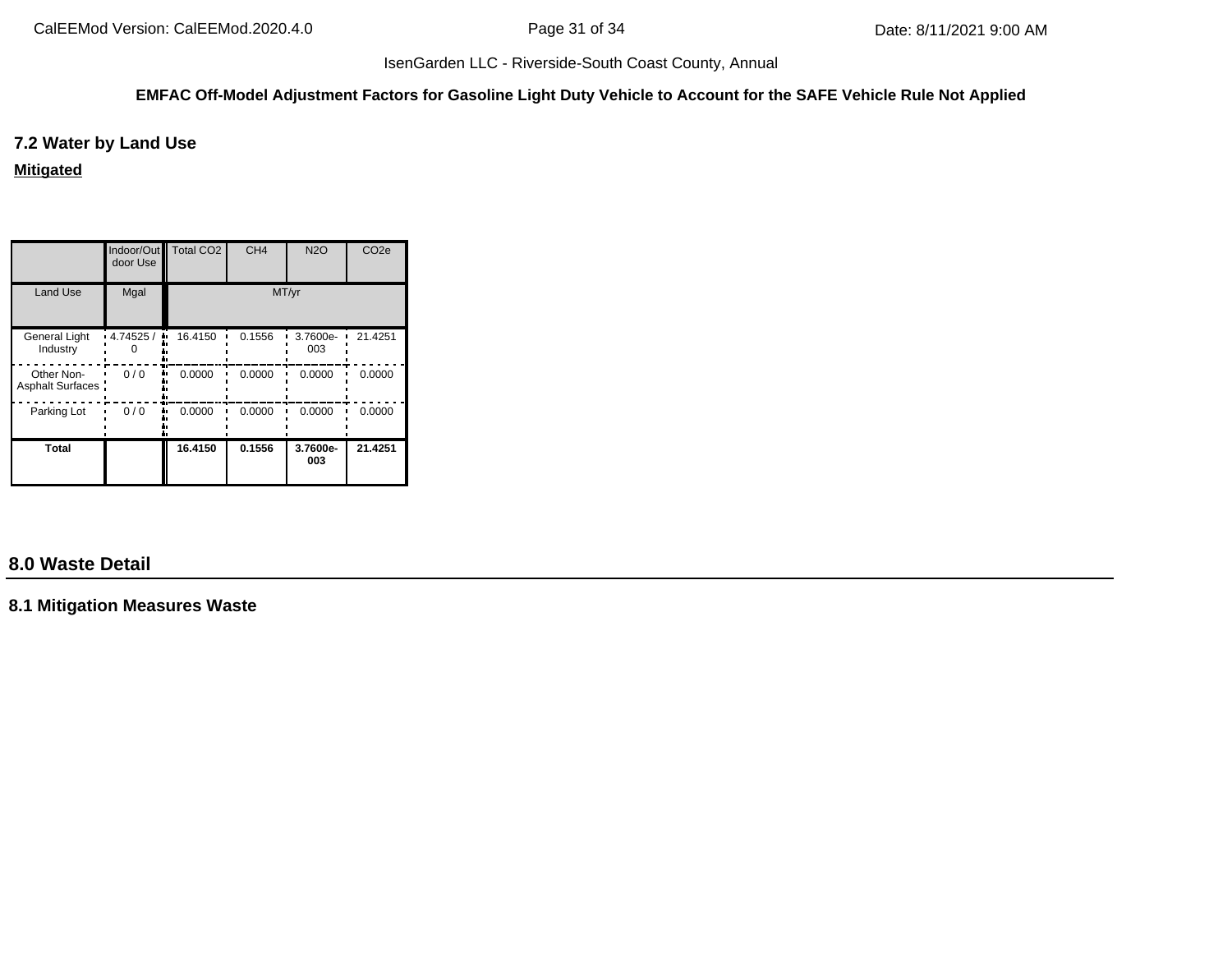## **EMFAC Off-Model Adjustment Factors for Gasoline Light Duty Vehicle to Account for the SAFE Vehicle Rule Not Applied**

#### **Category/Year**

|             | <b>Total CO2</b>                       | CH <sub>4</sub> | <b>N2O</b> | CO <sub>2e</sub> |
|-------------|----------------------------------------|-----------------|------------|------------------|
|             |                                        |                 | MT/yr      |                  |
| Mitigated   | 5.1641<br>$\blacksquare$<br><br><br>., | 0.3052          | 0.0000     | 12.7938          |
| Unmitigated | 5.1641<br>ш,<br><br><br>ш              | 0.3052          | 0.0000     | 12.7938          |

# **8.2 Waste by Land Use**

**Unmitigated**

|                                 | Waste<br><b>Disposed</b> | <b>Total CO2</b> | CH <sub>4</sub> | <b>N2O</b> | CO <sub>2e</sub> |
|---------------------------------|--------------------------|------------------|-----------------|------------|------------------|
| <b>Land Use</b>                 | tons                     |                  | MT/yr           |            |                  |
| General Light<br>Industry       | 25.44                    | 5.1641<br>۰.     | 0.3052          | 0.0000     | 12.7938          |
| Other Non-<br>Asphalt Surfaces: | $\Omega$                 | 0.0000           | 0.0000          | 0.0000     | 0.0000           |
| Parking Lot                     | $\Omega$                 | 0.0000           | 0.0000          | 0.0000     | 0.0000           |
| <b>Total</b>                    |                          | 5.1641           | 0.3052          | 0.0000     | 12.7938          |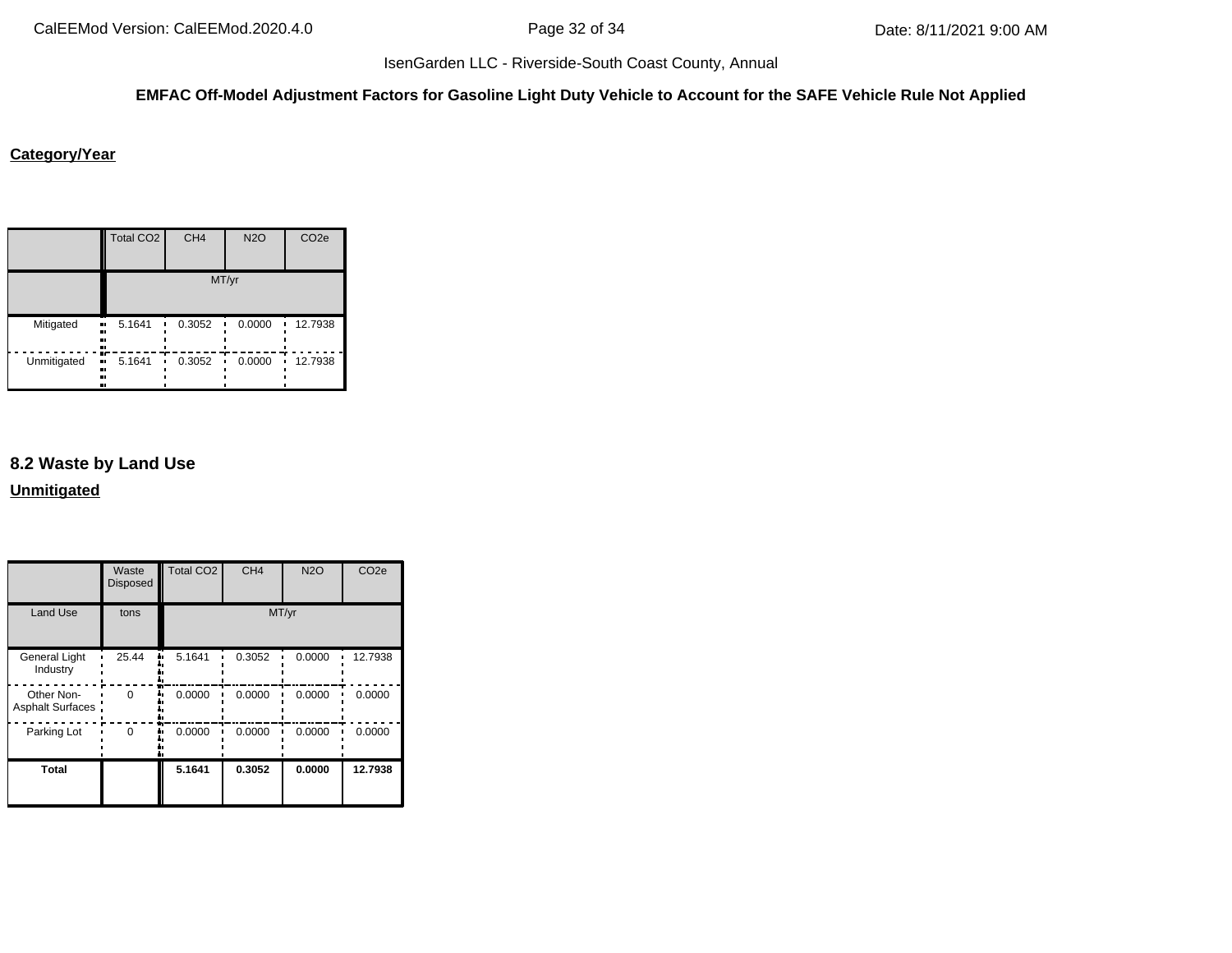#### **EMFAC Off-Model Adjustment Factors for Gasoline Light Duty Vehicle to Account for the SAFE Vehicle Rule Not Applied**

# **8.2 Waste by Land Use**

**Mitigated**

|                                  | Waste<br><b>Disposed</b> | Total CO <sub>2</sub> | CH <sub>4</sub> | N2O    | CO <sub>2e</sub> |
|----------------------------------|--------------------------|-----------------------|-----------------|--------|------------------|
| <b>Land Use</b>                  | tons                     | MT/yr                 |                 |        |                  |
| <b>General Light</b><br>Industry | 25.44                    | 5.1641                | 0.3052          | 0.0000 | 12.7938          |
| Other Non-<br>Asphalt Surfaces:  | $\Omega$                 | 0.0000                | 0.0000          | 0.0000 | 0.0000           |
| Parking Lot                      | $\Omega$                 | 0.0000                | 0.0000          | 0.0000 | 0.0000           |
| <b>Total</b>                     |                          | 5.1641                | 0.3052          | 0.0000 | 12.7938          |

# **9.0 Operational Offroad**

| Equipment Type | Number | Hours/Day | Days/Year | Horse Power | Load Factor | Fuel Type |
|----------------|--------|-----------|-----------|-------------|-------------|-----------|

# **10.0 Stationary Equipment**

# **Fire Pumps and Emergency Generators**

|  | <b>Equipment Type</b> | Number | Hours/Dav | Hours/Year | <b>Horse Power</b> | --<br>Load Factor | <b>Fuel Type</b> |
|--|-----------------------|--------|-----------|------------|--------------------|-------------------|------------------|
|--|-----------------------|--------|-----------|------------|--------------------|-------------------|------------------|

#### **Boilers**

| $-$<br>Equipment Type | Number | Heat Input/Dav | Heat Input/Year | <b>Boiler Rating</b> | Fue<br>l ype |
|-----------------------|--------|----------------|-----------------|----------------------|--------------|

# **User Defined Equipment**

| Equipment Type | Number |
|----------------|--------|
|----------------|--------|